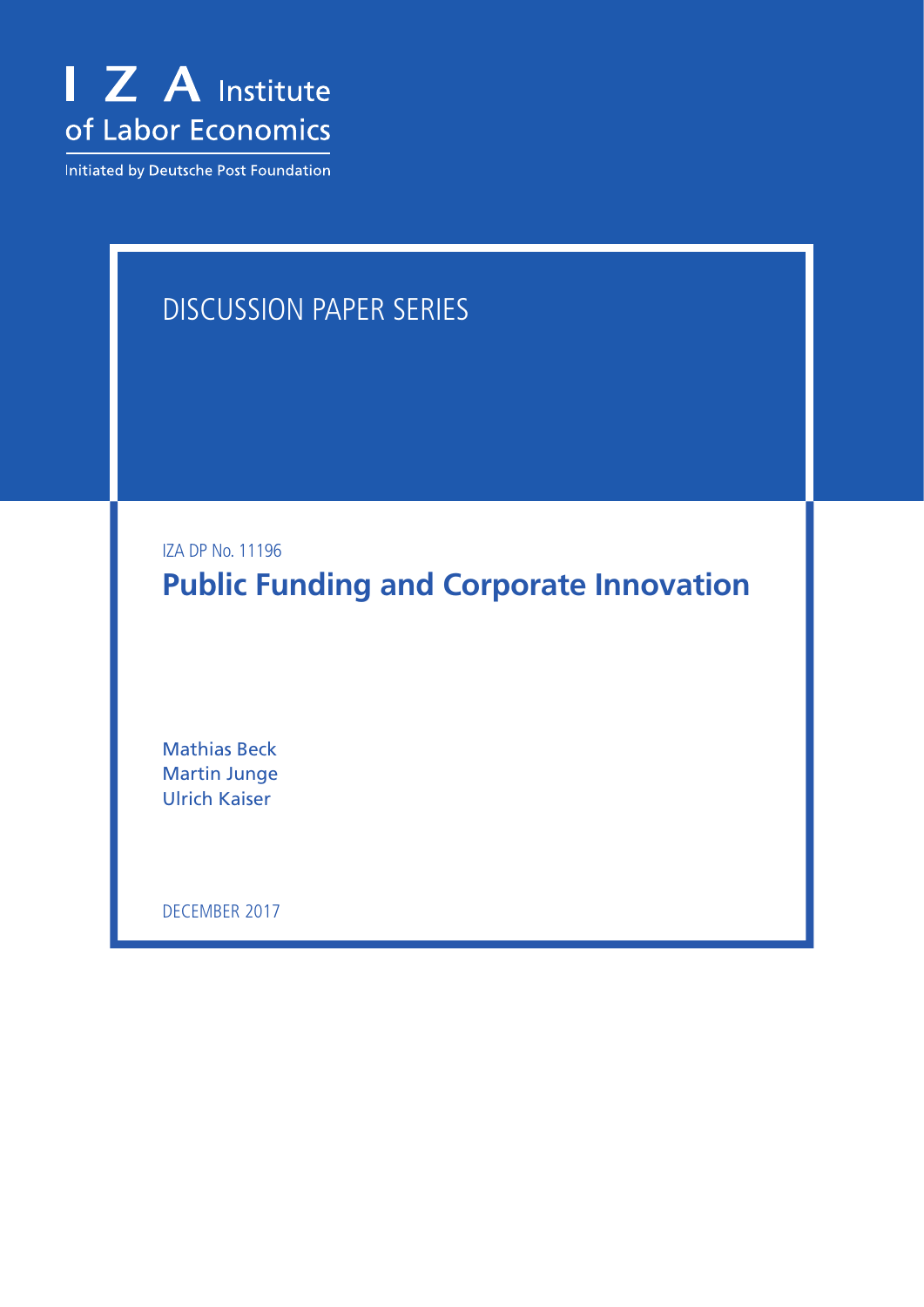

Initiated by Deutsche Post Foundation

# DISCUSSION PAPER SERIES

IZA DP No. 11196 **Public Funding and Corporate Innovation**

### **Mathias Beck**

*ETH Zürich KOF*

**Martin Junge** *Ministry of Higher Education and Science, Denmark*

**Ulrich Kaiser** *University of Zürich, Copenhagen Business School, ZEW and IZA*

DECEMBER 2017

Any opinions expressed in this paper are those of the author(s) and not those of IZA. Research published in this series may include views on policy, but IZA takes no institutional policy positions. The IZA research network is committed to the IZA Guiding Principles of Research Integrity.

The IZA Institute of Labor Economics is an independent economic research institute that conducts research in labor economics and offers evidence-based policy advice on labor market issues. Supported by the Deutsche Post Foundation, IZA runs the world's largest network of economists, whose research aims to provide answers to the global labor market challenges of our time. Our key objective is to build bridges between academic research, policymakers and society.

IZA Discussion Papers often represent preliminary work and are circulated to encourage discussion. Citation of such a paper should account for its provisional character. A revised version may be available directly from the author.

| IZA – Institute of Labor Economics                 |                                                      |             |  |  |
|----------------------------------------------------|------------------------------------------------------|-------------|--|--|
| Schaumburg-Lippe-Straße 5-9<br>53113 Bonn, Germany | Phone: +49-228-3894-0<br>Email: publications@iza.org | www.iza.org |  |  |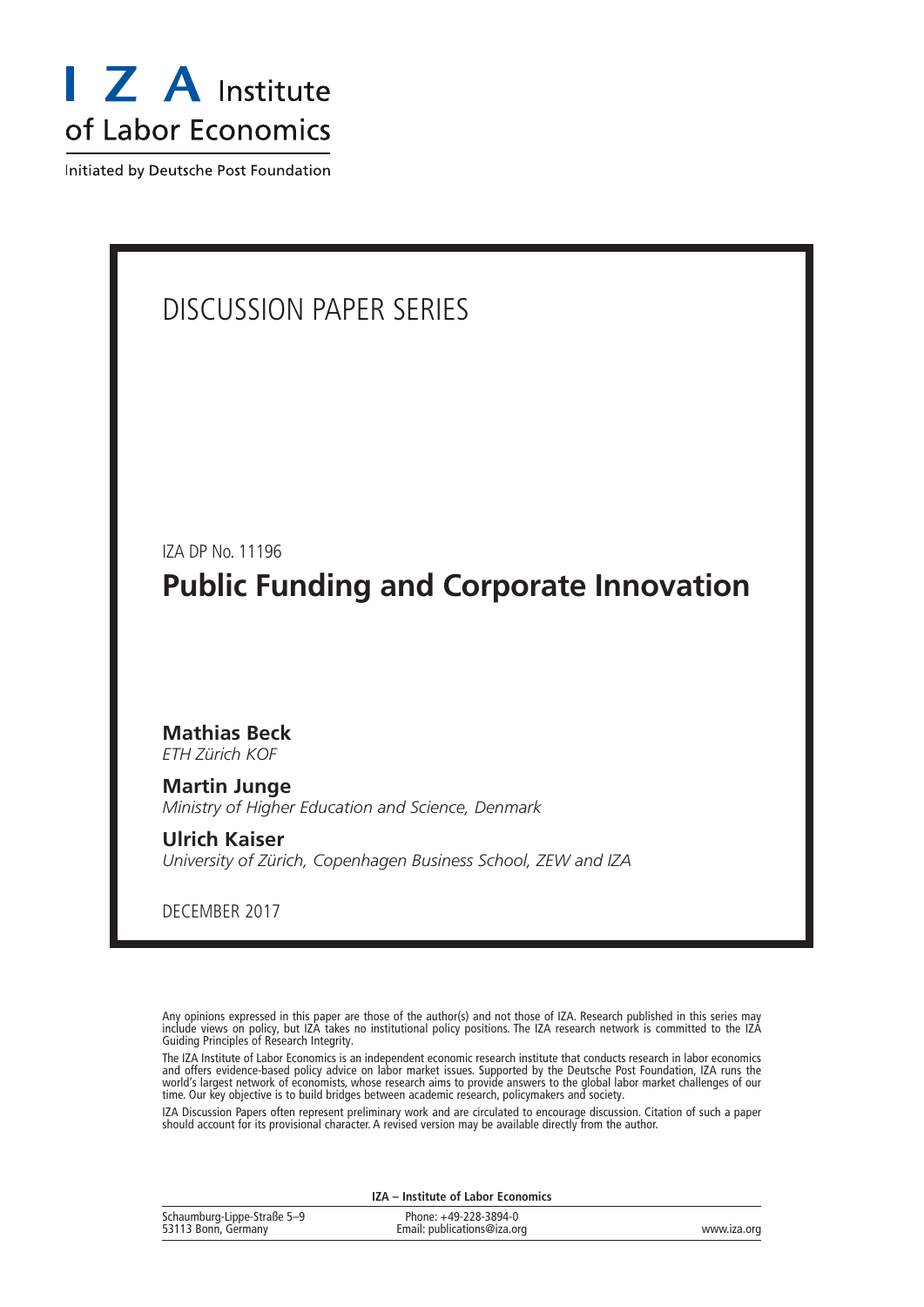# ABSTRACT

# **Public Funding and Corporate Innovation\***

We review and condense the body of literature on the economic returns of public R&D on private R&D and find that: (i) private returns to R&D appear to be large and larger than the returns to alternative investments; (ii) private R&D and R&D subsidies are positively correlated and there is no evidence for crowding out; (iii) R&D cooperation increases private R&D; (iv) there appear to exist complementarities between alternative sources of funding; (v) the mobility of R&D workers, particularly of university scientists, is positively related to innovation; (vi) there are many university spin-offs but these are no more successful than non-university spin-offs; (vii) universities constitute important collaboration partners and (viii) clusters enhance collaboration, patents and productivity. Key problems for economic policy advice are that the identification of causal effects is problematic in most studies and that little is known about the optimal design of policy measures.

| <b>JEL Classification:</b> | C54, J6, J28, O3, L52                                                                                                              |
|----------------------------|------------------------------------------------------------------------------------------------------------------------------------|
| Keywords:                  | R&D subsidies, R&D tax credits, cooperation, labor mobility,<br>returns to R&D, university spin-offs, R&D clusters, public-private |
|                            | knowledge transfer                                                                                                                 |

#### **Corresponding author:**

Ulrich Kaiser University of Zürich Department of Business Administration Chair for Entrepreneurship Affolternstrasse 56 8050 Zürich Switzerland E-mail: ulrich.kaiser@business.uzh.ch

<sup>\*</sup> This paper is based on a report that was commissioned by the Danish Agency for Science Technology and Innovation. We thank our assessment committee, Bronwyn Hall and Diego Comin, for many valuable comments and Thomas Blomgren-Hansen, Henrik Fosse, Andreas Blohm-Graversen and Jonas Zielke Schaarup for additional valuable feedback. We are also thankful to the participants of the XXVIII conference of the International Society for Professional Innovation Management in Vienna as well as to seminar participants the University of Zurich.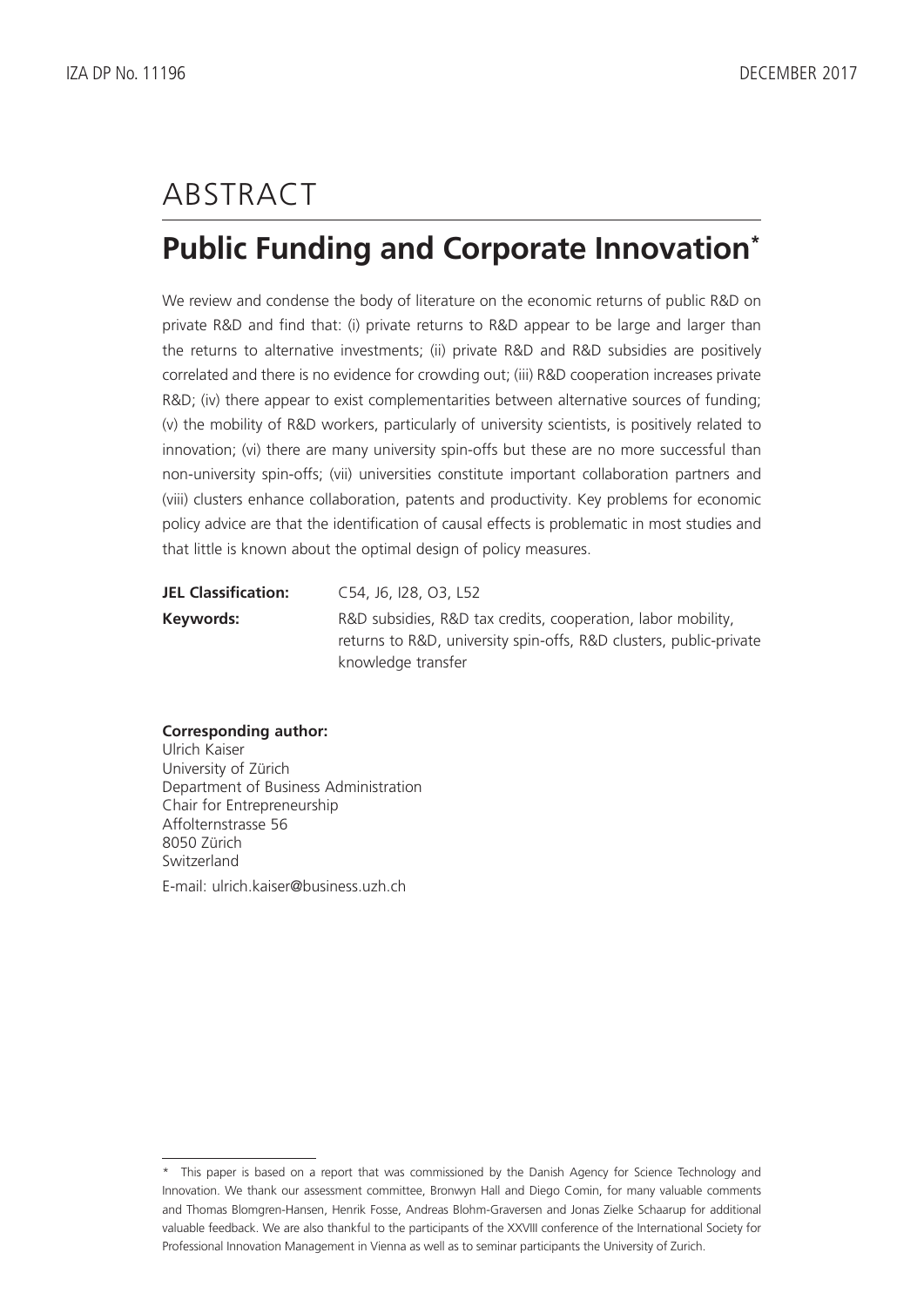*The important thing for Government is not to do things which individuals are doing already, and to do them a little better or a little worse; but to do those things which at present are not done at all.* –John Maynard Keynes (1926)

# **1. Introduction**

The economic return to public and private research and development (R&D) is of enormous interest to academics and policy makers alike, since public spending in growth-enhancing areas seems more important than ever given austerity and slow economic growth in many countries.

There already exist literature reviews (e.g. Hall and Van Reenen, 2000 on tax incentives; Salter and Martin, 2001 on research-based education). However, we extend previous work on firm-level effects of public R&D polices by synthesizing the state-ofthe-art evidence in the various fields of public R&D funding and innovation policies and by integrating these findings into one conceptual framework. Our systematic evaluation and consistent synthesis of the literature enables us to compare the findings in the various areas of public R&D funding throughout countries. We also point out areas for future research

The legitimacy of public engagement in innovation originates from market failure in R&D investments (Arrow, 1962; Griliches, 1979; Griliches, Hall Pakes, 1991; Martin and Scott, 2000; Nelson, 1959; Romer, 1990). Jones and Williams (1998) assess that private R&D investment is just a quarter of the social optimum. Governments hence seek to equate public and private returns to R&D by subsidies and other policy measures.

As shown in Figure 1, our paper reviews the most commonly applied policy measures and knowledge diffusion channels to promote corporate innovative activity: public research and research-based education as a knowledge supplier and supplier of skilled workforce; commercialization of knowledge in terms of technology transfer; R&D collaboration and the public funding of private R&D in form of tax subsidies and direct R&D subsidies.

The literature we review in this survey generates six broad findings: First, private R&D and R&D subsidies (tax deductions or direct subsidies) are positively correlated and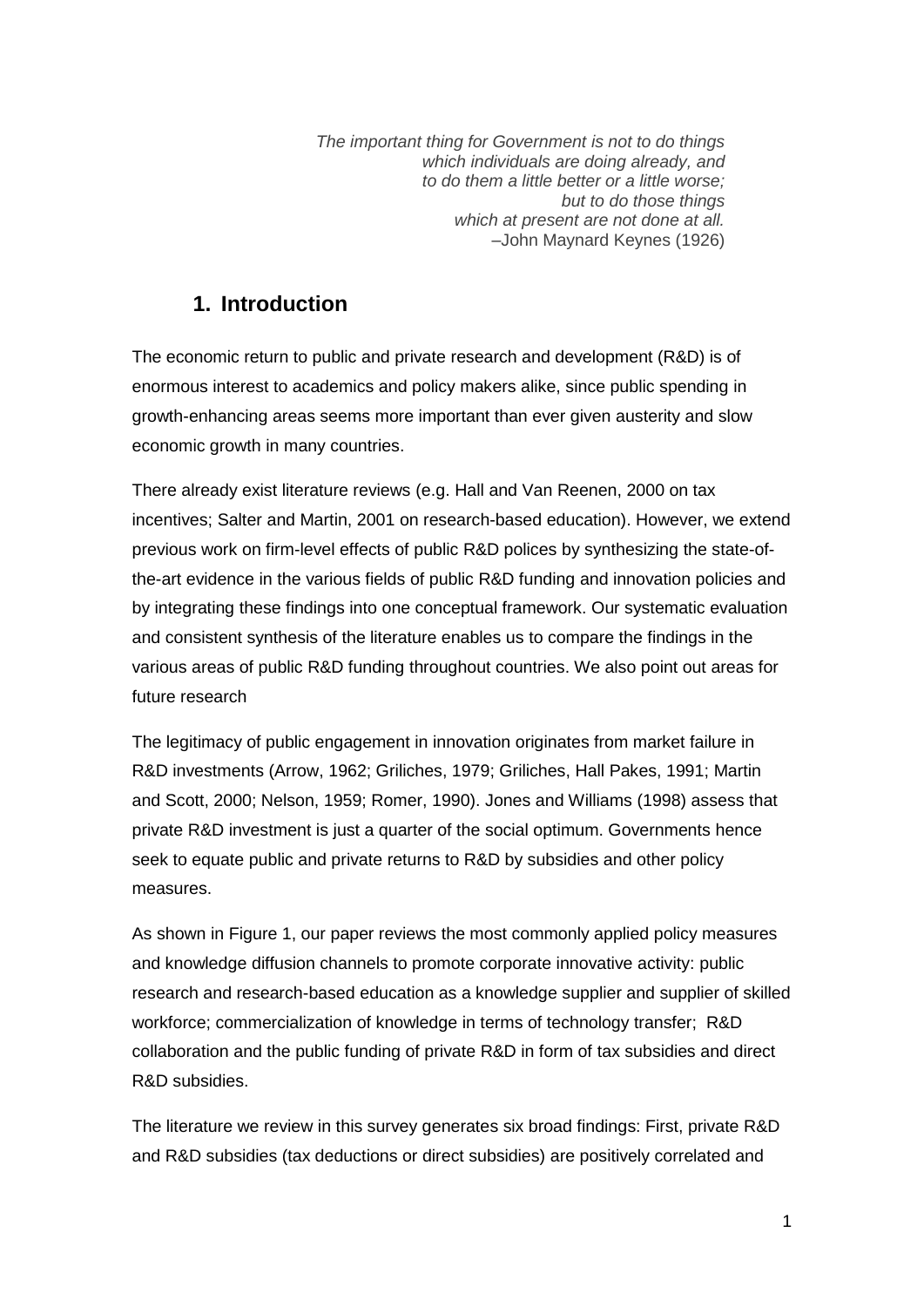there is no evidence for crowding-out between either types of R&D. Second, R&D cooperation increases private R&D. Third, there appear to exist complementarities between alternative sources of public R&D funding. Fourth, the mobility of R&D workers – and in particular the movement of university scientists to industry – is positively related to corporate innovation. Fifth, there are comparatively many university spin-offs, but these are no more successful than non-university spin-offs. Sixth, research clusters enhance collaboration, patents and productivity.

However, the existing body of empirical evidence is based on surprisingly weak econometric identification strategies. Many studies employ simple before-after estimation and ignore potential (self-) selection effects. This is in sharp contrast to the vast literature on labor market policy measures in which randomized experiments have become the gold standard (List and Rasul, 2011). The lack of solid firm-level empirical evidence is even more surprising since vast amounts of money is poured into these policy measures. In addition, there do not yet exist data sets that allow to study and compare different policy schemes enacted within the same country. Relatedly, most existing studies considers a single policy program only so that complementary effects of alternatives funding schemes are not discussed.

This review unfolds as follows. Section 2 describes our methodological approach. Section 3 presents the findings on public funding of R&D investments. Section 4 deals with the effects of research-based education. Section 5 studies the commercialization of public-private research activities. Section 6 concludes.

> *As all economics data files have weaknesses – measurement error, unmeasured variables, sample survey quirks – and all model specifications are questionable, contaminated by data mining, any 'finding' ought to be replicated on several data sets and under 'plausible' model specifications before one accepts it as valid –Freeman, 1989*

# **2. Methodological approach**

Our review distinguishes three core areas: (i) public funding of R&D investment; (ii) public research education and the R&D labor market; and (iii) knowledge transfers between public institutions and firms. The conceptual framework in Figure 1 illustrates the interrelations of these elements of public R&D promotion measures.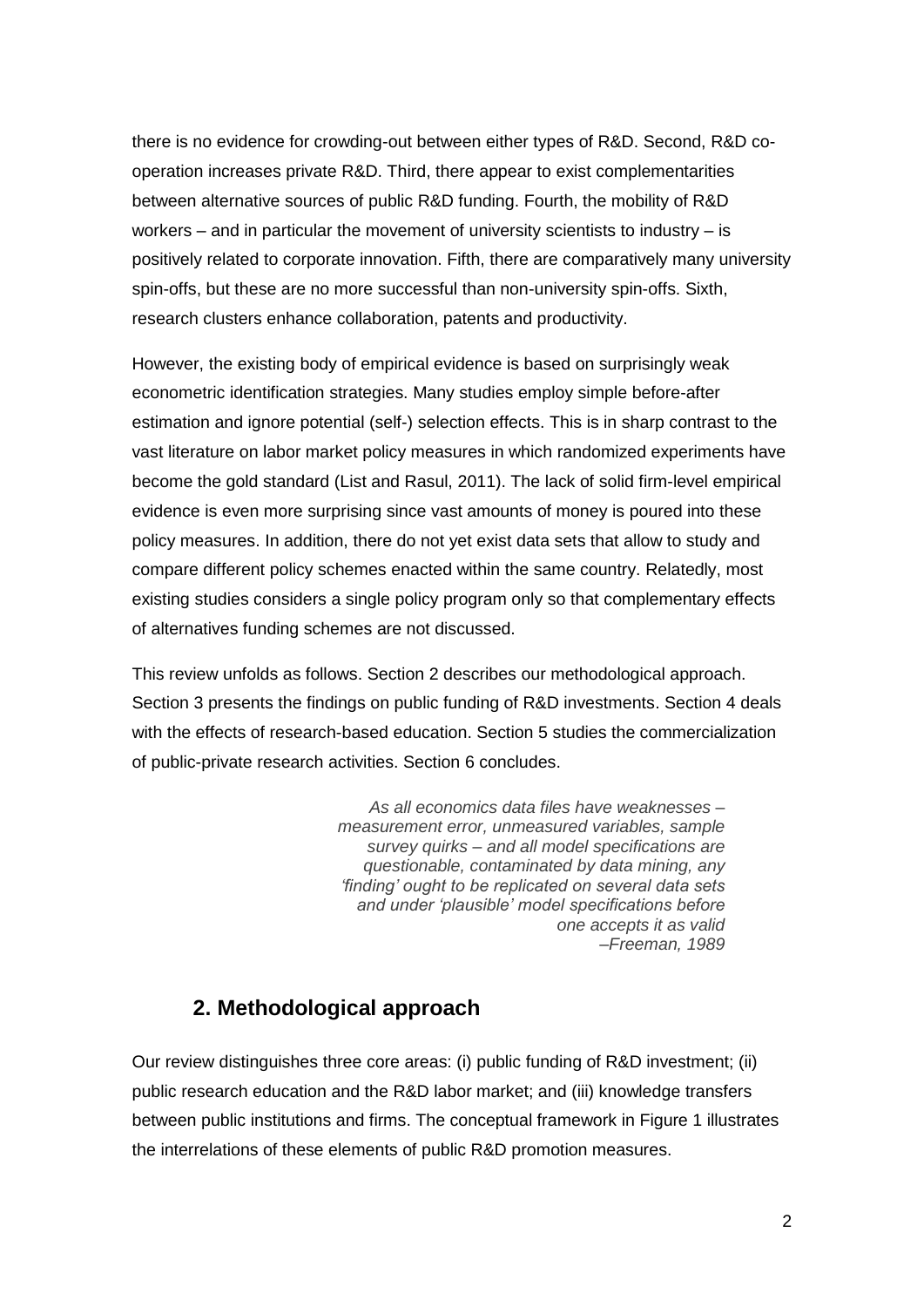In order to systemically cover the literature, we formulate research questions for each core area followed by a list of pre-selected high-quality articles. Figure 2 provides an overview of our systematic search.



**Figure 1** Model of private and public R&D investments

#### **Preselected literature**

Initially, the authors compiled a list of high quality papers and other writings.

#### Systematic literature search on ECONLIT

- Five research questions were formulated that covered the review
- Two to four concepts were developed for each question
- Synonyms for each concept were listed
- Search provided us with 2276 journal articles (2010-2016) and 595 working papers  $(2013 - 2016)$

#### **Grey literature**

21 homepages of research repositories, government agencies, think tanks etc. were manually searched

#### Evaluation

We screened the literature from ECONLIT in three stages. In the first stage, the initial search output was screened by title, and then in the second stage by abstract. Papers with a very narrow industry focus and with a focus on transitional, emerging, or developing economies were dropped. Finallyinthe third stage, 204 journal articles and 21 working papers were read and ranked according to methodological rigor, relevance for the review, and importance of findings.

We did not score the grey literature. Since it does not have to meet up to certain scientific standards, they are typically much harder to judge.

#### **Figure 2** Overview of our search strategy

In a next step, we operationalize the search by linking key theoretical concepts and respective synonyms to each research question and use them to search the ECONLITdatabase. Table 1 shows the core areas of the review, the associated research questions and the derived concepts.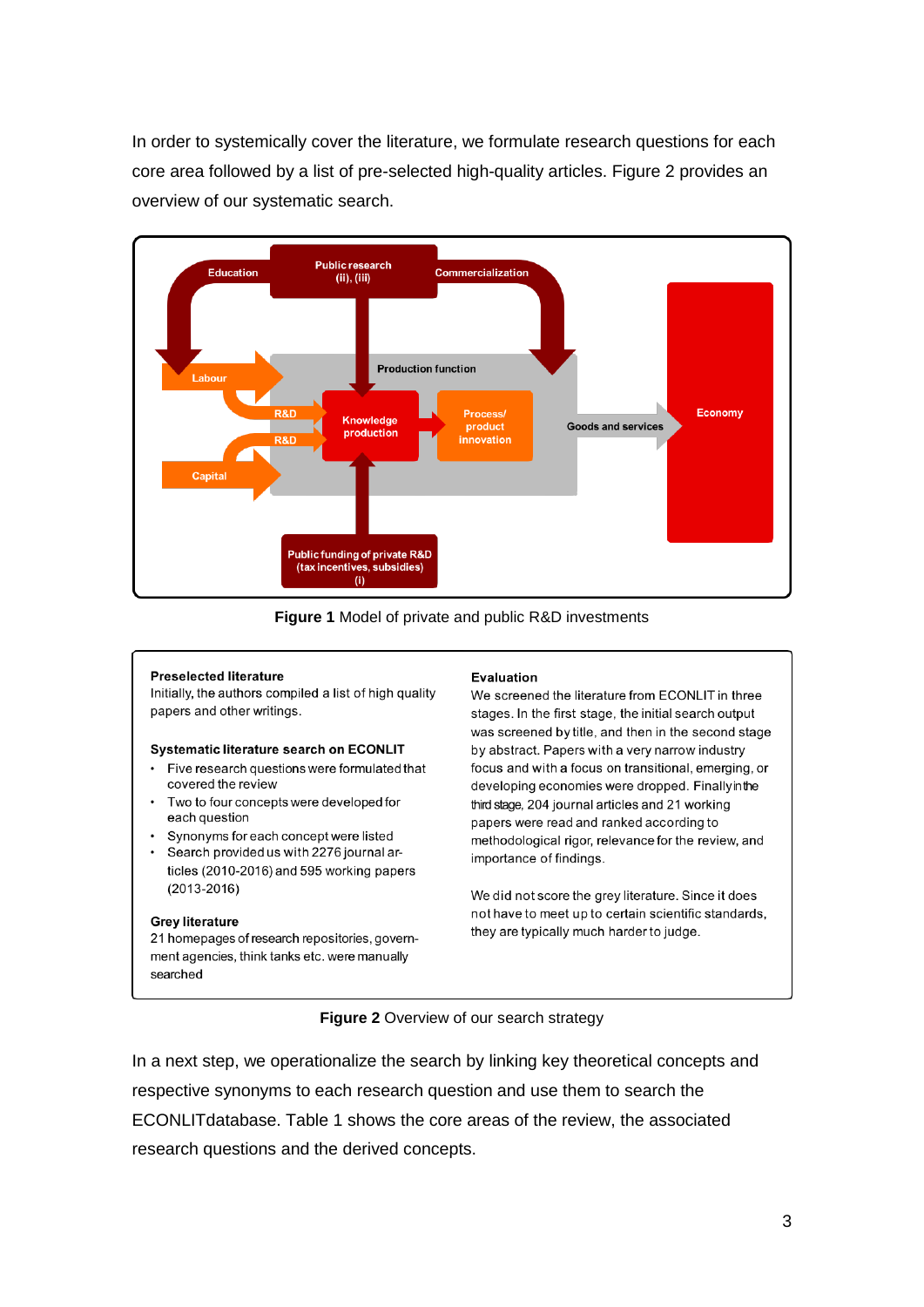For instance, using research question 1 ("What is the effect of private R&D investment on firm performance or economic growth?"), our approach is as follows:

• Key concepts: R&D, effect, subsidy.

Synonyms: Innovation; impact, return; public, privat; tax, grants, support, programs, collaboration, partnership; spillover; contract research, basic research, applied research, independent research, strategic research; block, funding; competitive funding; investment, additionality, additionalities, crowding, substitution, complementarity.

| <b>Table 1</b> Research<br>questions and          |                                                                                                                                    |                                          |
|---------------------------------------------------|------------------------------------------------------------------------------------------------------------------------------------|------------------------------------------|
| concepore area                                    | <b>Research question</b>                                                                                                           | <b>Concepts</b>                          |
| <b>Effect of public funding</b><br>of R&D         | What is the effect of public R&D<br>on private R&D or<br>firm performance?                                                         | R&D effect; subsidy                      |
|                                                   | 2. How does the distribution of public<br>funding/research matter for knowledge,<br>private R&D investment or firm<br>performance? | R&D public; fund; distribution           |
| Labor market for R&D per-<br>sonnel and education | How important is investment in<br>research based education?                                                                        | Research based; learning; firm           |
|                                                   | How important is the mobility of R&D<br>personnel for investment in R&D and<br>knowledge diffusion?                                | R&D personnel; mobility; diffusion; firm |
| Knowledge transfer                                | What is the effect of knowledge transfer<br>on firm performance or growth?                                                         | Knowledge; technology transfer; effect   |

Note: Our search was conducted using ECONLIT and resulted in 2276 articles from journals for the period 2010 to 2016 and 595 working papers for the period 2013-2016.

We evaluate the literature from the search output in three steps. First, our screening was based on the title of the paper and second on our reading of abstracts. Columns two and three in the Appendix show the number of papers that went to the next stage. In the third step, we read the articles and gave them points according to relevance (0-5 points), importance of findings (0-5 points) and methodological rigor (0-5 points).

The total number of articles that entered the screening process was 2276. Of those, 592 went into the abstract screening process and were re-distributed to the related research questions. At this stage, we excluded some papers on emerging, transitional or developing economies or papers with a too narrow industry focus and qualitative research that lacked an empirical foundation. Finally, 204 papers met the criteria of our screening process. We defined a minimum threshold score which the papers need to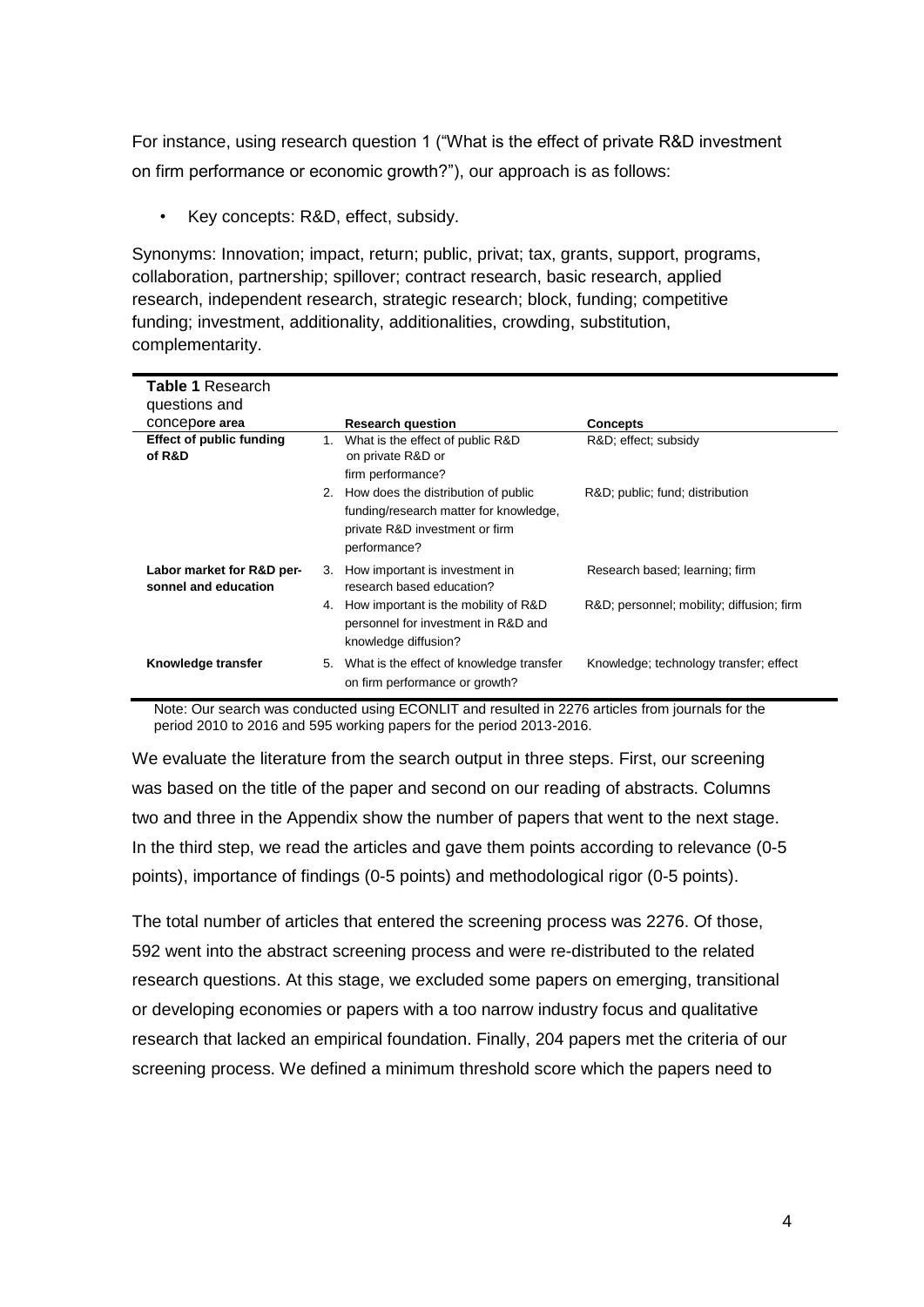exceed to enter the review. The final number of papers which we consider in the review is  $101<sup>1</sup>$ 

> *"The prevalence of innovation market failure and underinvestment in technology implies the need to establish a long-term institutional framework for the support of basic research, generic-enabling research, and commercialization"* –Martin and Scott, 2000, p. 445

# **3. Public funding, private R&D investment and firm performance**

The two main public policy instruments available for governments to support privat R&D projects are direct public funding (i.e., subsidies) and tax incentives. We first provide a broad overview of the related literature and subsequently discuss heterogeneity of public support with respect to firm size, grant size, types of subsidies and funding sources.

## **3.1 Overview**

**.** 

Tax credits are considered the more market-oriented response to underinvestment since it leaves the decision of which projects to choose to the private sector. According to Hall and Van Reenen (2000) the associated response elasticities to tax subsidies are, however, so low that it would take a substantial tax amount to generate a socially desirable amount of R&D spending. Reviewing the pre-2000 literature on tax incentives, Hall and Van Reenen (2000) conclude that despite considerable variation, tax credits have a significant positive effect on R&D expenditures that often is larger than the foregone tax income, a result choed by the review by Becker (2015).

Existing studies on R&D subsidies suggest that the economic benefits from public funding for private R&D are quite substantial. Important reviews in this field include Arvanitis (2013), Becker (2015), David, Hall, and Toole (2000), Dimos and Pugh

 $1$  We did a similar screening of working papers from ECONLIT where we, however, we applied a stricter relevance criterion since working papers have not yet been reviewed. A list of working papers can be obtained from the authors.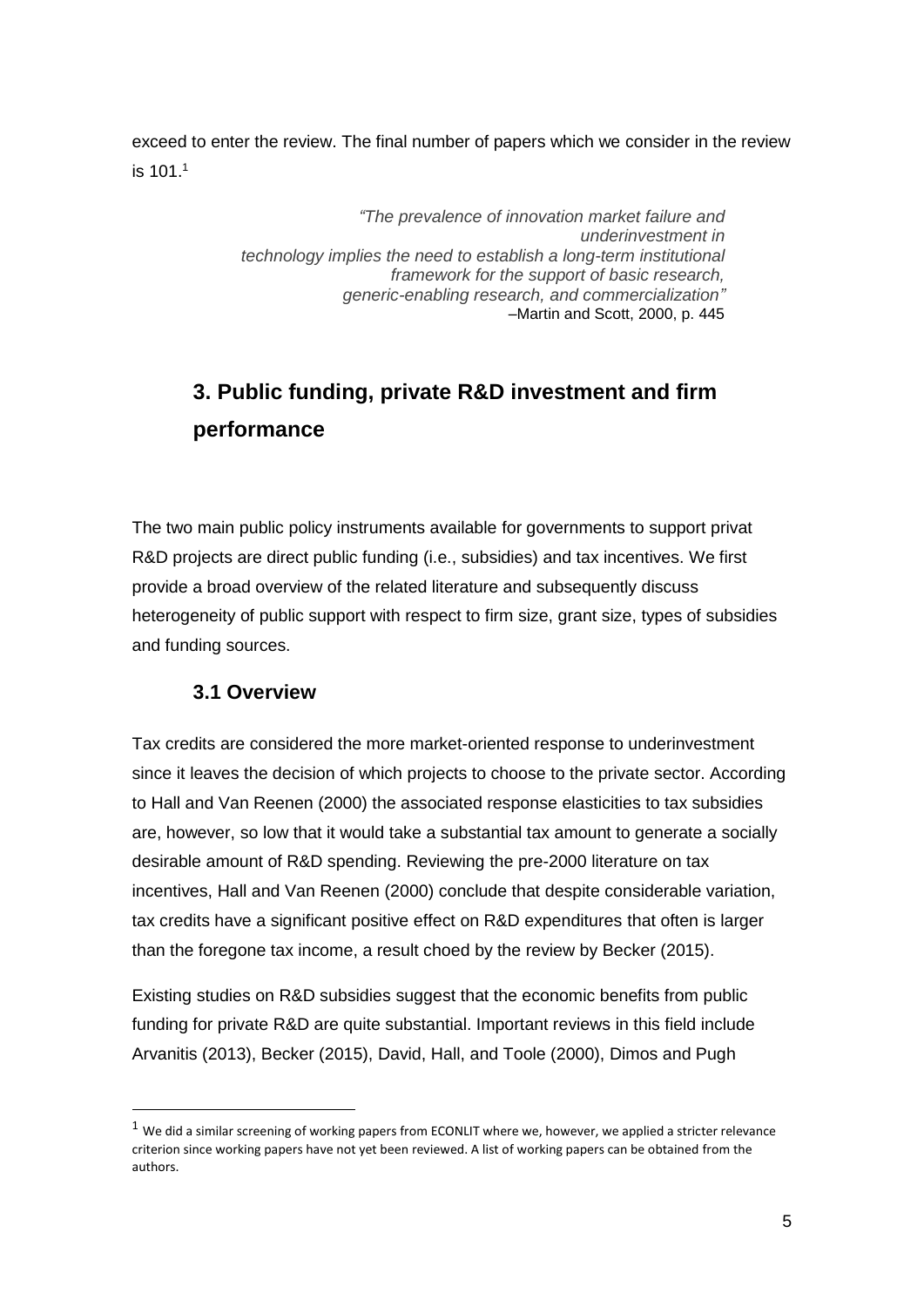(2016), Klette, Moen, and Griliches (2000) and Zúñiga‐Vicente, Alonso‐Borrego, Forcadell, and Galán (2014). Increasing governmental support for private R&D has not only given rise to a large and growing number of empirical evaluations but also to a steadily growing interest of policy makers in the evaluation of public support. Fahrenkrog (2002) as well as Czarnitzki, Huergo, Köhler, Mohnen, Pacher, and Toivanen (2015) provide comprehensive policy reports on public innovation support at the EU level; Jaumotte and Pain (2005) as well as Fosse, Jacobsen and Jacobsen (2014) provide reports for the OECD and Denmark, respectively.

Largely, the more recent empirical literature on direct R&D subsidies rejects crowding out of private funds by public subsidies and points to significant input and output additionality effects. This is in contrast to the earlier literature, which came to the opposite conclusion. Bloom, Griffith, and van Reenen trace this back to clearer policy experiments in more recent years. Another reason for the change in the overall empirical findings may be the application of more accurate econometric approaches suitable to account for non-random selection into subsidy schemes.

In a meta-regression analysis (MRA) on 52 micro-level studies published after 2000, Dimos and Pugh (2016) reject crowding out of private R&D investments by public subsidies. Their findings indicate elasticities of less than .01, meaning that a doubling of the subsidy leads to an increase in private R&D of less than 1%. This figure appears to be low but constitutes the lower bound of the corresponding effect sizes. The MRA also emphasizes the robust and substantial contribution of subsidies to increase private R&D investments. However, with respect to output additionality, the MRA does not show any statistically significant evidence of a substantial output additionality. While this may be disappointing for policy makers, it is more generally a quite typical result for the evaluation of public policies. The authors state, "individual policies can work in the direction intended but yield quantitatively smaller effects than hoped for (p. 810)." In sum, Dimos and Pugh (2016) demonstrate that direct public R&D support does contribute to addressing market failures by increasing both R&D input and output for subsidized firms compared to the counterfactual situation of not having received a public grant. Notably, crowding-out of private R&D investment is clearly rejected, a key finding that is shared by the macroeconomic multi-country study by Bloom, Griffith and van Reenen (2002).

This result can be important if direct public R&D support is used in a broader countercyclical policy in order to sustain private R&D investment during economic crisis (Hud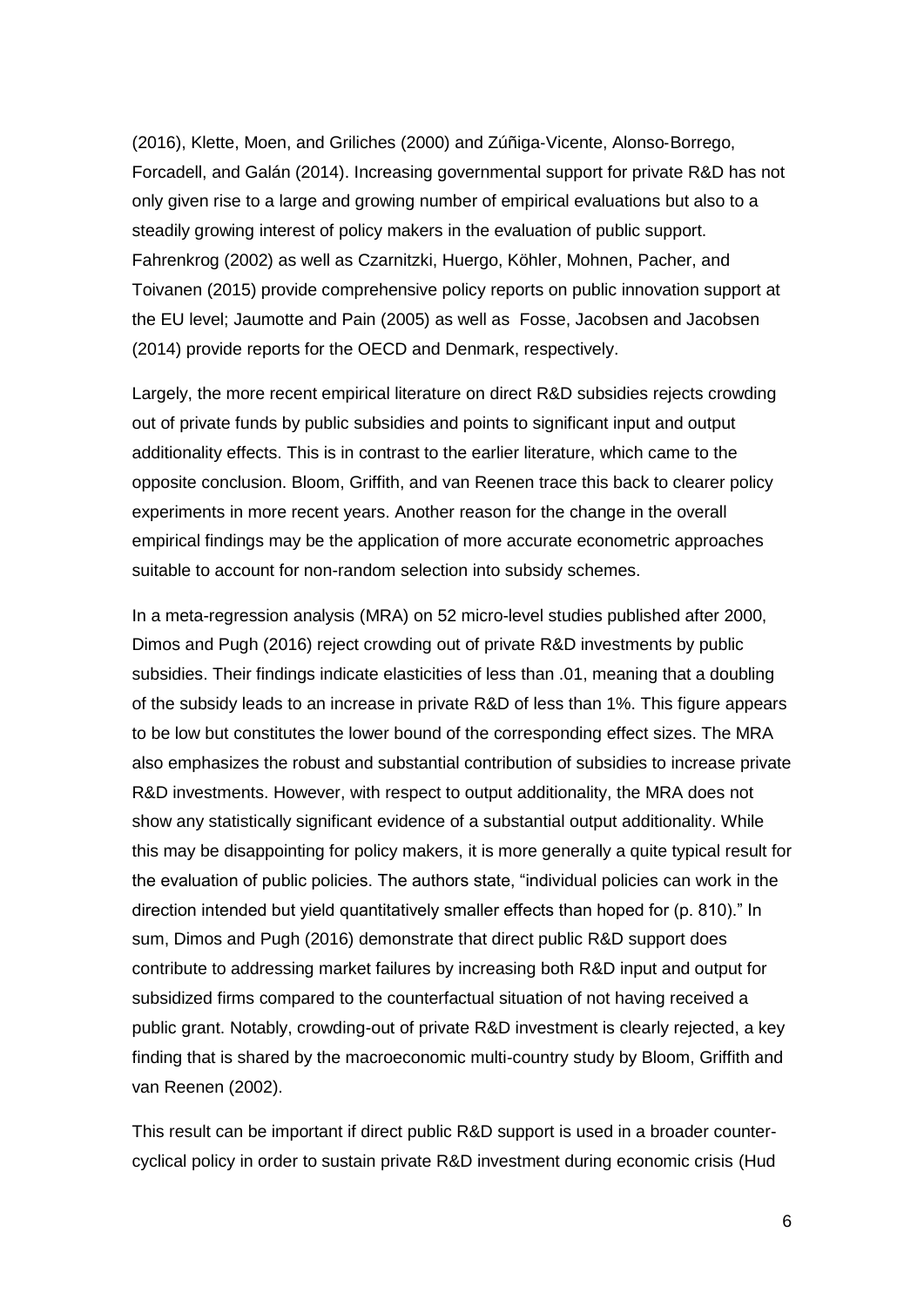and Hussinger, 2015). In addition, Dimos and Pugh (2016) find that the additionality effects created by the subsidies is increasing over time, possibly reflecting institutional learning. This is also in line with the findings of Klette and Møen (2012), who report that the effectiveness of subsidized R&D has increased over time.

Applying propensity score matching, Czarnitzki and Hussinger (2004), Duguet (2004), González and Pazó (2008) as well as Carboni and Regazzi (2011) reject crowding out for German, Spanish, French and Italian firms, respectively, and find that direct R&D subsidies on average lead to higher private R&D investments. Beck, Lopes-Bento, and Schenker-Wicki (2016) confirm these findings for Swiss firms. They further show that direct R&D subsidies enhance radical innovations, whereas the additionality effects on incremental innovation are insignificant. Their results also indicate that the additional policy-induced R&D investment has similar effects on radical innovation output compared to non-subsidized private R&D.

The rejection of full crowding out is also supported by various studies using other alternative estimation techniques. Aerts and Schmidt (2008) apply difference-indifference estimation on Flemish and German data. Hussinger (2008) uses two stepselection models on German data while Cerulli and Poti (2012) use matching approaches, selection models and difference-in-difference estimation on Italian data.

In terms of output additionality, empirical studies support that subsidies have a positive impact on innovation performance, as measured, for instance, by patenting (Czarnitzki and Hussinger, 2004; Czarnitzki and Licht, 2006) or novelty sales (Czarnitzki and Lopes-Bento,2014, for Germany ; Hottenrott and Lopes-Bento, 2014, for Belgium). In a study of Swiss firms, Arvanitis, Donze, and Sydow (2010) find evidence for improved innovation performance of supported firms with respect to six different measures of innovation performance. For Denmark, Bloch and Graversen (2008) report additionality effects of public R&D funding using dynamic panel data regression. They also show that a one percent increase in public funding leads to an increase of private R&D of 0.08-0.11 percent . These findings are in line with an earlier study for Denmark by Kaiser (2006).

One important issue related to the evaluation of tax credit schemes is the so-called "relabelling problem" (Hall and Van Reenen, 2000). Since a tax credits lower the price of R&D activities, firms have an incentive to declare as many investments as possible as R&D-related s. Hall and Van Reenen (2000) provide econometric evidence for the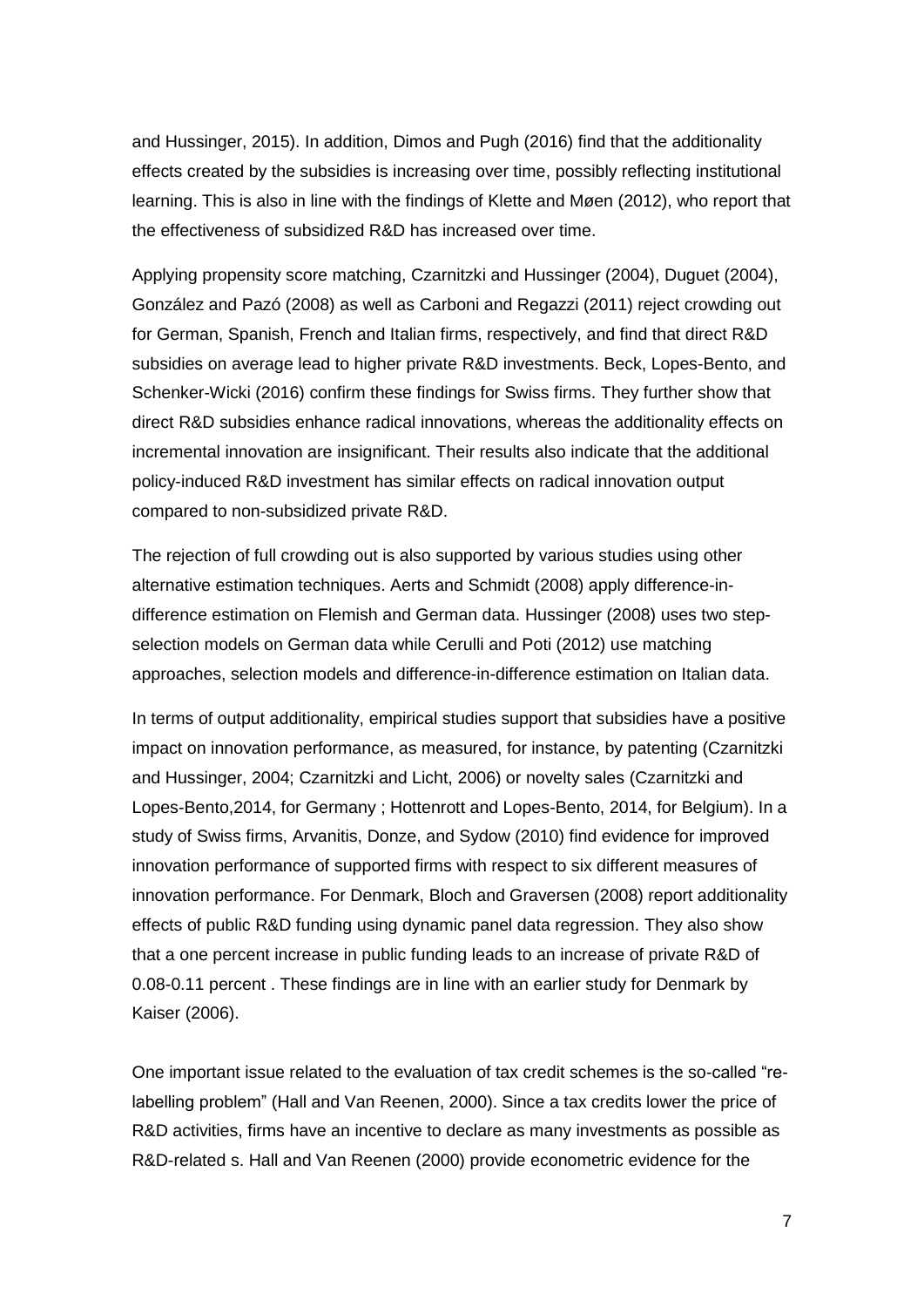effectiveness of fiscal incentives for R&D and conclude that one dollar in tax credits for R&D stimulates one dollar of additional R&D. The more recent literature confirms these findings and points to elasticities larger than one. The estimated elasticities depend, however, on the data, model specifications and estimation method (Arvanitis, 2013; Becker, 2015). Becker (2015) summarizes several prominent studies in this field and concludes that fiscal policy measures, such as tax credits, that reduce the price for private R&D activities increase private R&D investments. Overall, across the different studies, average elasticities are close to unity. Specifically, Harris, Li, and Trainor (2009) report a long-run elasticity of R&D of around -1.4 for manufacturing plants in Northern Ireland, and Lokshin and Mohnen (2012) find elasticities of -0.8 for the Netherlands. Mulkay and Mairesse (2013) report long-run elasticities of -0.4 of the user capital of R&D for a sample of French firms. Berstein and Mamuneas (2005) find elasticities of -0.8 and -0.14 for US and Canadian firms, respectively. The lower elasticities for Canada are also confirmed by Baghana and Mohnen (2009), arguing that the Canadian results are driven by the dominance of foreign firms that are not as susceptible to domestic policy changes. Similarly, Czarnitzki, Hanel, and Rosa (2011) find that R&D tax credits positively affect the decision of whether Canadian firms conduct any R&D at all. Applying propensity score matching, they further conclude that tax credits constitute a suitable tool to induce additional innovation output. For Norway, Cappelen, Raknerud, and Rybalka (2012) report positive effects of tax credits for process innovation and innovations new to the firm. However, tax credits do neither have additional effects on innovations that are new to the market nor on patents.

Castellacci and Lie (2015) show that tax credits are particularly effective in countries with an incremental tax subsidy scheme, such as the US, Japan and France (Castellacci and Lie, 2015). Their multi-regression analysis also shows that R&D tax credits particularly effective for SMEs and firms in the service sector. They conclude that tax credits for R&D activities constitute effective means for firms with low R&D intensities rather than for highly R&D intensive firms in high-tech sectors. This suggests that tax credits designed as an incremental incentive support lagging firms to catch up with the technological frontier rather than to push the technological frontier further

#### **3.2 Heterogeneous effects of subsidies**

The recent literature has become interested in finding out where public funding creates most additionalities and how subsidies or tax incentives should be designed. This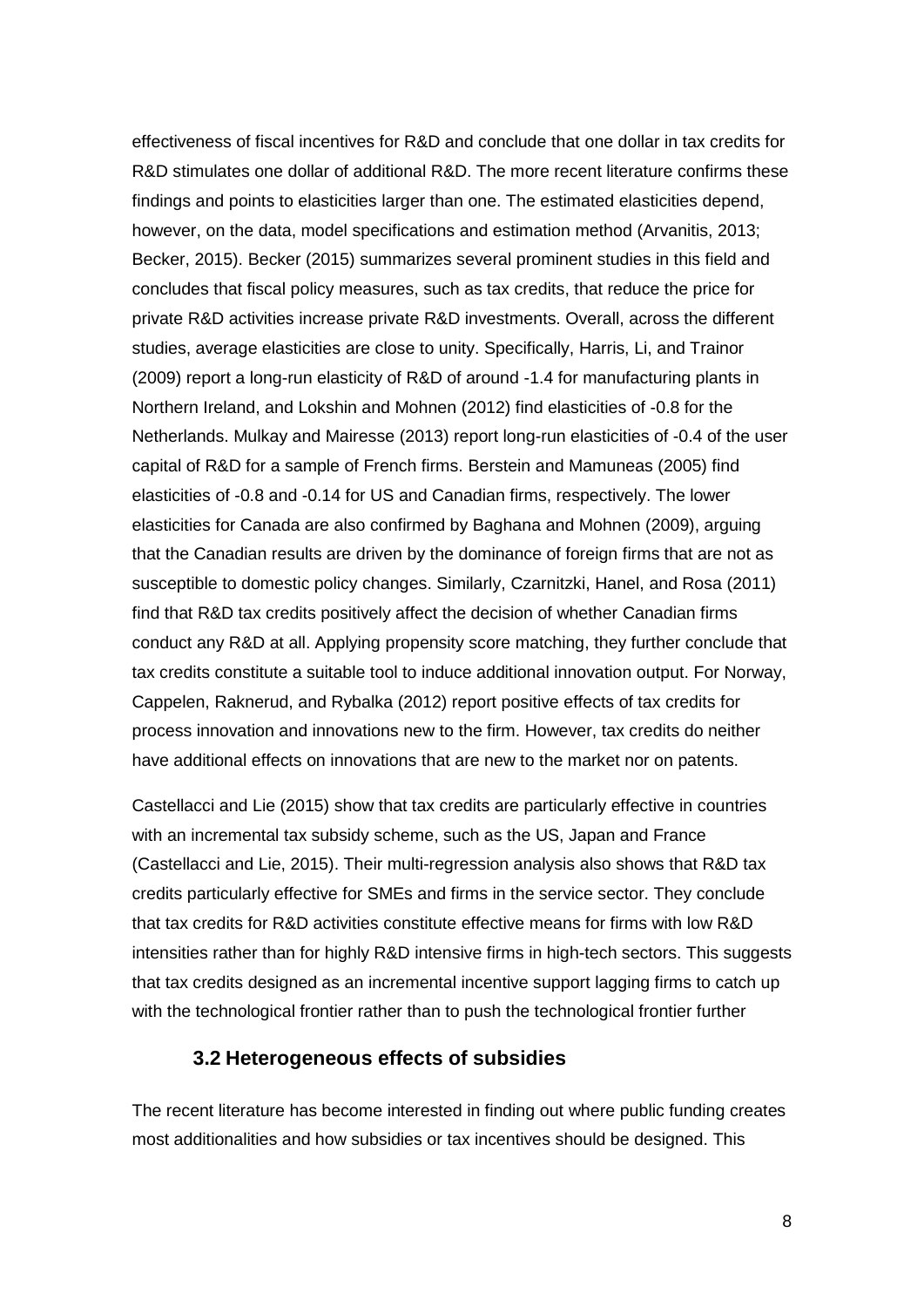section reviews the work on tax incentives, direct subsidies, R&D collaboration and the role of firm-specific heterogeneity for these three policy instruments.

#### Tax incentives

Warda (2009) provides an overview of different tax schemes applied in OECD countries. Elschner, Ernst, Licht, and Spengel (2011) analyse the impact of various types of tax incentives applied in the European Union on post-tax R&D expenditures of firms in different industries. Their study points out that the most important driver of the efficacy of tax credits is the design of the incentive itself. This refers to questions such as should tax credits be applied on the entire amount of R&D expenditures (volumebased) or on the increase of expenditures (incremental). The study further points out that the tax incentive should be consistent with the general tax system. The study further finds a beneficial impact of immediate cash refunds for unused tax incentives.

Castellacci and Lie (2015) present MRAs of micro-econometric studies on the effects of R&D tax credits on firms' innovation activities accounting for sectoral heterogeneity. Their main finding is that sector affiliation matters. Moreover, the additionality effect of R&D tax credits is on average stronger for SMEs, firms in the service sector and firms in low-tech sectors in countries with an incremental scheme.

Finally, Lokshin and Mohnen (2012) investigate the factors that influence the effectiveness of R&D tax incentives. They report that changing the value of the R&D tax parameters does not make a great difference in terms of net welfare gains and that volume-based tax credit schemes are less efficient than incremental tax credit schemes.

#### Direct subsidies

The study of the empirical literature on the relationship between public R&D subsidies and private R&D investment and innovation performance reveals a considerable heterogeneity of results (Zúñiga-Vicente, Alonso-Borrego, Forcadell, and Galán, 2014). To some extent, this heterogeneity can be explained by methodological issues. However, a more detailed perspective is needed on the distribution of public subsidies. This includes the amount and source of public subsidies (national versus international funding sources), the requirement to collaborate to receive public funding as well as if public funding has different effects if granted to small versus large firms as well as if the composition of corporate R&D (research or development orientation) matters.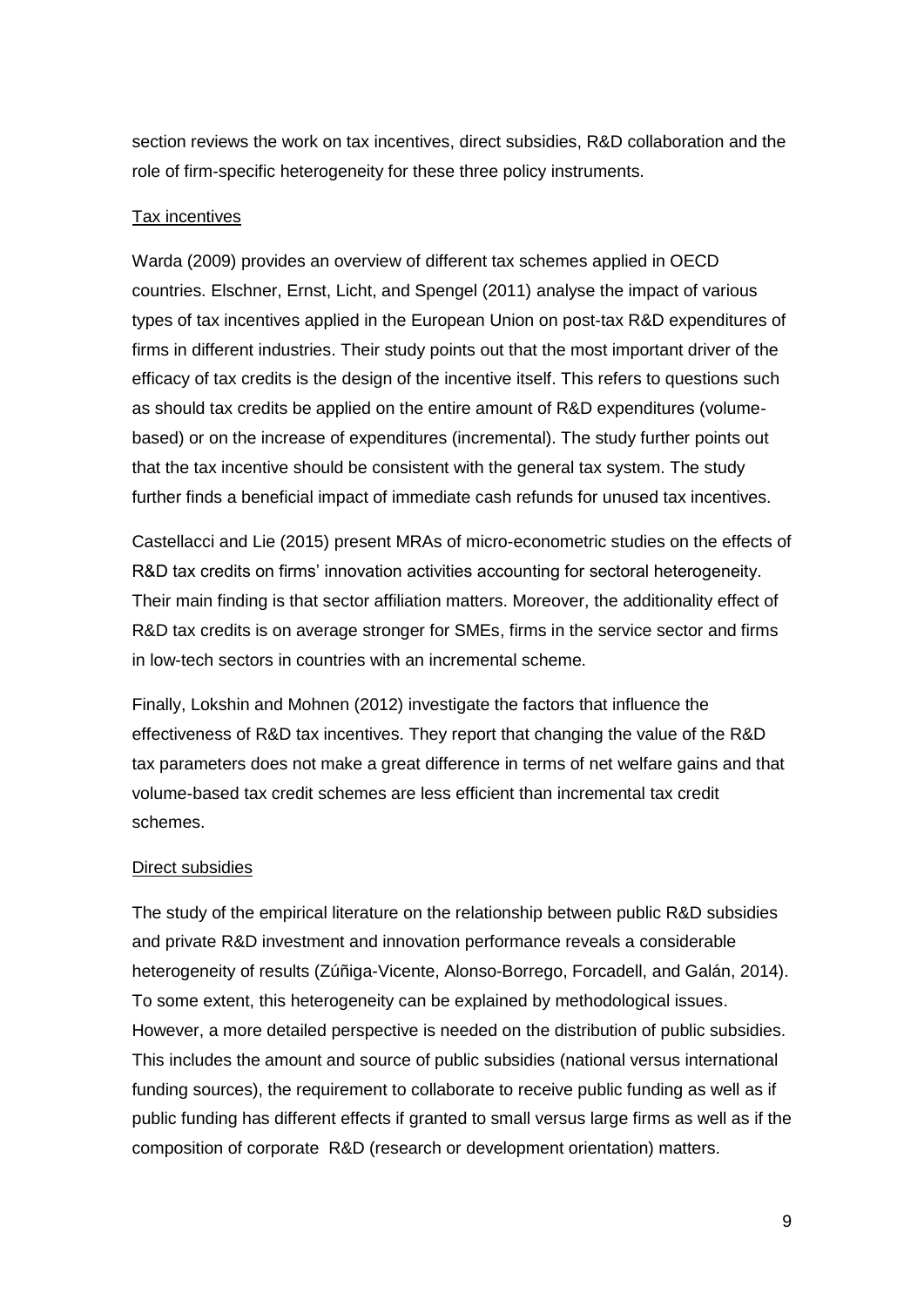#### The impact of R&D collaboration

The requirement  $-$  or at least the encouragement  $-$  to collaborate with a firm or a university to receive public support has become an important policy feature of public support schemes. Previous literature shows that R&D collaboration affects the type as well as the success of innovation projects. By means of collaboration, firms can internalize them within the research consortium (D'Aspremont and Jacquemin, 1988). Furthermore, collaboration enables firms to access complementary know-how, capabilities and resources of partnering firms. In sum, the literature emphasizes that R&D collaboration enhances private R&D activities (Cassiman and Veugelers, 2002; D'Aspremont and Jacquemin, 1988; DeBondt, 1997; Kaiser, 2002; Kamien, Muller, and Zang, 1992; Katz, 1986).

With respect to public support for collaborative R&D, subsidized collaborative R&D has received less attention in the empirical literature. Busom and Fernandez-Ribas (2008) show that participation in R&D support schemes generally increases the chance that firms engage in a collaboration with a public research institute or a private firm. Regarding the output additionalities of subsidized collaboration, Sakakibara (2001) as well as Branstetter and Sakakibara (2002) show that participating firms have higher R&D expenditures as well as more patents. Further, applying a matching approach in a treatment effect analysis, Czarnitzki, Huergo, Köhler, Mohnen, Pacher, and Toivanen (2007) find that R&D collaboration has a positive effect on R&D/sales ratios and patent outcomes of public funding for Germany and Finland. Hottenrott and Lopes-Bento (2014) question whether the nationality of the collaboration partner matters. Using a sample of Belgian firms they find that internationally collaborating firm benefit more from R&D subsidies than nationally or non-collaborating firms. Similarly, Beck, Lopez-Bento, and Schenker-Wicki (2016) analyse whether different types of collaboration partners (i.e., horizontal, vertical or collaboration with science) within a subsidy scheme can enhance the effect created by the subsidy. Their study shows that overall collaboration does not affect the sales share of either incremental or radical innovation. However, differentiating between different partner types, their analysis finds that parts of the investment driven by collaboration (horizontal and science) turn negative in the case of incremental innovation. They conclude that the policy effect is not further enhanced by a specific collaboration strategy, and an adjustment of the requirement to collaborate should be considered.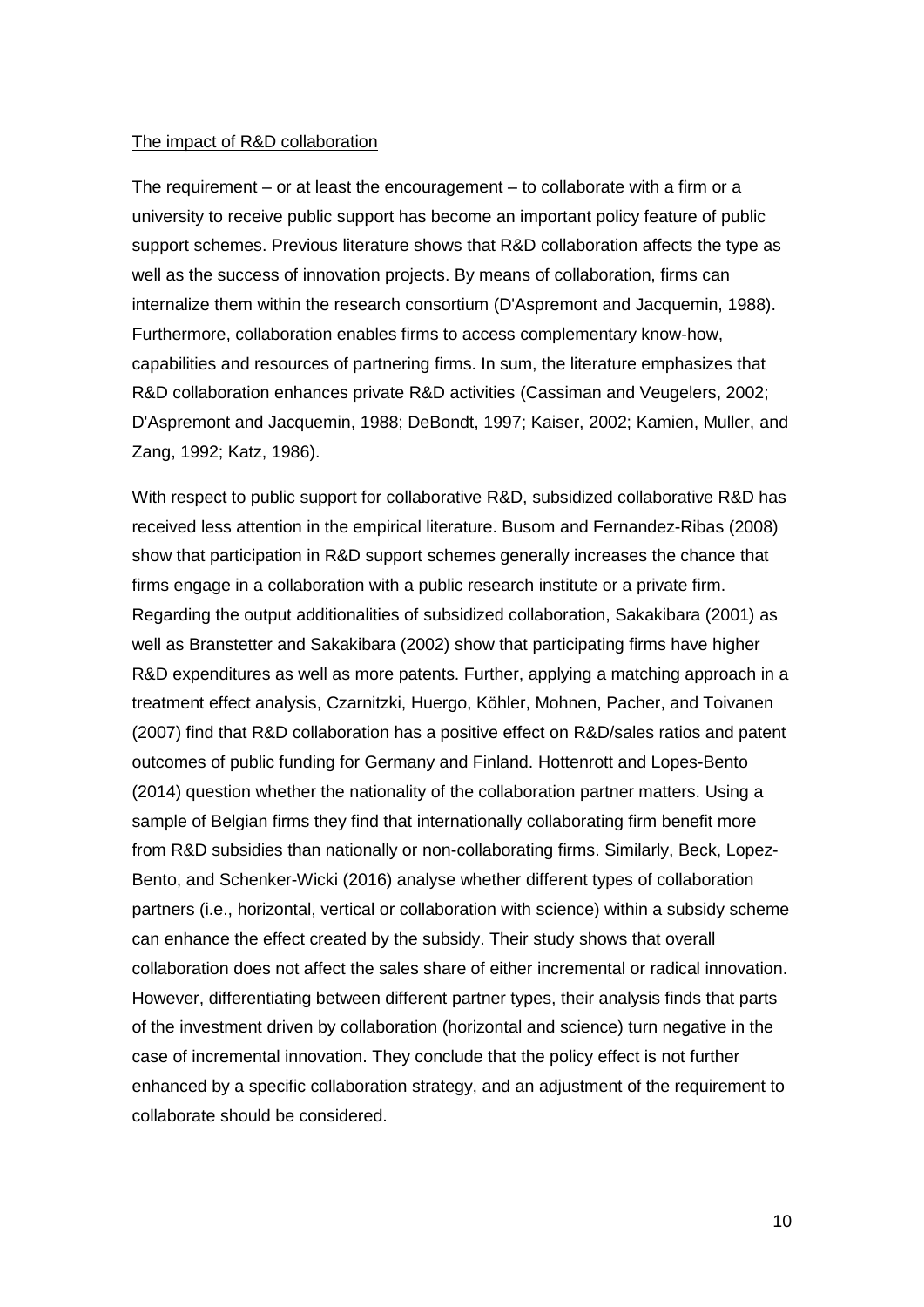#### Small- and medium-sized enterprises

Another stream of the empirical literature focuses on the role of firm size. Over the last decades, many innovation agencies have initiated special innovation support schemes for SMEs (Fosse, Jacobsen, and Jocobsen, 2014). The review by Becker (2015) additionally indicates that public subsidies are particularly effective in stimulating R&D of small firms. Usually, small firms are considered as financially more constrained than large firms. In a seminal study, Lach (2002) applies difference-in-difference estimation to a sample of Israeli manufacturing firms. This study reports that R&D subsidies granted to small firms have a significantly larger effect compared to large firms. Another interesting finding is that subsidies may crowd-out private R&D investments for small firms in the short-run, but public support generates strong positive effects after the first year.

The positive effects of subsidies granted to SMEs is also documented by Hottenrott and Lopes-Bento (2014). Applying a treatment effects analysis, their study reveals that public subsidies stimulate additionalities in terms of R&D spending and market novelty sales in internationally collaborating SMEs.

Kaiser and Kuhn (2012) study the long-run effect of a public support scheme for research joint ventures (RJVs) between public research institutions and industry in Denmark. Applying a nearest neighbour matching and conditional difference-indifference estimation, they find that the insignificant effects for subsidized research consortia in Denmark in terms of value added and productivity are mainly driven by large firms. Considering that large firms are often over-represented in support programs, they suggest rethinking public support policies that are often designed to support large firms.

Another interesting issue from a policy perspective is the question of whether public subsidies can help firms that have previously not been engaged in R&D turn to R&Dactive. González and Pazó (2008) show that mainly small and low-tech firms might not have engaged in R&D activities in the absence of subsidies. These findings are also supported Hall, Lotti, and Mairesse (2009) using a sample of Italian SMEs. They find that having received a subsidy stimulates the R&D efforts of SMEs. In a cross-country comparison, Czarnitzki and Lopes-Bento (2012) find that an extension of subsidies to firms that have not received a subsidy would cause those firms to spend significantly more on R&D.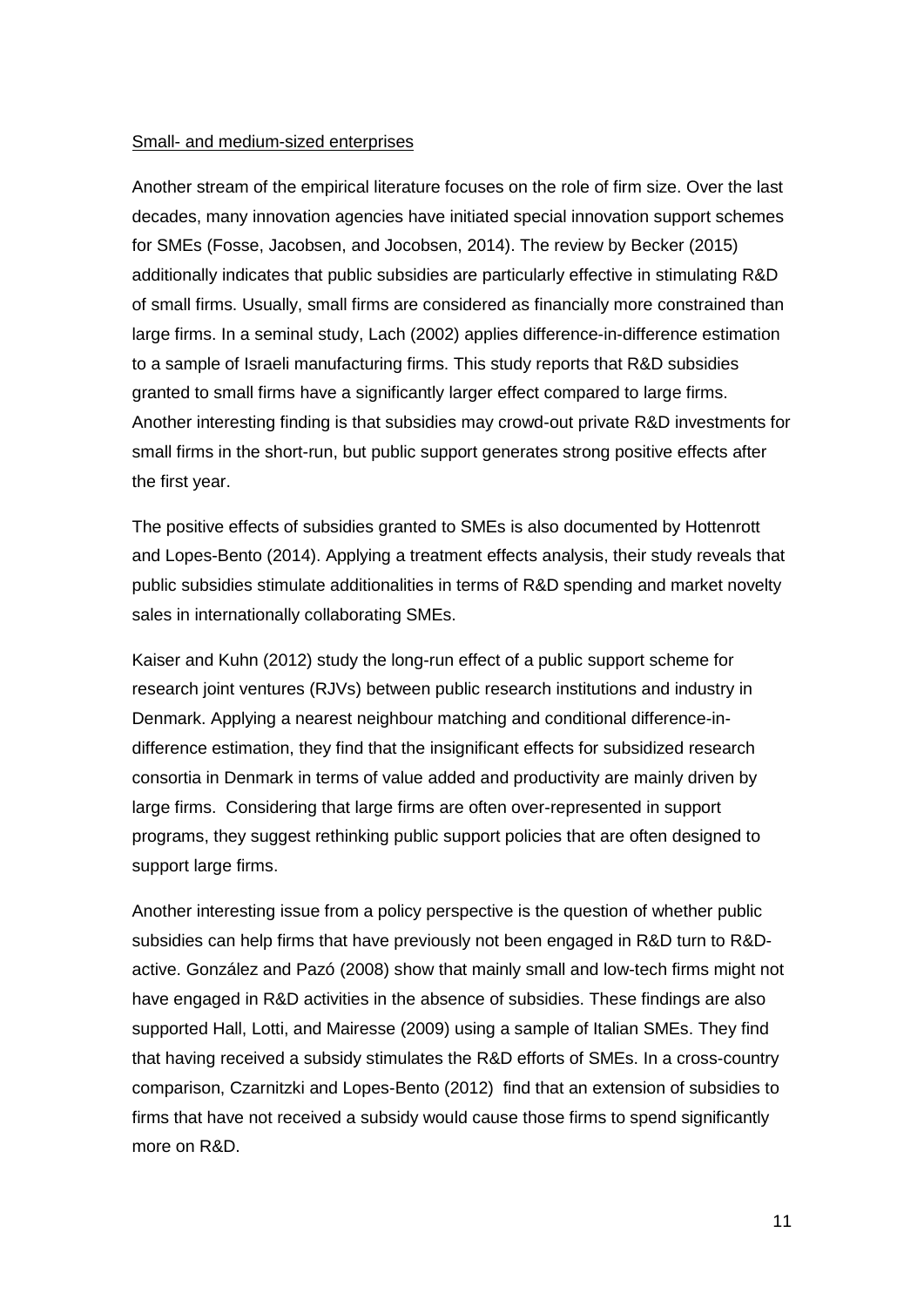#### High-tech versus low-tech funding

Policy makers are interested in whether high-tech industries should be particularly promoted. However, consistent empirical evidence on this account is lacking. In this vein, Czarnitzki and Delanote (2015) evaluate the effects of subsidies on input additionalities and output additionalities and compare young high-tech and low-tech firms. They find that additionality effects are particularly pronounced for young hightech firms. Hence, they conclude that the current focus of EU policy makers on smalland medium-sized, young, independent firms in high-tech sectors seems to be "not ineffective". This is in line with the findings of Czarnitzki and Thorwarth (2012), who, in a panel data analysis of Belgium firms, find an additional stimulus of basic research for firms in high-tech industries but no premia for low-tech industries.

However, these findings are in contrast to González and Pazó (2008) as well as Becker and Hall (2013) which indicate that firms in high-tech sectors may crowd out incremental public funding for firms' internal investments.

#### Size and form of subsidy grants

The reviews by Becker (2015) and Zúñiga‐Vicente, Alonso‐Borrego, Forcadell and Galán (2014) which also study the effect of grant size confirm an earlier result of Guellec and Van Pottelsberghe De La Potterie (2003) of an inverted U-shaped relationship between the amount of governmental funding and input additionalities as measured in terms of R&D investments. Above a critical threshold of around ten percent, government support crowds out private investments. Those estimates are based on average government funding rates across countries and would ideally be based on grants provided to individual R&D projects instead.

At the firm level, these findings are supported by Görg and Strobl (2007) for Ireland using a non-parametric matching combined with difference-in-differences estimations. Their results indicate that for domestic plants, a grant at the small or medium level does not crowd out private R&D and may even lead to additionalities. Large grants, however, may be used to cover R&D expenses for projects that would have been undertaken even in the absence of the subsidy. All findings suggest the presence of substantial additionality.

Applying a matching approach on German CIS data, Aschhoff (2009) finds that a minimum grant size is necessary to stimulate crowding-in effects for R&D investments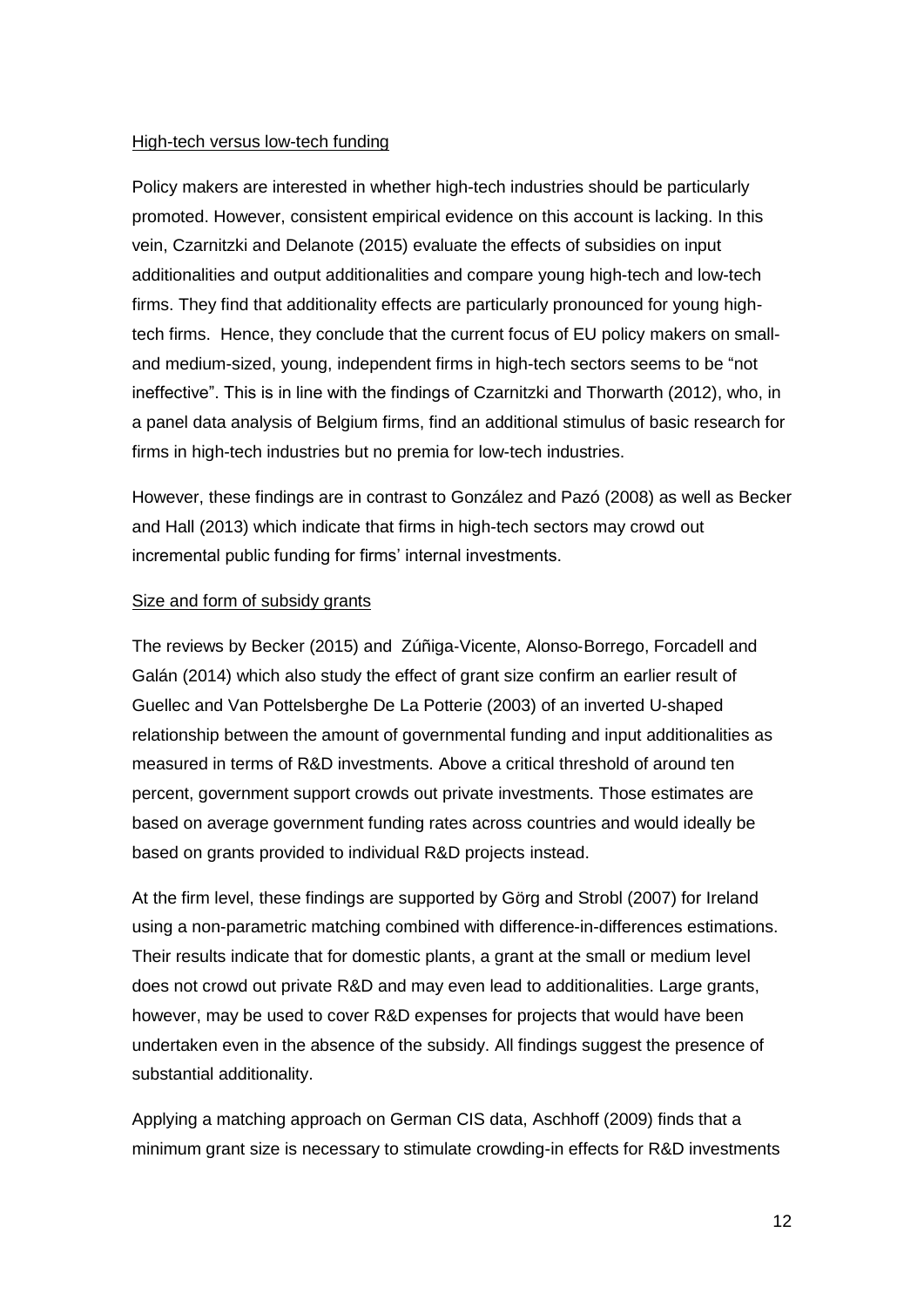and that subsidy effects depend on project size. She concludes that for a given subsidy amount, larger project sizes correspond to higher chances that the public will support additional crowding-in of private investments. From a policy perspective, taking into account that there are financial constraints for public R&D support, the non-linear relationship between subsidies and the generated additionalities lead to a trade-off between supporting a larger amount of projects at an intermediate level and providing larger amounts of money to few larger projects. Overall, these findings indicate that it is not possible to draw strong conclusions about the relationship between grant size and additionalities.

#### Funding source

In many countries, firms can apply for grants from different agencies. Those can be national, regional , or supranational agencies such as the EU. The vast majority of empirical studies does not account for differences in the origins of subsidies and estimates an average effect of the subsidies or the effects of a specific subsidy scheme under consideration (Becker, 2015; Zúñiga‐Vicente, Alonso‐Borrego, Forcadell, and Galán 2014). One of the few exceptions is Czarnitzki and Lopes-Bento (2014) who conduct a treatment effects analysis at the firm level. They analyse the different effects of European and national sources of public funding on R&D investment and patenting. They do not provide evidence for substitutive effects of alternative policies for R&D investment. For patenting, they find positive output additionalities, implying that multiple grants from multiple sources complement each other. Finally, national and European policy measures do not lead to crowding-out effects.

Given the lack of in-depth understanding of how project awarding criteria, requirements and application procedures vary across agencies, and given the heterogeneous empirical results, more research is needed to evaluate the interdependencies of different funding sources. Busom and Fernández-Ribas (2008) go into this direction and analyse the determinants of subsidy program participation using Spanish firm-level data. Their results suggest that firms within an industry face different obstacles in participating in government support programs, causing potential selection problems. Additionally, they argue that program participation patterns depend on the goals of the funding agency and that these patterns differ between high-tech and low-tech industries.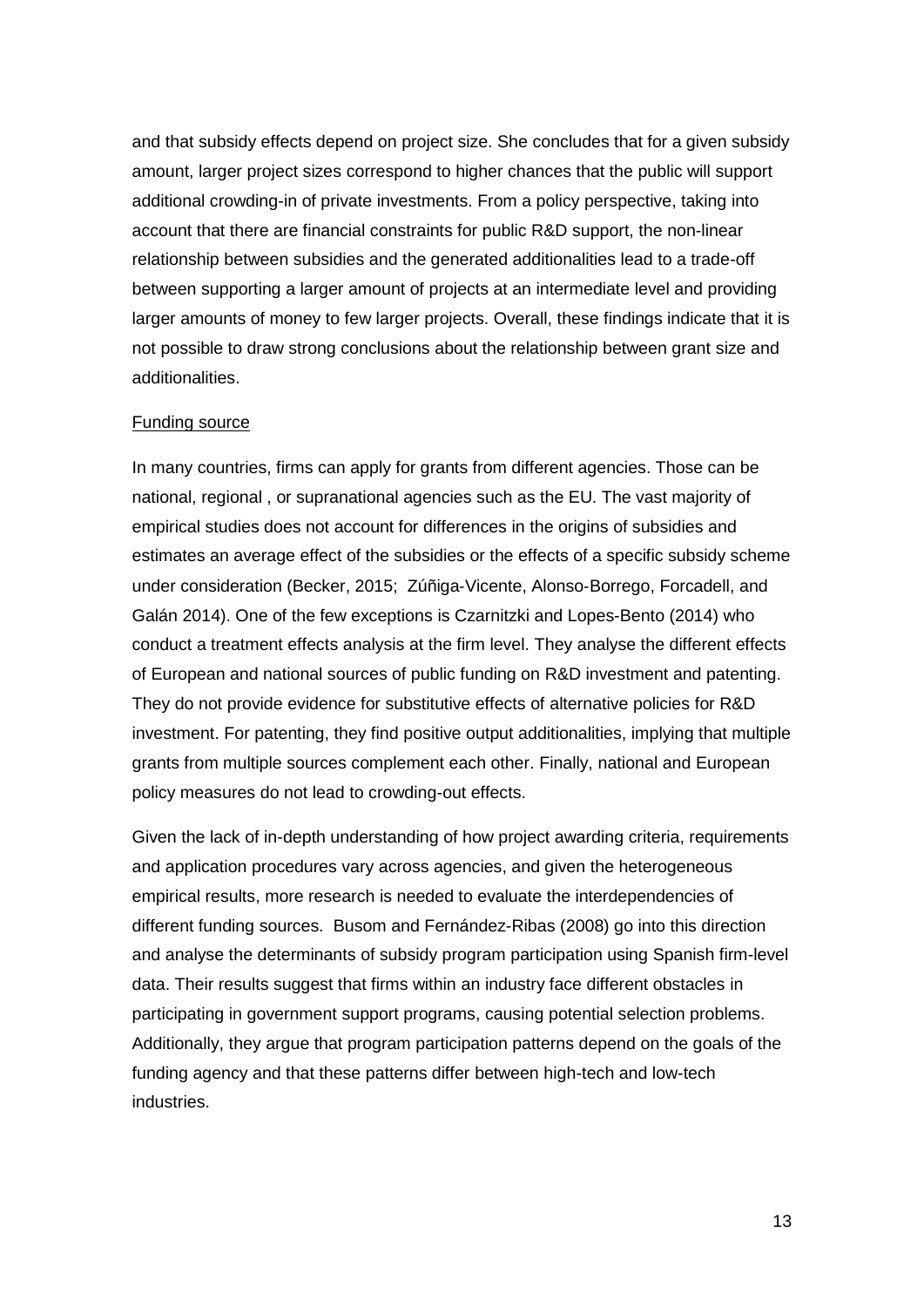#### The components of R&D: R vs. D funding

Apart from funding sources, existing studies further distinguish between the individual components of R&D. R&D as a whole does not constitute a homogenous activity, and one should at least treat its major components "Research" and "Development" as separate (Aerts and Schmidt, 2008; Barge-Gil and Lopez, 2015; Clausen, 2009; Czarnitzki, Kraft, and Thorwarth, 2009).

Clausen (2009) distinguishes between public R&D subsidies and analyses their effects on private R&D and innovation outcomes using Norwegian CIS data. He finds that public research subsidies stimulate private R&D investments, while development subsidies are more likely to crowd-out these investments. Hence, public subsidies seem to have stronger stimulation effects for projects where the gap between the social and private rate of return from R&D is larger. From a policy perspective, this paper provides evidence for public support programs to be targeted at novel and uncertain "far from the market" R&D projects. Similarly, Hottenrott, Lopes Bento, and Veugelers (2015) use Belgian data and report positive effects from R&D subsidies on net R&D spending. Specifically, they show that the effect for research grants is larger than for development grants. Interestingly, their analysis reveals the presence of cross-scheme effects that may arise due to complementarity between R&D activities. Notably, their findings on cross-scheme effects of subsidies show that public support can stimulate additional private R&D investment, particularly in research-related activities, and even in the case of subsidies being designed to support development-oriented activities.

#### Subsidies versus tax incentives

Policy makers can use various policy instruments to stimulate R&D in the private sector. However, there is a lack of understanding of the effectiveness of each different policy instrument. The review by Becker (2015) discusses a few studies that focus on different timing effects between direct subsidies and tax incentives. The bottom line here is that there is a consensus in the empirical literature that tax credits have a significantly positive short-run effect on private R&D investment. By contrast, direct subsidies do not have short-run effects but have positive medium-run impacts

(David, Hall, and Toole 2000; Guellec and Van Pottelsberghe De La Potterie, 2003). An explanation for these findings is that projects qualifying for tax reductions might have been conducted anyway.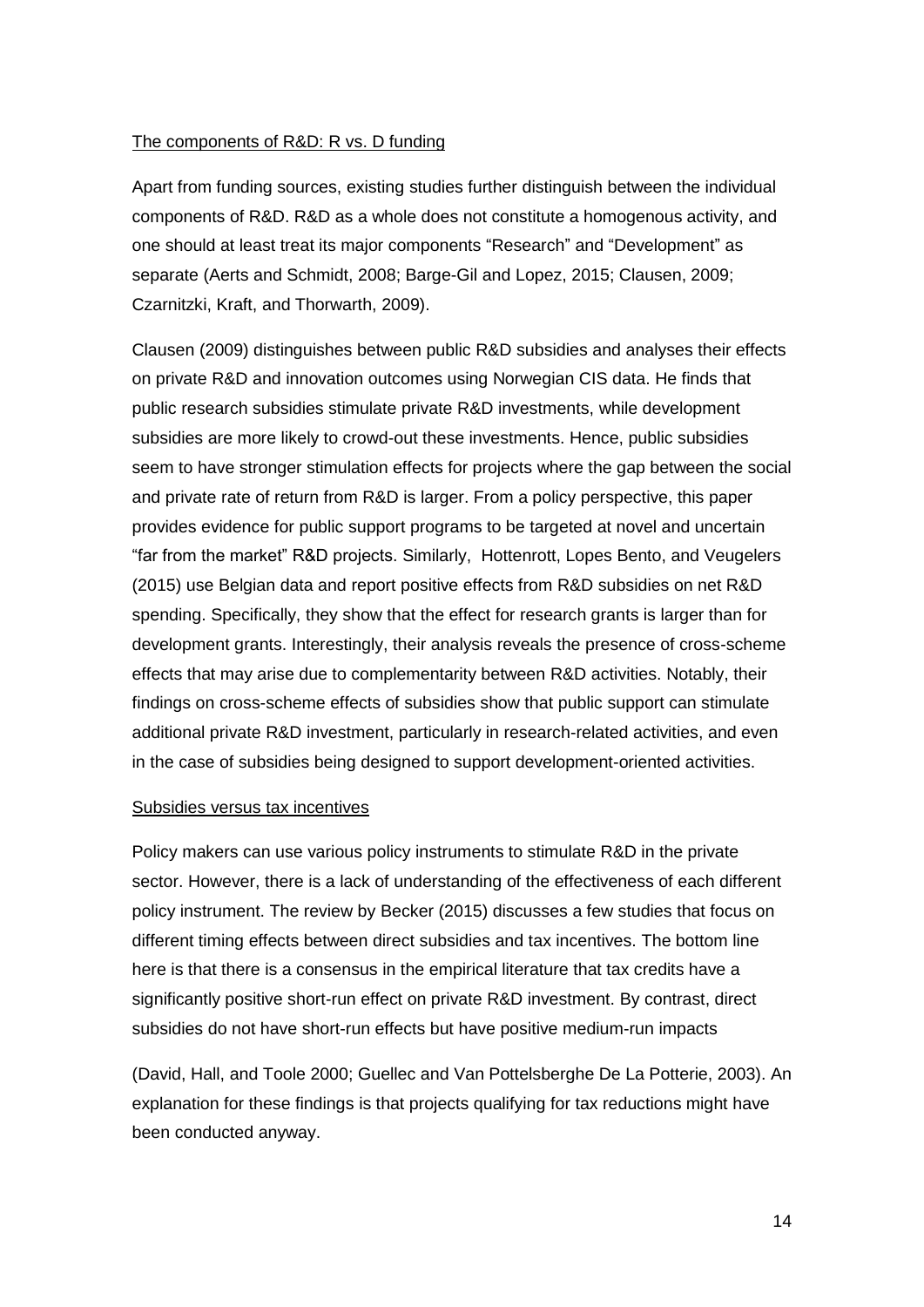There are some countries where direct R&D subsidies and tax credits co-exist. Santamaría, Barge-Gil, and Modrego (2010) analyse the decision making process of a Spanish innovation promotion agency that assigns projects to a set of policy instruments using project-level data. They find that projects that are close to the market are generally well supported through credits, while more basic projects receive more selective support in the form of subsidies. In an analysis of Italian firm-level data, the non-parametric matching approach by Carboni and Regazzi (2011) suggests that tax incentives are more effective than direct subsidies.

Overall, the literature in this field sheds light on potential substitution effects of tax credits and direct subsidy schemes. Hence, a policy mix composed of tax incentives and direct subsidies should be coordinated in an effective way to optimally stimulate additional R&D investment. Little is known about an optimal policy mix, however.

### **3.3 Wrap-up**

Both tax subsidies and direct subsidies stimulate corporate R&D. The existing empirical evidence suggests that tax incentives are effective in the short-run and constitute effective means to increase R&D efforts in SMEs as well as low-tech sectors and countries with incremental incentive schemes. Direct public R&D subsidies require a minimum grant size and a minimum duration to create additionalities. Empirical evidence shows that direct subsidies are especially effective to stimulate innovation in areas with higher degrees of innovation novelty. There are four main policy conclusions: first, any type of policy instrument is more likely to show the desired effects if the policy is integrated into a long-term policy framework and if it is stable over time. The positive effects might be related to the decrease in uncertainty for firms and hence may enable better strategic planning and coordination. Second, there should be internal consistency between the policy instruments used by policy makers. This requires coordination and management between the agencies involved. Third, positive effects from public funding for R&D in the private sector require a minimum amount of governmental support. Fourth, policies instruments and schemes (e.g., awarding criteria, level of grants) should be aligned with national innovation systems and the national as well as the regional industry structure.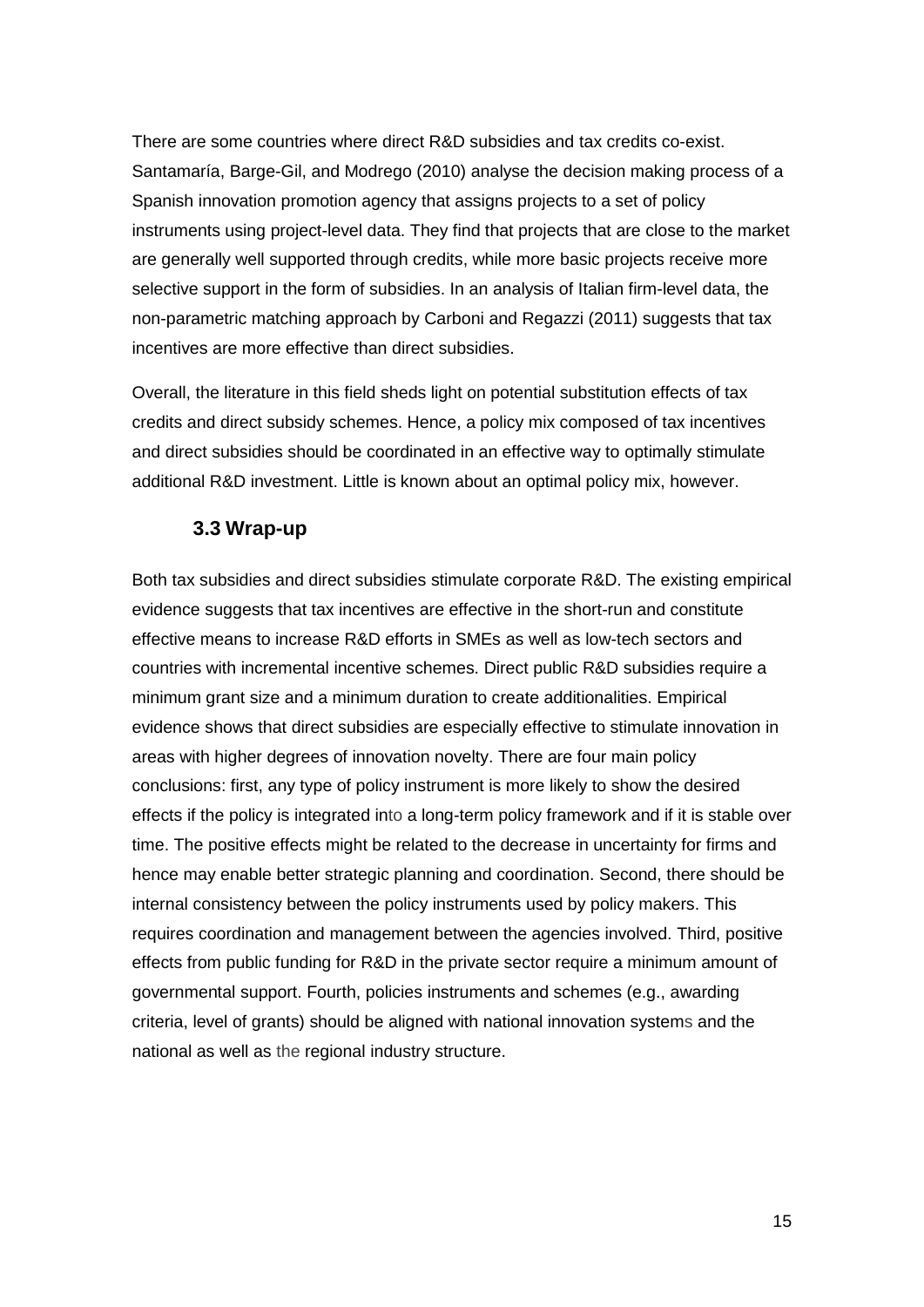*"I think it is obvious that the central mission of universities should be the traditional one of the advance and spread of knowledge (…)."* –Richard R. Nelson, 2006

## **4. Public research, university education and spin-offs**

Section 3 has reviewed the literature on the effects of R&D subsidies on innovative inand output. This section deals with another form of governmental intervention: the direct provision of research and the role of universities in the diffusion of knowledge.

In their reviews of the benefits of public research for industry, Martin, Hicks, and Salter (1996) as well as Salter and Martin (2001) list six main ways through which "research based educations" may impact the corporate world and society at large: (1) the increased stock of "useful" (i.e., commercializable) knowledge, (2) trained graduates, (3) the creation of new scientific tools and methods, (4) the formation of networks and technologically stimulating social interaction, (5) the increased capacity for technological and scientific problem solving and (6) the creation of new firms. Salter and Martin (2001) provide an extant review of the literature on each of these topics.

While we agree that the list by Salter and Martin (2001) is useful, we find some of the items to be hard to distinguish, most importantly items (1), (3) and (5). In addition, there is not much new empirical evidence on items (3) and (5). The next subsections thus discuss the direct effects of public research, namely "useful" knowledge creation and the training of graduates. We treat the creation of new firms in Subsection 5.3.

# **4.1 Public research and "useful" knowledge creation**

Ever since Schumpeter (1934), economists have recognized that R&D is a pronounced driver of growth and that basic, university-based knowledge may play a particularly important role for innovation and productivity (Dasgupta and David, 1994; Dorfman, 1983). The review by Frontier Economics (2014) provides a comprehensive review of the economic growth-related aspects of innovation and R&D, while our review focuses on micro-level evidence.

The early work of Nelson (1959) already discusses important economic aspects of basic research conducted at universities. He mainly deals with the incentives to conduct basic research, and he suggests that research paid by taxpayers should not lead to a temporary monopoly as applied research does when its underlying invention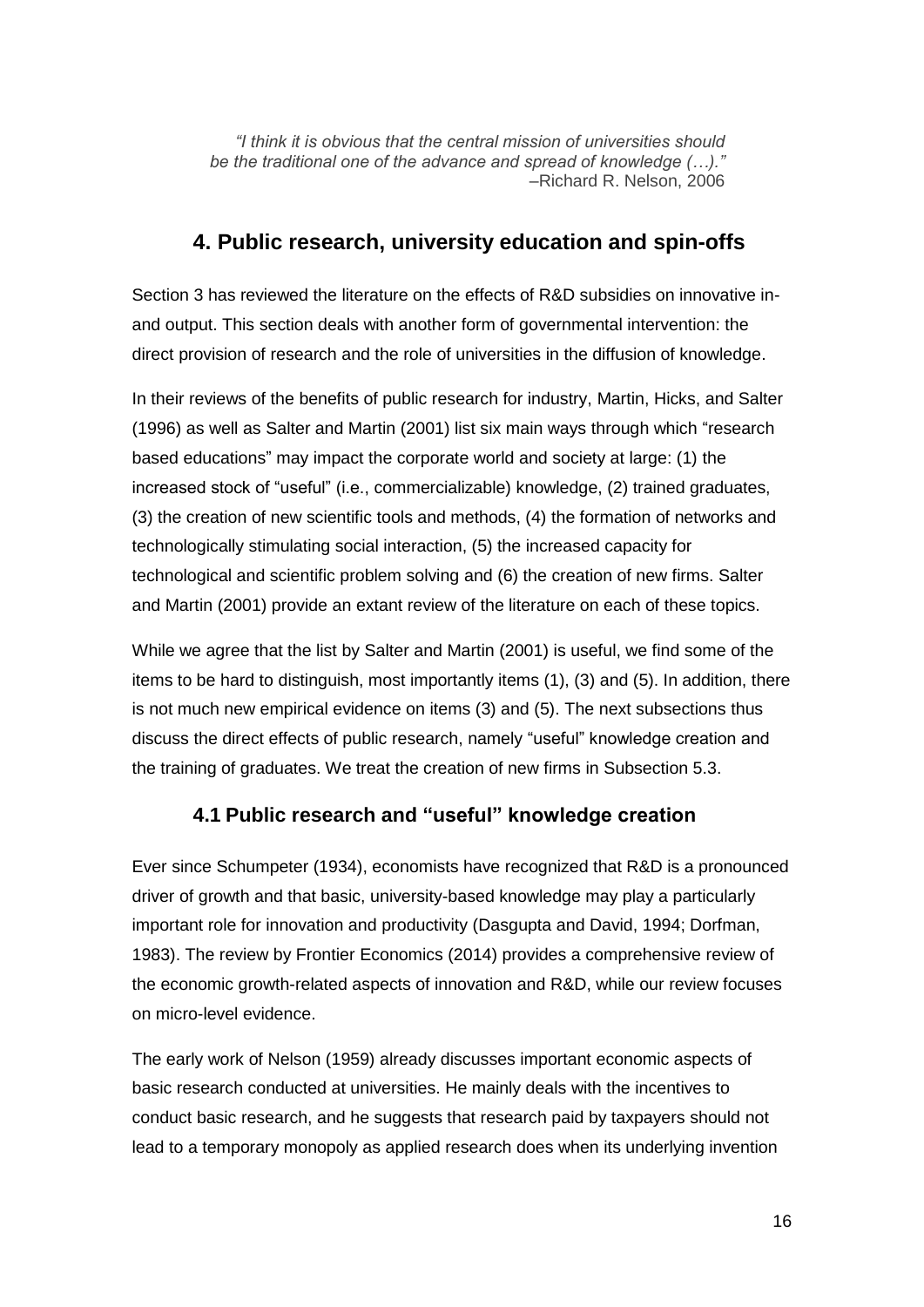is granted a patent. He cites case-study evidence for the link between basic science and commercialized innovation to point out that the private sector should have incentives to subsidize public research (and to recognize that the corporate world has incentives to "free ride" from public reseach efforts). In a late follow-up paper, Nelson (2006) criticizes recent policy efforts to move universities closer to industry, since this may undermine the long-run positive effects of public R&D on industrial innovation. This is a view shared by review articles by Pavitt (1991) and Rosenberg (1990).

Rosenberg (1992) traces the link between university research and the generation of new scientific instruments since World War II, finding evidence for a "causal" relationship that runs from public research to industry. Nelson (1996) uses information on the type of technology that is licensed out at Columbia University to show that instruments and methods are the dominant technologies adopted by private sector firms. Supporting evidence comes from Arundel, Van de Paal, and Soete's (1995) survey data that show that large European firms find "specialized knowledge" to be the most important output by universities.

Survey-based evidence on the usefulness of academic research on industrial innovation is provided by Mansfield (1991, 1995). He uses data on 66 firms in US manufacturing industries (and combines it with information on around 200 academic researchers for his 1995 paper) to show that the surveyed firms indeed report that academic research has been key to their innovative activities. This importance is, however, restricted to only a few sectors: pharmaceuticals, electronics, information processing, chemicals, and petroleum. He also shows a weak link between faculty reputation and university contribution to industry. Regarding geographic proximity of universities, Mansfield (1995) shows that closeness only matters for applied research. Mansfield (1991) also provides estimates for the social return from sciences, which he assesses to be in the range of between 20 and 30 percent.

Arvanitis, Sydow, and Woerter (2008) as well as Beise and Stahl (1999) adopt a methodology similar to Mansfield (1995). Arvanitis, Sydow and Woerter (2008) use Swiss survey data that considers various types of knowledge transfer activities between universities and industry – "general information", education, research and technical infrastructure and consulting – to show that all significantly contribute a wide range of innovation outcomes. The findings hence support earlier work by Beise and Stahl (1999) for Germany, who study the role of federal research laboratories (like the Max Planck Society or the Fraunhofer Institutes). Beise and Stahl's (1999) survey data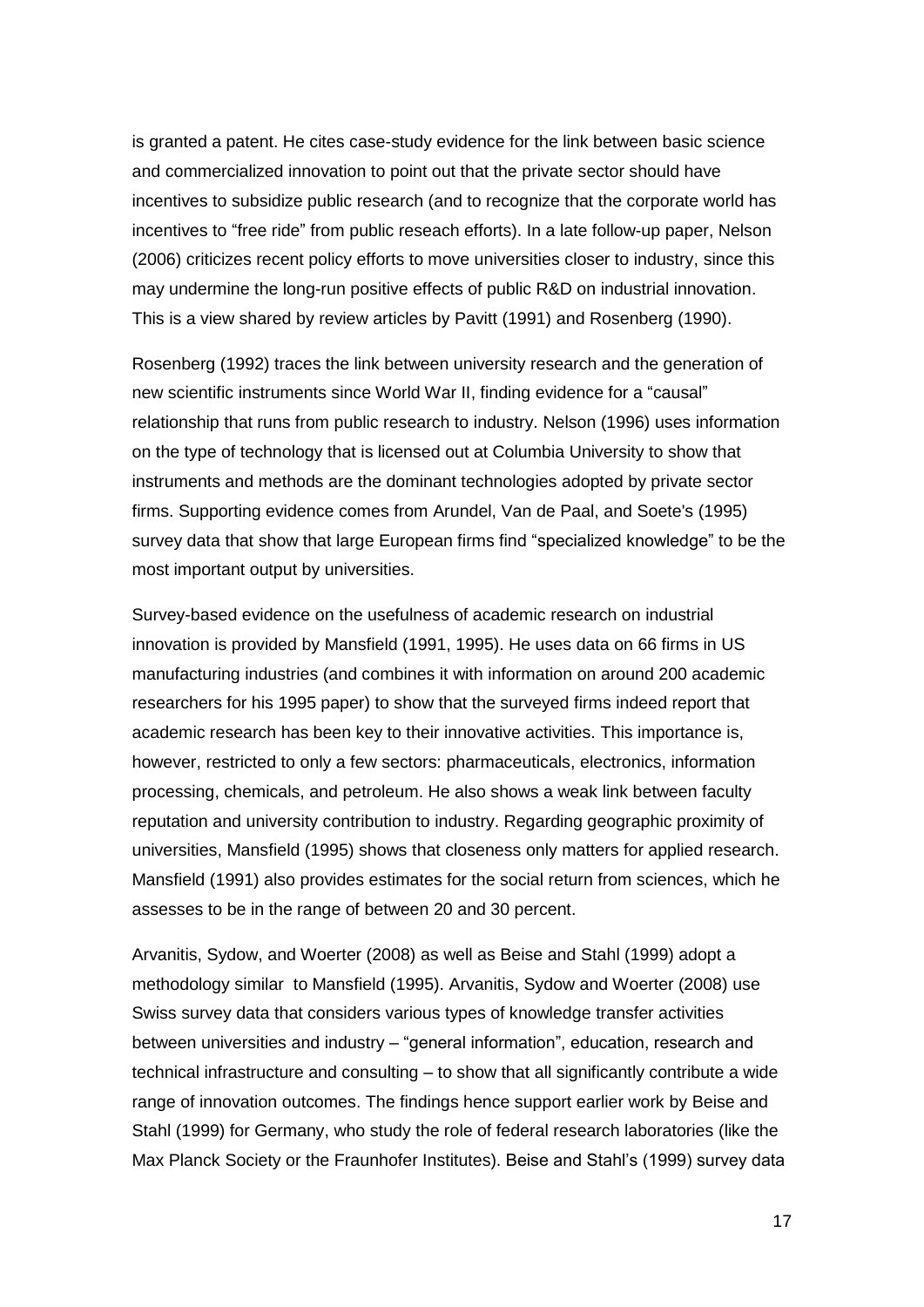show that their role for commercialized innovation actually is very limited. They also find little evidence for the importance of geographic proximity. Using UK survey data matched with CIS data, Bishop, D'Este, and Neely (2011) show that while a wide range of university-industry technology transfer mechanisms appear to benefit corporate innovation, geographic proximity and university quality do matter for corporate performance. Similar evidence is provided by Howells, Ramlogan, and Cheng (2012), who use UK survey data and to find a positive link between various types of universityindustry collaborations.

In a comprehensive study that links around 15000 universities in about 1,500 regions in 78 countries and that goes back to the 11<sup>th</sup> century, Valero and Van Reenen (2016) find a strong positive impact of the presence of universities on regional growth and firm performance. They identify the supply of skilled workers as a main contributor of both economic growth and innovation performance as measured by patent counts.

Whatever the deeper reasons for the feedback from university to industry are, knowledge spillovers appear to exist. The seminal study by Jaffe (1989) assesses the magnitude of knowledge spillovers using US state-level panel data. He estimates knowledge production functions that consider both spillovers from the private sector and spillovers from universities. His spillover pools are constructed using the technological distance measure introduced by Jaffe (1988). His key finding is that there exists evidence for both public and private spillover effects on corporate patenting and that public spillovers are particularly important in Drugs, Electronics and Nuclear Technology. Jaffe (1989) also provides weak evidence for a causal link that runs from university spillovers to private sector R&D. Using similar empirical approaches and the NBER patent data, Henderson, Jaffe, and Trajtenberg (1998) as well as Jaffe and Trajtenberg (2002) show that university patents receive more citations than corporate patents and that they are more generally applicable. These positive effects of university research occur despite university research being "fundamental" (Rosenberg and Nelson, 1994).

Related work by Zucker, Darby, and Brewer (1994) for US biotechnology finds strong evidence for the importance of university research for private sector R&D. This result that is shared by McMillan, Narin, and Deeds (2000), who use proprietary patent citations data owned by Computer Horizons Inc. (CHI). In more recent work, Belenzon and Schankerman (2013) study the link between geographic proximity and citations to university patents and scientific publications using data on 184 US research

18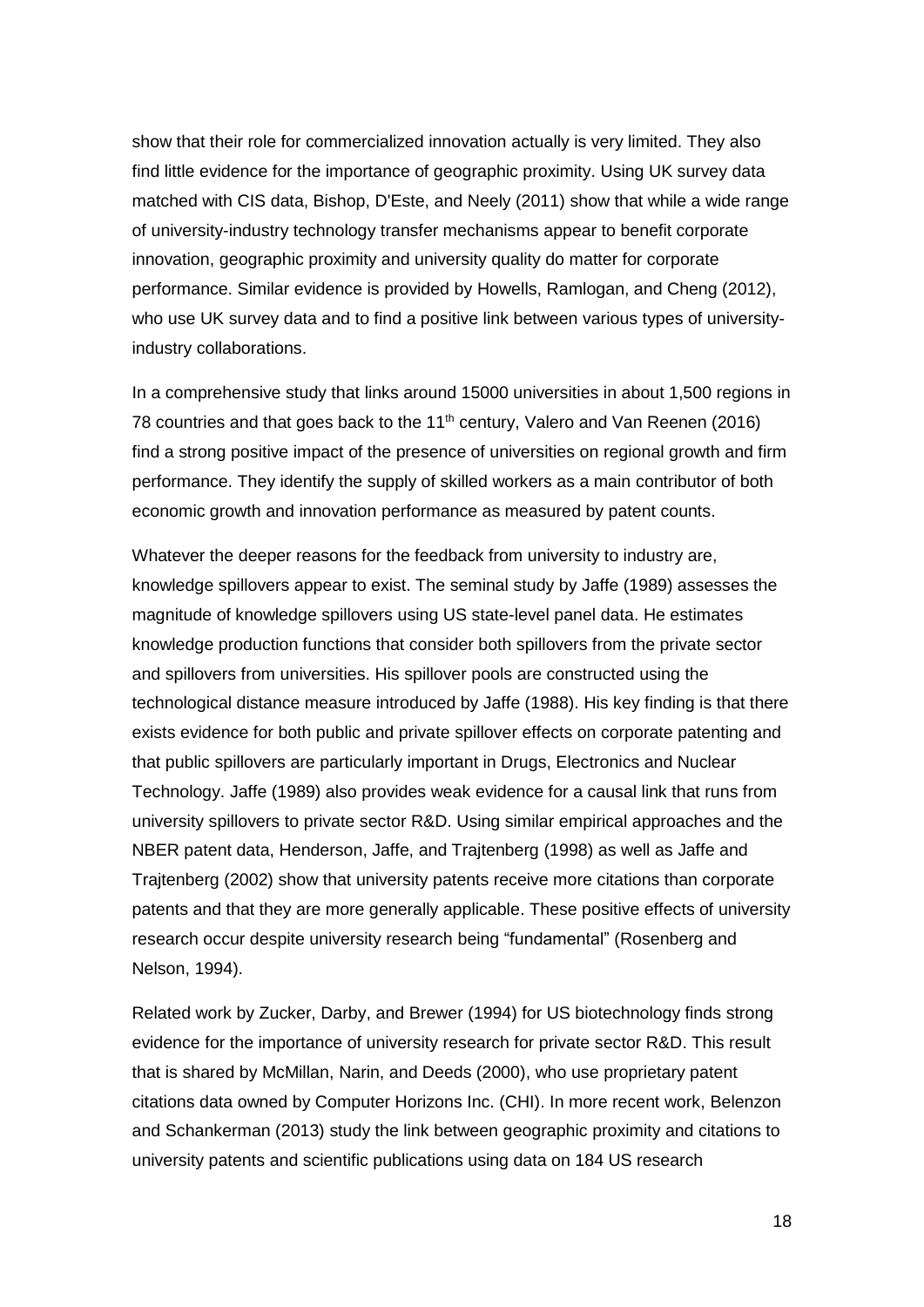universities. They show that the likelihood of citing a university patent strongly declines with distance and that the likelihood of citing a university patent from an out-of-state university is substantially smaller than the probability of citing an in-state patent. The latter effect is, however, moderated by university quality – it is stronger for lower quality in-state universities. Associated evidence for localized university spillovers comes from Mowery and Ziedonis (2015) using US patent citations data.

Henderson, Jaffe, and Trajtenberg (1998) evaluate how "useful" university research is for private R&D. Their main conclusion is that until the mid-1980s, university patents were more highly cited and cited by more diverse patents than a sample of control group patents taken out by private sector firms. The importance of university patents has, as they show using the NBER patent data, declined since then, despite the "explosion" in the number of university patents. This effect might be traced back to the Bayh-Dole act of 1980 and its expansion in 1984. The decline in the importance of university patents coupled with the increase in university patents might of course simply reflect that the Bayh-Dole act brought about many "unimportant" university innovations, as pointed out by Mowery, Nelson, Sampat, and Ziedonis (2001) as well as Mowery and Sampat (2004).

In work based on the CHI data, Narin and Olivastro (1992) show that the connection between science and industry is by and large only important in pharmaceuticals, chemicals and electronics, thereby echoing Jaffe's (1988) earlier finding. In a follow-up paper, Narin, Hamilton, and Olivastro (1997) use data on the citations of industrial patents to "non-patent references", which they argue are likely to be related to university research. They document an upward trend in citations of US patents to these non-patent references which implies an increasing importance of university research for industry. In a study of Flemish firms and their granted patents, Cassiman, Veugelers, and Zuniga (2008) find that patents with non-patent references do receive the same number of forward citations as other patents. However, these patents are more likely to be cited by a foreign patent and to be cited by patents from other technology fields – they hence are more general. While most existing work studies the effects of science on industry, Arora and Cohen (2015) take a reverse perspective by studying the patenting and publication patterns of US corporate scientists over two decades. They show that their contribution to scientific research has decreased but that their contribution to technical knowledge has increased over time.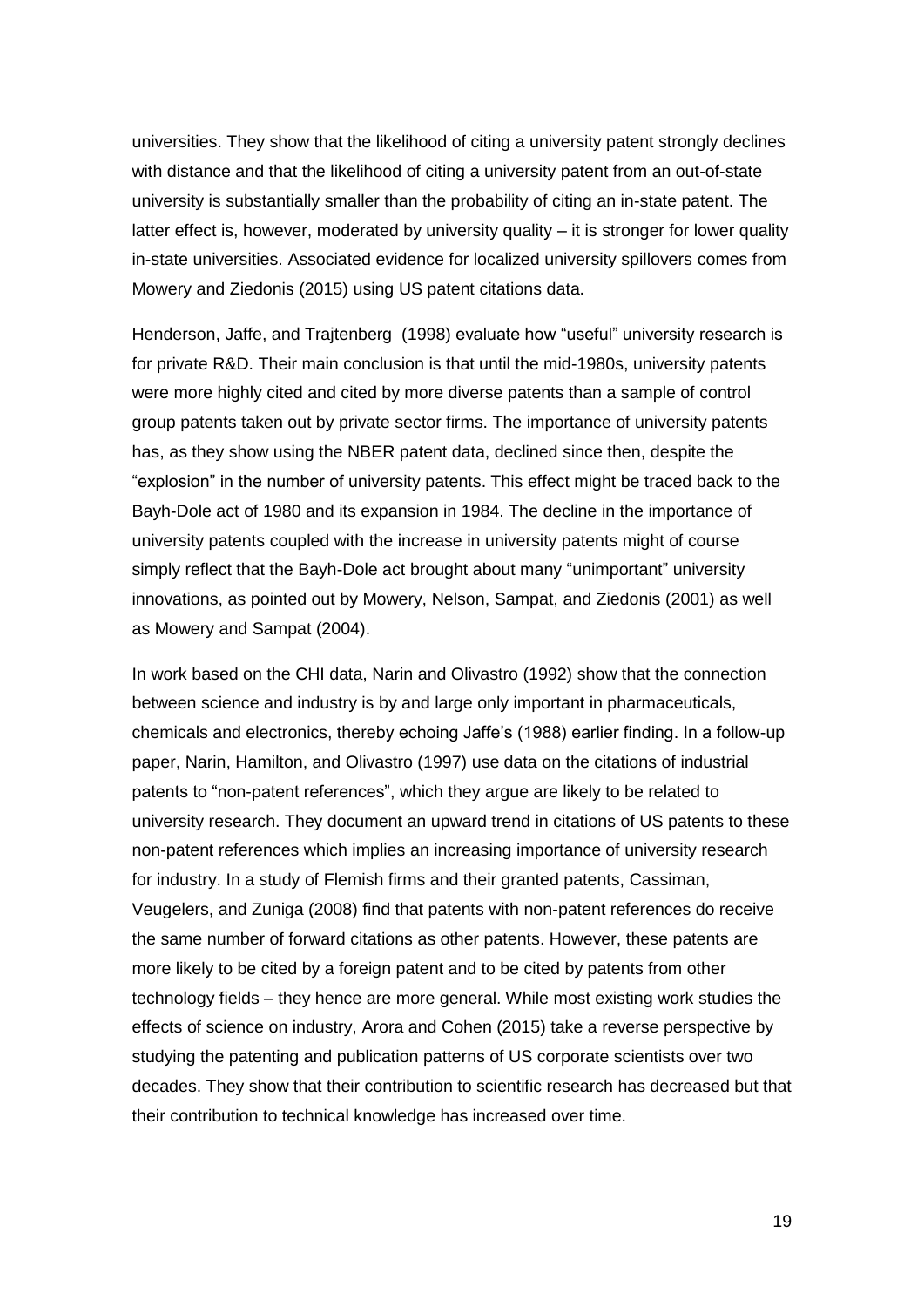Meyer (2000) questions this claim by conducting a case study in the nanoscale technology industry. He closely examines the front pages of ten patents to infer how much science these patents actually contain, finding that there is no evidence for a direct relationship between patents that cite university research and university research itself.

Caballero and Jaffe (1993) add a macroeconomic perspective to the discussion by first deriving a a neo-Schumpeterian model of economic growth that pins down the link between public research, spillovers, corporate R&D and social welfare. Using the NBER patent data, they show that their empirical results are broadly consistent with their theoretical predictions. An important empirical finding of theirs is that the degree of "usefulness" of public research has steadily declined and that knowledge rapidly diffuses.

European evidence on university-private sector knowledge flows is provided by Bacchiocchi and Montobbio (2010), who use EPO patent application and citations data for France, Germany, Italy, the UK and the US. They first derive a theoretical model similar to Caballero and Jaffe (1993) and estimate it in a semi-structural way. Their results show that university patents are more likely to be cited than corporate patents but that this effect is again primarily driven by chemicals, drugs and mechanics as well as US universities. Maietta (2015) uses data on a low-tech industry, Italian food processing. Even in that low skill, low-tech sector, she finds significantly positive effects of university-industry collaboration on both product and process innovation. Following Narin, Hamilton and Olivstro's (1997) non-patent citations' definition of industry-science links, Cassiman, Veugelers, and Zuniga (2008) show that citations to non-patent sources do not lead to more forward citations but that patents with such citations are more widely applicable. Czarnitzki, Hussinger, and Schneider (2011) come to somewhat different conclusions for forward citations of industry patents. Their study is based on a large number of German European Patent Office patents taken out by applicants with a "Professor Dr." title between 1978 and 2006 and finds that corporate patents that have a science link receive a forward citation premium.

Toole (2007) uses data on the US biotechnology industry to show that public research is positively correlated with private R&D investments but that this correlation occurs with a lag. Following up on his earlier research, Toole (2012) documents an economically and statistically significant positive correlation between scientific publications and the number of new molecules in US biotechnology. Evidence in favor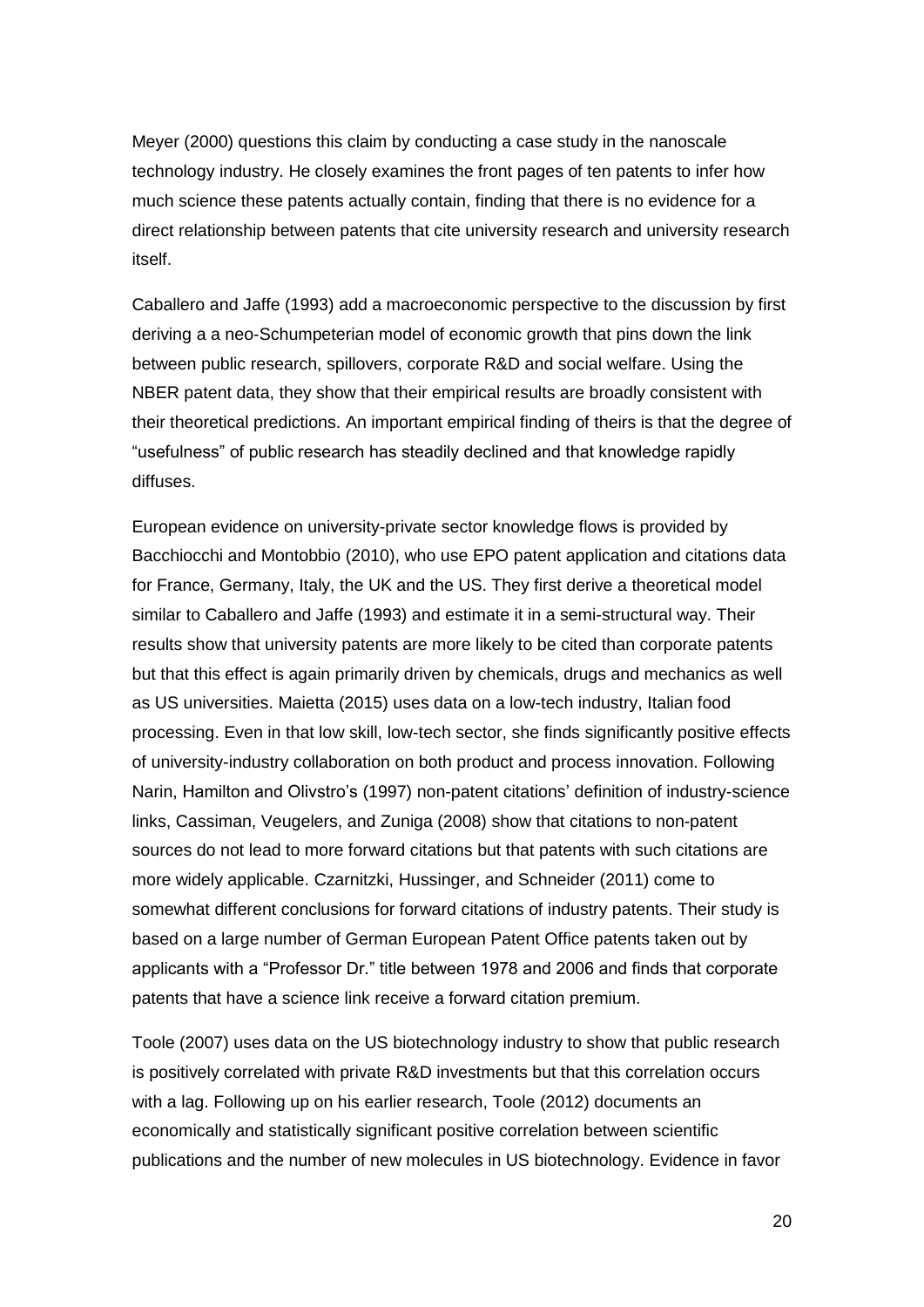of complementarity between public and private R&D is provided by Veugelers, Calis, Penning, Verhagen, Bernsen, Bouquet, Benninga, Merkus, Arets, Tibboel, and Evenhuis (2005), who use Belgian CIS data and who account for the potential simultaneity of innovation strategy choices. They also show that large firms and firms in chemicals and pharmaceuticals are most likely to have links to university research.

Somewhat conflicting evidence comes from Quaglione, Muscio, and Vallanti (2015) as well as Muscio, Quaglione, and Vallanti (2013), who use data on the population of Italian university departments to show that there exists some evidence for substitutive effects between public and corporate R&D in life sciences and, less so, for engineering and technology departments. There is, however, evidence for complementarity for departments that focus on basic sciences. Two cross-country panel data studies – Guellec and Van Pottelsberghe (2003) as well as Falk (2006) – try to directly estimate the relation between research conducted at universities and private R&D efforts. Guellec and Van Pottelsberghe (2003) use a panel dataset of 17 OECD countries. They estimate dynamic panel data models and do not find significant effects of research conducted by universities on private sector R&D spending. Falk (2006) reviews existing studies on the link between public and private sector R&D and estimates systems of simultaneous equations using GMM on a panel of OECD countries. He finds that research activities carried out by the public sector lead to an increase in private R&D spending. He estimates a corresponding elasticity of one.

Narin, Hamilton, and Olivastro (1997) link the strong growth of corporate patenting in the period 1987-1994 to the even stronger growth of university, or more generally, public research institution patenting and publishing. They argue that public sector research complements rather than substitutes private sector research, a view shared by Meyer-Krahmer and Schmoch (1998). Klevorick, Levin, Nelson, and Winter (1995) as well as Nelson (1986) explain this phenomenon by basic research generated by universities that expands the technology space of industry, while Mowery (1995) concludes that university research enhances the efficiency of corporate research. Steinmueller (1994) explains the complementarity by basic research reducing the option value of contemporary private research projects. Yet, the broadly accepted explanation for the complementarity of public and private research is absorptive capacity: firms need to invest in R&D in order to be able to understand (to "absorb") the research conducted by universities (Nightingale, 1997; Pavitt, 1998) and other firms (Cohen and Levinthal, 1989, 1990; Zahra and George, 2002).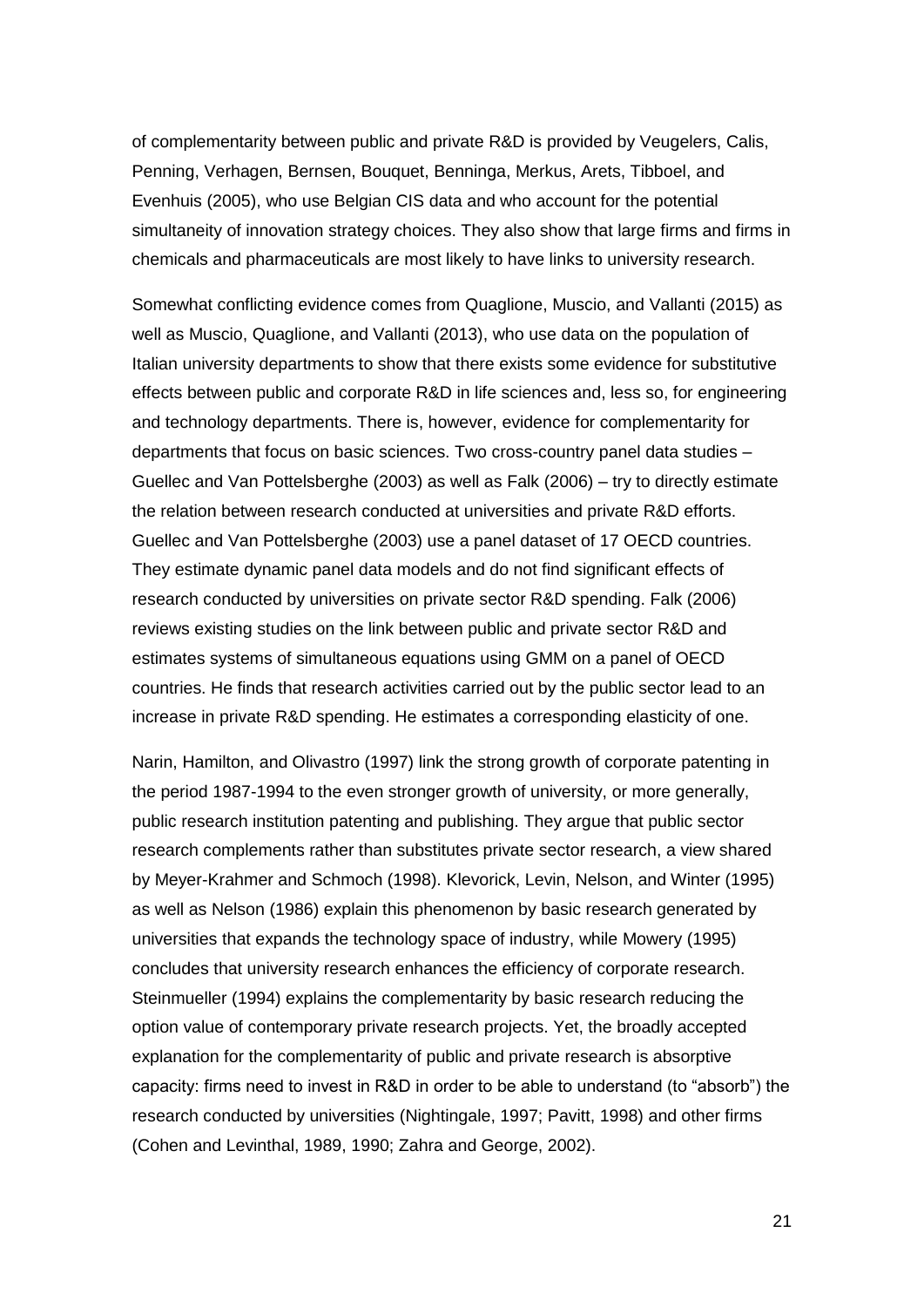Levin, Klevorick, Nelson, Winter, Gilbert, and Griliches (1987) report the key results of the "Yale" survey of US R&D executives. The survey contained questions of the sources of knowledge for innovation. Linking it to R&D intensity and innovation, they show that they are positively related to one another. In follow-up work, Nelson (1986) provides further evidence for a positive correlation between university research and private sector R&D intensity and argues that university research expands technological opportunities rather than generating commercializable innovations itself.

In a follow-up paper, Cohen, Nelson, and Walsh (2002) use Yale survey data to underscore the importance of public research for corporate research. Moreover, they find that public R&D is not only positively linked to the generation of new ideas but that is also positively associated with the completion of R&D projects and that it leads to starting up new research projects. Studying the sources of these effects, they find that the means through which knowledge is transferred from university to industry are academic papers, conferences, informal information exchanges and consulting. They finally show that university knowledge is more important for larger than for smaller firms and startups compared to established firms.

In a sociological study of US and UK corporate scientists, Faulkner and Senker (1994) as well as Faulkner, Senker, and Velho (1995) underscore the importance of personal links between private and public sector scientists. Similarly, Rappa and Debackere (1992) use international survey data on scientists and engineers to show that private sector researchers recognize public sector researchers as an important knowledge repository despite the latter's tendency to publish inventions rather than to take out patents. Danish evidence on the importance of informal university-industry networks and of geographic proximity is provided by Østergaard (2007) who shows that scientists who had previously been involved in a formal industry-university collaboration or who had studied at the local university were more likely to report that they acquired knowledge from university scientists. The importance of the building of a scientists network is also underscored by Callon (1994) in his review of anthropological and sociological studies. Foray and Lissoni (2010) also survey the older literature on scientists' personal links between the public and the private sector, finding an overall positive effect.

Using business survey data from large European firms from 16 different industries across European countries – the so-called PACE survey, a predecessor of the Yale survey – Arundel, van de Paal, and Soete (1995) show how the link between public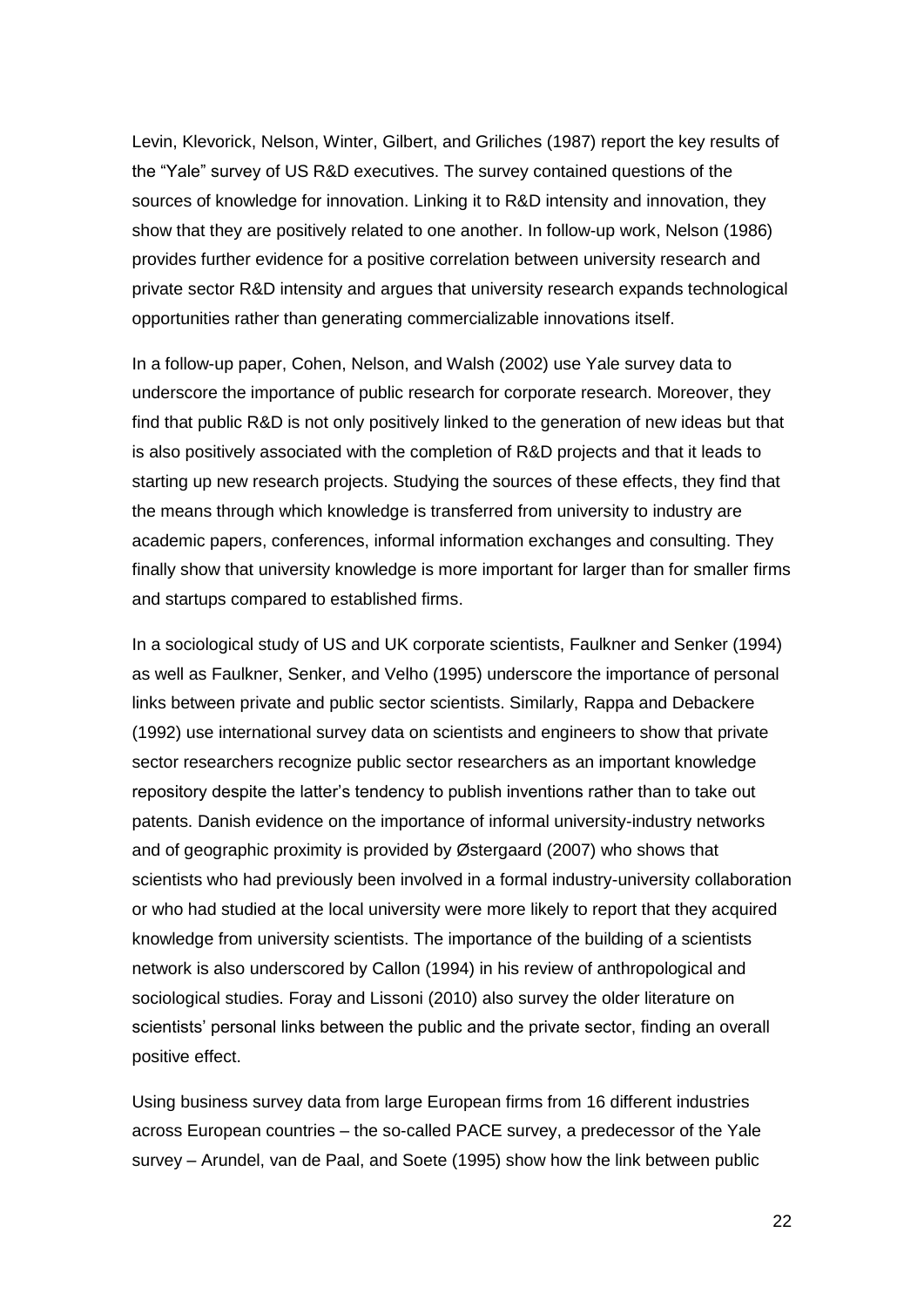and private R&D may come about. They demonstrate that the most important source of learning from public research is publications followed by informal contacts as well as hiring, conferences and joint research. In subsequent work, Arundel and Geuna (2004) review the results of their PACE survey, CIS data and the Yale survey and argue that the importance of geographic distance between a potential public research knowledge base increases with the quality of the public research institution. This result is shared by Abramovsky and Simpson (2011), who use British firm-level register data, as well as by Laursen, Reichstein, and Salter (2011), who use British survey data.

Finally, the perhaps second most relevant direct public-private knowledge transfer mechanism after the production of scientists are public-private research collaborations. Cockburn and Henderson (1998) use a sample of ten US pharmaceutical firms to show that research collaborations between public and private sector employees increases the quality of the joint patents as measured by patent citations, which they interpret as a substantial social return to public investments in public research. This key finding is shared by Gittelman and Kogut (2003) for US biotechnology firms. Zucker, Darby, and Torero (2002) underscore the positive effect of university "star scientists" who emphasize that some links to industry are particularly important for corporate innovation in US biotechnology. However, Rothaermel and Hess (2007) show that nonstar scientists are of even higher importance.

### **4.2 University education and the training of graduates**

While it is clear that there exist important knowledge flows between university and industry, the most direct transmission channel – the training of future workers – is not well investigated. To study the impact of workers who leave university after a postgraduate stay to join the private sector, Kaiser, Kongsted, Laursen, and Ejsing (2017) combine Danish patent data with assignee (firm-level) data and link these to employeelevel data. This enables them to track R&D workers and their employers. They use dynamic count data models that account for the potential endogeneity of firms' hiring decisions and for firm fixed effects and find that incoming university joiners have a substantial positive effect on their employers patenting activity. More generally, they find any previous exposure to the university research environment to lead to statistically and economically significantly larger effects on corporate patenting compared to joiners from the corporate world without any prior university research experience. This effect is attenuated if the top management team comprises of at least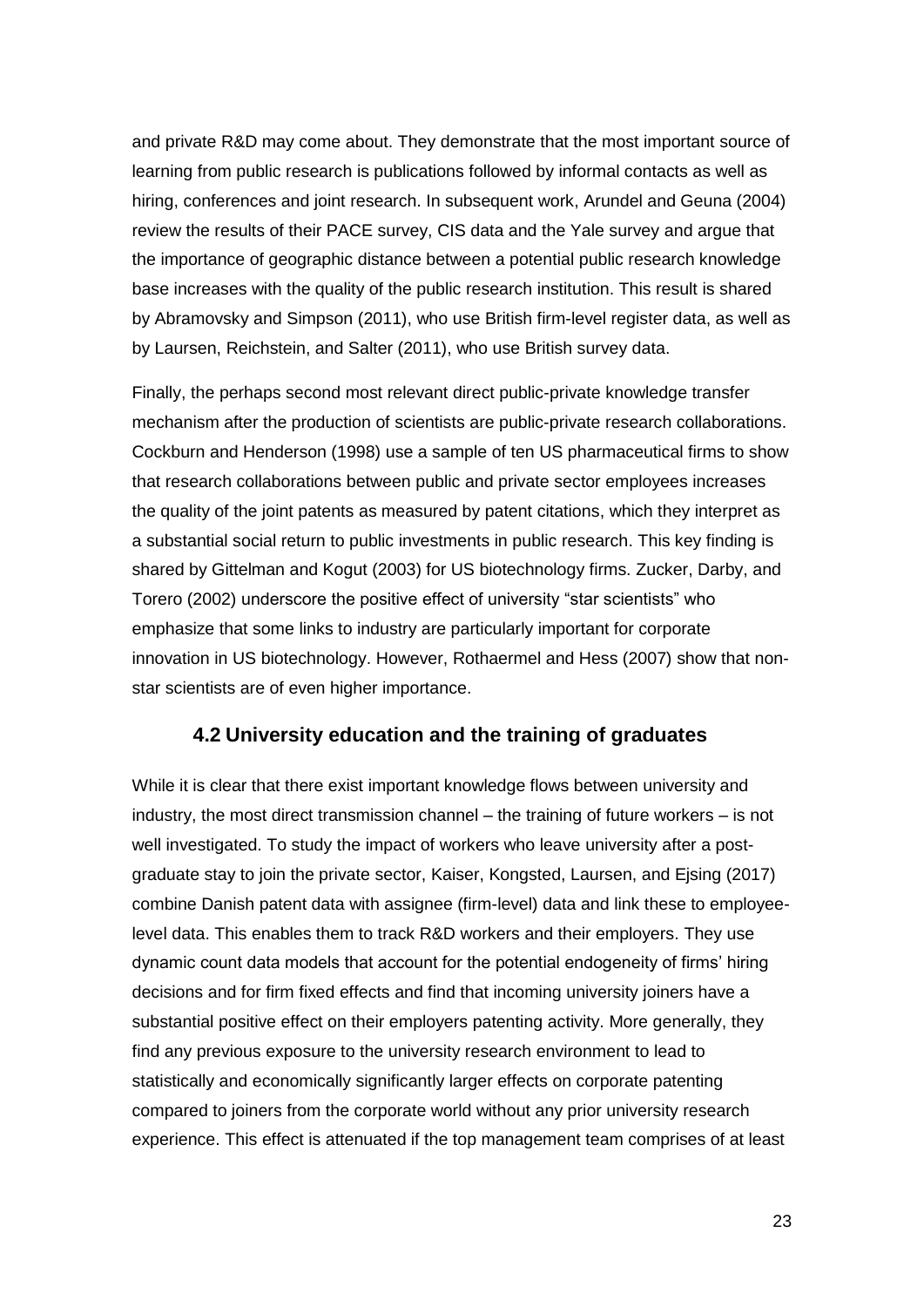one member with an R&D background. Kaiser, Kongsted, and Rønde (2015) use the same data set as Kaiser, Kongsted, Laursen, and Ejsing (2017) and show that recent graduates also contribute statistically and economically significantly more to the patenting of their new employer than joiners from non-patenting firms. Recent graduates do, however, contribute less to patenting than joiners from patenting firms.

Other more recent related work includes the papers by Cowan and Zinovyeva (2013), Leten, Landoni, and Van Looy (2014) as well as Rothaermel and Ku (2008). Leten, Landoni, and Van Looy (2014) estimate regional production functions using panel data on Italian provinces and four industries. They find evidence for a positive association between the technological performance of firms and both the number of university graduates and the number of scientific publications within a region. More Italian evidence is provided by Cowan and Zinovyeva (2013) who show that the establishment of new universities and colleges in Italy has led to an increase in regional innovation activity and that this effect is particularly strong for less developed regions. In their study of the US medical device industry, Rothaermel and Ku (2008) identify a "critical role" of universities as a source of regional knowledge spillovers. They also stress the importance of university graduates as a driver of knowledge transfer.

The older empirical literature starts with Gibbons and Johnston (1974), who study 30 UK private sector innovations and find evidence for public research having benefited these innovations. They speculate that the training of students by the public sector might have in particular helped the creation of these innovations. Similarly, Martin and Irvine (1981) conduct a case study in the UK radioastronomy industry to show that innovation in that sector is primarily driven by educated scientists ("manpower effects") and academic spin-offs. In more narrative work, Nelson (1986) emphasizes the importance of science teaching that endows graduates with the relevant scientific know-how without requiring them to do any academic research themselves. This view is shared by Senker (1995), who emphasizes the importance of a new scientist to absorb new technological knowledge.

Klevorick, Levin, Nelson and Winter (1995) use the Yale survey to show that one of the main mechanisms through which university knowledge disseminates to industry is the training of industrial scientists and engineers by universities. The other main route is through basic science and its effect on applied industrial research. Junge, Severgnini, and Sørensen (2016) use Danish survey data matched with register data to show that a higher share of tertiary educated workers leads to a higher likelihood of product,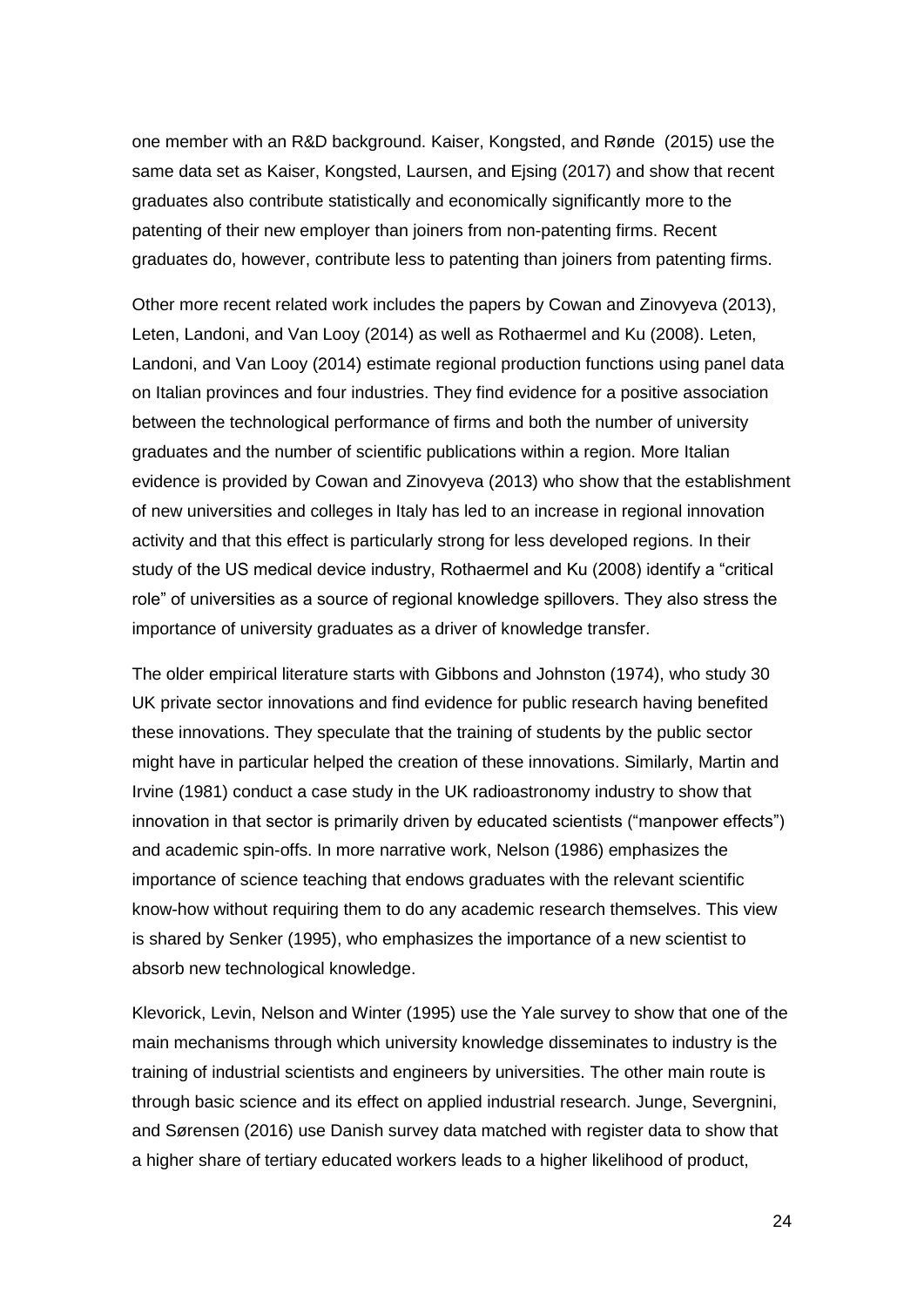process and marketing innovations. They estimate growth models that account for potential endogeneity of firms' employment choice. Using the Yale survey data, Rosenberg and Nelson (1994) show that the little role that basic science seems to play in the importance for corporate innovation may ignore the long-term effects of basic research on corporate research. The positive long-run effects of science are also emphasized in Adams' (1990) seminal study on the effects of "fundamental" stocks of knowledge that shows that the stock of scientific papers has an economically and statistically significant effect on economic growth and that these effects occur with lags of up to 20 years.

### **4.3 Wrap-up**

There is vast empirical evidence that universities and other public research institutions have a significant economic impact on industrial research, both directly through knowledge transfer and indirectly through the education of scientists. Geographic proximity to universities still appears to play a positive and important role. Proximity does, however, matter most for industry-university linkage of second-tier universities, while there are no such effects for top universities. Digitization may make geographic proximity less important, but social interaction is likely to remain important for knowledge transfer, in particular if industry is not looking for a solution to a specific problem but rather for unspecific inspiration.

This existing evidence is predominantly based on patent citation and survey data. More recently, scholars have begun to use register data coupled with patent and patent citation data as well as surveys. This allow scholars to track the entire working history of individuals. The transfer of public science knowledge to industry is best investigated and documented for a few high technology sectors like pharmaceuticals and electronics. Much less is known, however, about the extent to which knowledge spillovers matter for low-tech industries. In addition, existing research has predominantly studied knowledge flows from university to industry, thereby ignoring possible reverse relationships.

The training of qualified research workers is a second mechanism through which university affects industry. These movements constitute an important mechanism through which academic knowledge disseminates.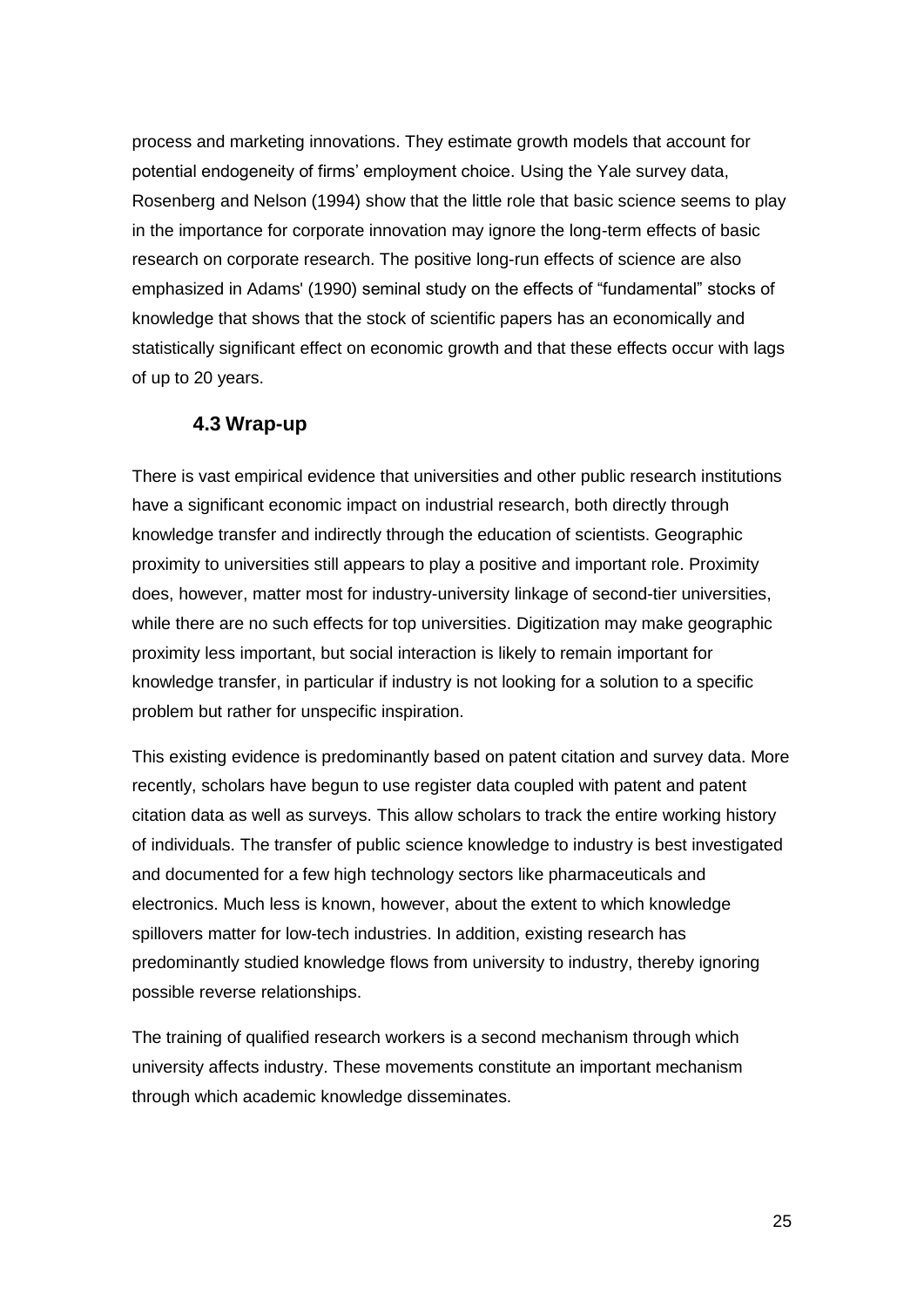A key problem with the existing literature is that causal effects are inherently hard to identify. The sorting and matching of workers is non-random, knowledge flows between university and industry may be bi-directional and characterized by self-selection. Quasiexperiments that have a long tradition in labor economics of the type applied by Christensen, Kuhn, Schneider, and Sørensen (2015) would constitute an important step towards a more proper assessment of university-industry interactions.

> *In capitalist economies, technology has two faces – a private and proprietary one, and a public and cooperative one. These at once complement each other, and are at odds. – Richard R. Nelson*

# **5. The effects of public-private knowledge transfer on firm performance or growth**

This section focuses on how knowledge created at universities may stimulate corporate R&D and how it contributes to industrial innovation. In addition to public support mechanisms such as subsidies and tax incentives that we discussed in Section 3, other important policy mechanisms support the commercialization and transfer of technological knowledge from the public sector. We deal with the question of how public support mechanisms and university-industry relationships can enhance the diffusion of knowledge and technology. We focus on academic spin-offs, technology transfer offices, academic consulting and academic entrepreneurship.

Perkmann and Walsh (2007) show that university-industry relationships are very common in the US and that the use of the various links varies across industries and scientific disciplines. They relate the increasing importance of universities for industry to factors such as a growing number of governmental initiatives to promote publicprivate research partnerships and a steadily increasing political pressure on universities to contribute to national economic competitiveness. Several indicators underline this trend: universities have an increasing propensity to patent (Mowery, Nelson, Sampat, and Ziedonis 2001), generate increasingly higher revenues from licensing (Thursby, Jensen, and Thursby, 2001) and an increasing number of university scholars are active in academic entrepreneurship (Shane, 2004). Furthermore, universities generate a higher share of their income from industry funding (Hall, 2004),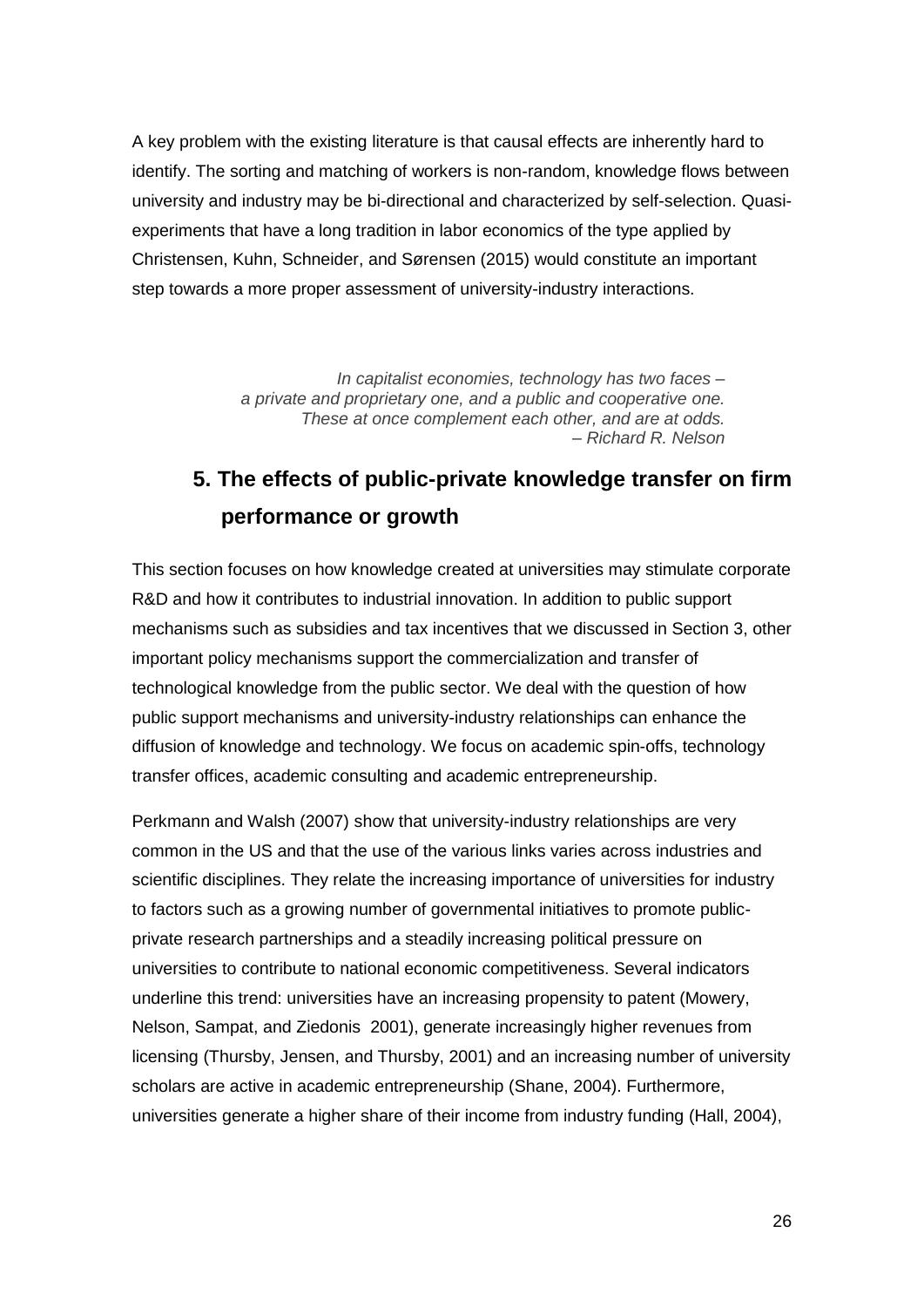and establish an increasing number of technology transfer offices, industry collaboration support offices and science parks (Siegel, Veugelers, and Wright, 2007).

By establishing university-industry linkages, universities take an open innovation perspective. Perkmann and Walsh (2007) distinguish seven types of university-industry links: (i) research partnerships, (ii) research services, (iii) academic entrepreneurship, (iv) human resource transfer, (v) informal interaction, (vi) commercialization of property rights and (vii) scientific publications. The present section focuses on research partnerships, research services, academic entrepreneurship and commercialization of property rights. We covered the transfer of human resources and the importance of scientific publications for industrial innovation in Section 4.

# **5.1 Research partnerships**

Perkmann and Walsh (2007) follow Hall, Link, and Scott (2003) and define them as formal collaborative arrangements among organizations with the objective to cooperate on research and development activities. In the context of university-industry collaborations, most of these research partnerships receive public support. Section 3.2 has already dealt with those types of university-industry collaborations. In this section, we focus on aspects which we left undiscussed.

In their seminal paper on industry-science links based on Belgian CIS data, Veugelers and Cassiman (2005) report that large firms and firms in the chemical and pharmaceutical industry are more likely to engage in industry-science partnerships. They additionally find that collaboration between science and industry are undertaken whenever risk does not constitute an important obstacle and when the partners have the objective to share costs. Consistent with the emerging open science paradigm, the authors do not find empirical evidence for the capacity to appropriate the returns from conducting joint innovation to be important for university-industry collaboration.

Empirical evidence for the impact of university-industry collaboration on industrial innovation is scarce. Beck and Lopes Bento (2016) study use Swiss CIS data and find that large firms can more effectively appropriate collaboration innovation activities with science partners relative to SMEs. Smaller firms, however, find it harder to reap the returns of collaboration with science partners. This is particularly so if they do not collaborate with other types of partners. Beck and Lopes-Bento (2016) argue that SMEs can improve incremental innovation performance by narrowing their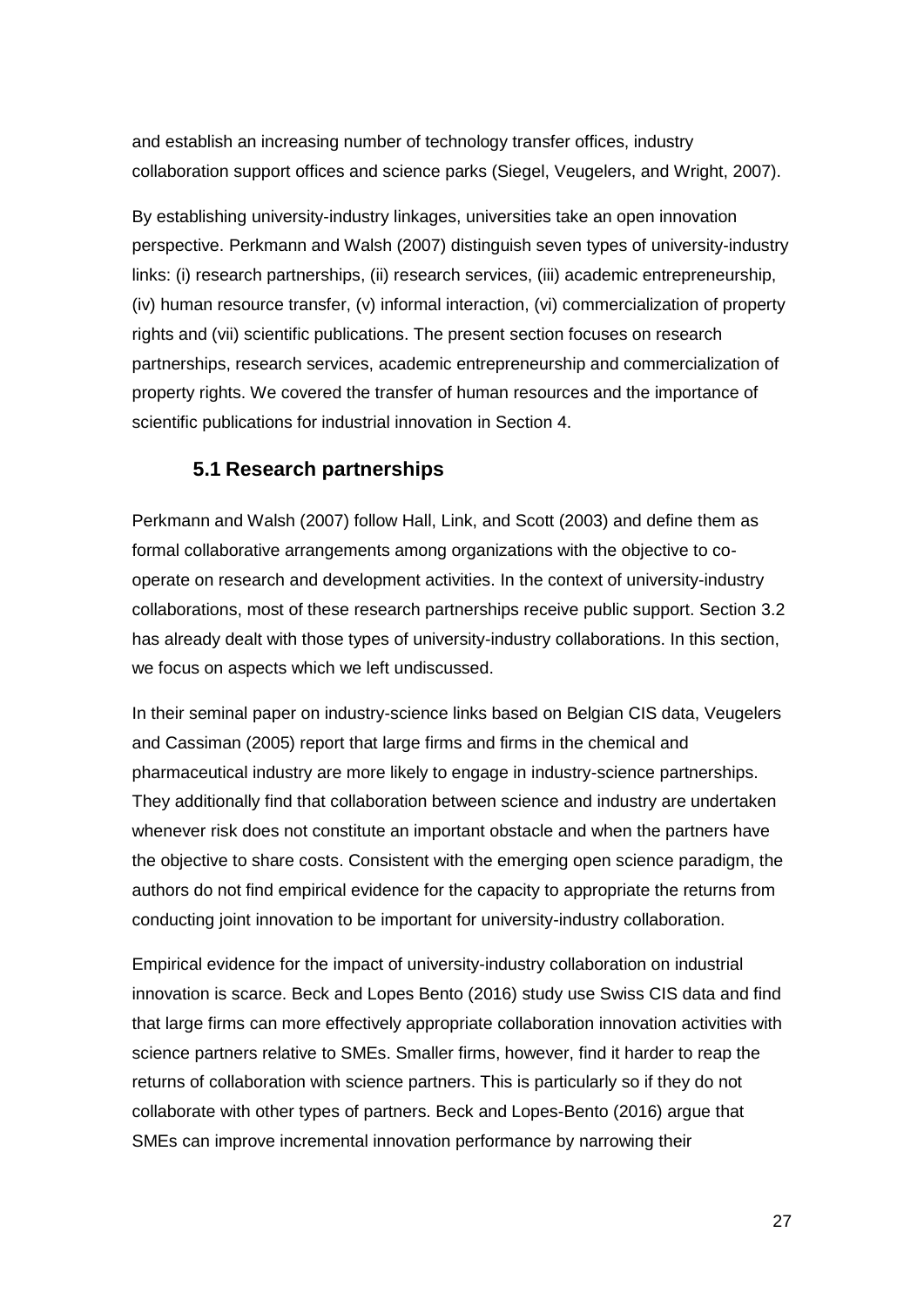configuration boundaries with respect to science partners, suggesting that the requirement of collaborating with a science partner that applies to many subsidy schemes in order to qualify for public innovation support should be reconsidered for SMEs.

These results are in line with earlier research by Robin and Schubert (2013) who evaluate the impact of cooperation with public research institutes on firms' product and process innovation using French and German CIS data from 2004 and 2008. Similar to the recommendations of Beck and Lopes-Bento (2016), they argue that "public-private collaborations in research should not be encouraged at all costs, since they may not sustain all forms of innovation (p.149)." Robin and Schubert (2013) find that while cooperating with public research increases product innovation, it does not have any effect on process innovation.

Arvanitis and Woerter (2015) evaluate factors influencing the exploration and exploitation of knowledge in collaboration with universities. They further evaluate the impact of knowledge exploration versus knowledge exploitation on innovation performance using Swiss CIS data. They find a positive effect on innovation performance for exploitation-oriented firms but no effect for those firms engaged in both exploitive and explorative activities.

In another study that uses Swiss firm-level data, Arvanitis, Sydow, and Woerter (2008a) investigate whether alternative forms of university-industry knowledge transfer have alternative effects on firm-level innovation performance. They find that research partnerships with science seem to improve radical as well as incremental innovation performance, whereas the strength of the effects are of similar magnitude. The general positive effect of research partnerships on innovation performance and labour productivity is supported by a related study by Arvanitis, Sydow, and Woerter (2008b).

# **5.2 Research services: consulting and technology transfer offices**

Perkmann and Walsh (2007) define "academic consulting" as paid services performed by university researchers for external clients. These arrangements are hence more asymmetric in nature compared to research partnerships, as the projects are defined more unilaterally by the client. Empirical evidence on the impact of academic consulting on corporate innovation is scarce. It does, however, constitute an important means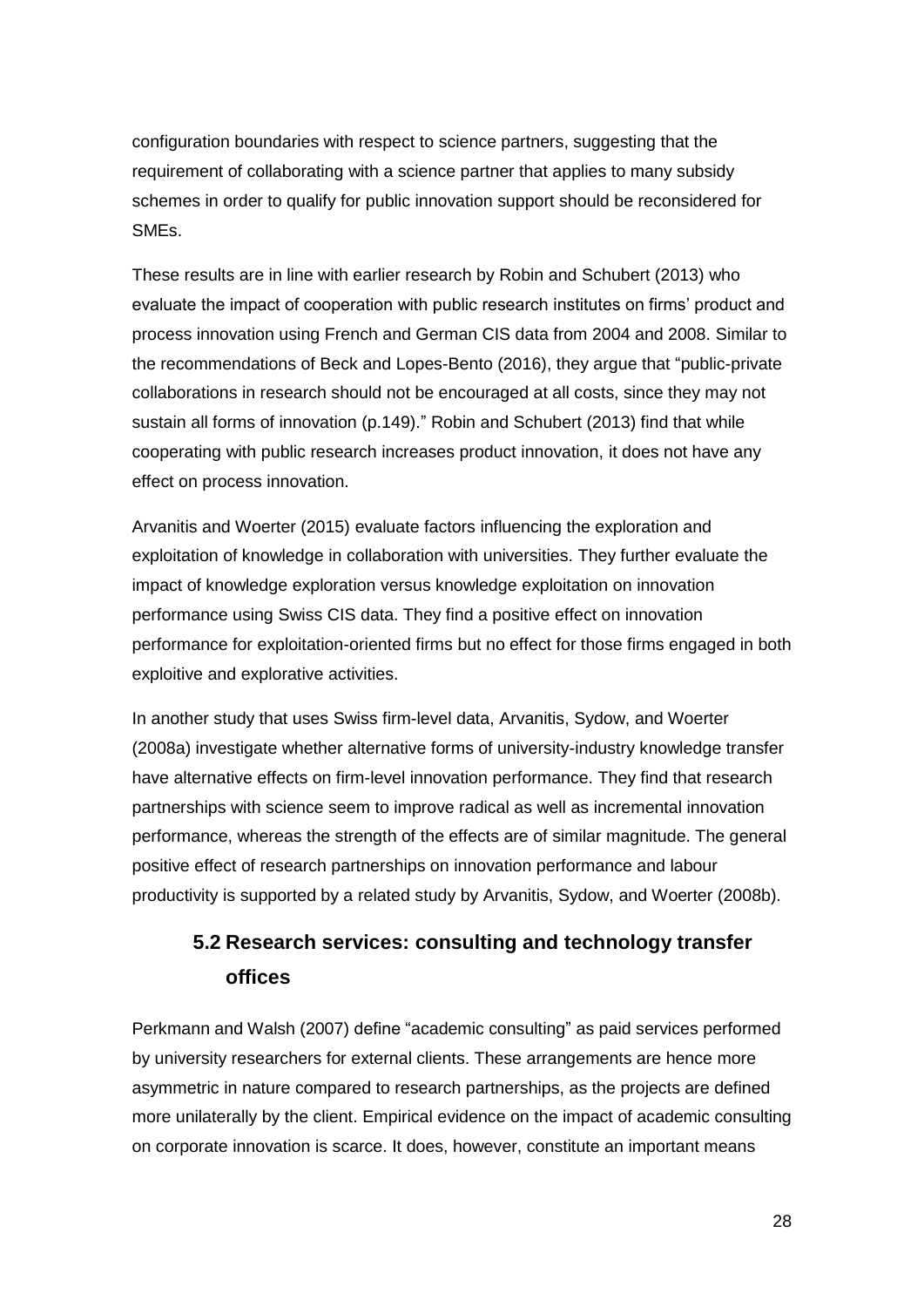through which university research outcomes is transferred to industry as shown by Cohen, Nelson, and Walsh (2002) using the Yale survey data. One of the very few empirical analyses on academic consulting is performed by Arvanitis, Sydow and Woerter (2008a), who do not find that academic consulting positively impacts firms' innovation performance. Taking a broader perspective, D'Este and Perkmann (2011) analyse how universities' research quality affects university-industry relationships using a data set from the UK. They find that the relationship between faculty quality and industry involvement is different across academic disciplines and that it depends on complementarities between industrial and academic research. It also depends on resource requirements. Their results suggest that in technology-oriented disciplines, the research quality of a university department is positively related to industry involvement. With respect to social sciences, they find some support for a negative relationship between faculty quality and industry involvement. From a policy perspective, their findings suggest that discipline-specific approaches are needed to promote university–industry interaction.

University-based technology transfer offices are mediators between science and industry (Debackere and Veugelers, 2005). Comparing the technology transfer mechanisms from a sample of European research universities with the practices at KU Leuven, a leading Belgian research institution, they derive a framework that describes "the context, the structure and the processes that universities can use to become active players in the scientific knowledge market, managing and applying academic science, technology and innovation from an exploitation perspective." This framework consists of decentralized organizational approaches and incentives for the stimulation of an active involvement of research groups in the exploitation of their research findings in combination with specialized central services offering intellectual property management and spin-off support (Debackere and Veugelers, 2005). Their findings suggest that critical success factors to stimulate an "effective" commercialization of the academic science base are (i) an appropriate balance between centralization and decentralization within academia, (ii) the design of appropriate incentive structures for academic research groups and (iii) the implementation of appropriate decision and monitoring processes within the TTO.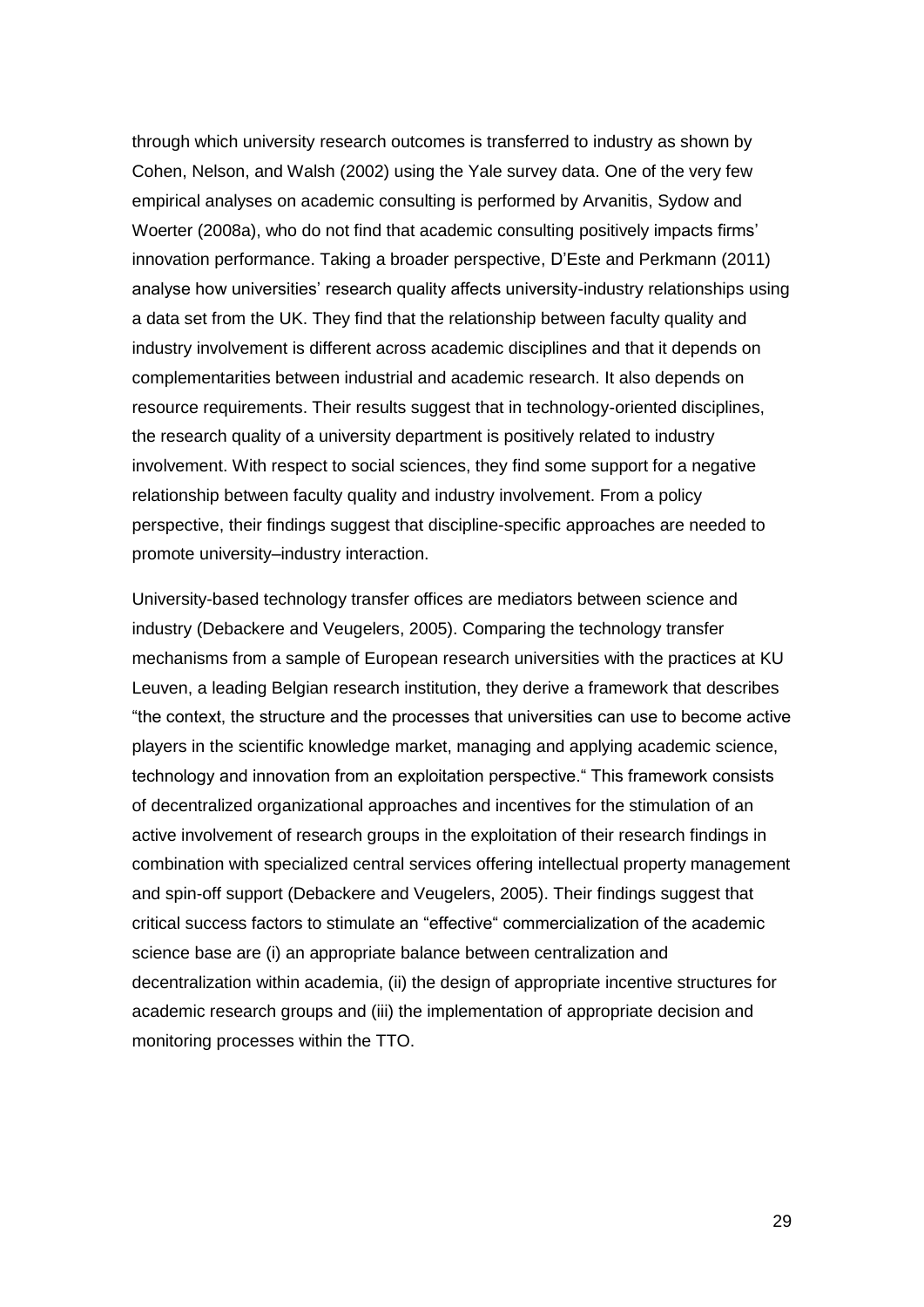## **5.3 Academic entrepreneurship and creation of new firms**

Perkmann, King, and Pavelin (2011) define academic entrepreneurship as the development and commercial exploitation of technologies pursued by academic inventors through a company they (partly) own.

Vincett (2010) surveys Canadian firms four decades and analyses the economic impact of academic spin-offs from more applied sciences (non-medical natural sciences and engineering) and more basic sciences (physics). He finds that the effects of academic spin-offs exceed the effects of government funding by a substantial margin. Comparing the different disciplines, he finds that Physics performs actually between 30 percent and 60 percent better than more applied fields. He further shows that spin-off provide substantial incremental contributions to national GDP, and that governments' additional tax income gained by the spin-offs is higher than what is spent on the funding of the spin-off. Some support for the positive economic impact of entrepreneurial university activities, specifically from spin-offs, is provided by the exploratory study of Guerrero, Cunningham, and Urbano (2015) using UK data for 147 universities from 2005-2007.

It is well documented that there is a strong relationship between the regional agglomeration of university spin-offs and top US research universities like Stanford and MIT (Saxenian 1994). Salter and Martin (2001) point out, however, that the link between public research institutions and the number of *successful* spin-offs is less clear. This is a conclusion shared by Bania, Eberts, and Fogarty (1993), who study startup activities in six US manufacturing sectors at the regional level and link them to the presence of research universities. Quintas, Wield, and Massey (1992) study US science parks to conclude that science park startups are characterized by comparatively low growth rates. Storey and Tether (1998) review European studies on university spin-offs and find that they have lower growth rates than traditional firms. This conclusion is shared by Zhang (2009) who uses US venture capital data to show that university spin-offs tend to survive longer but are not different from other startups with respect to the amount of venture capital raised, employment, profit or the likelihood of having a successful IPO.

Baptista and Mendonça (2010) use Portuguese register panel data and link the data to the regional supply of students and graduates as well as to their proximity to a regional university. They estimate count-data models for firm entry to show that proximity to universities has a positive effect on startup activity. Fritsch and Aamoucke (2013)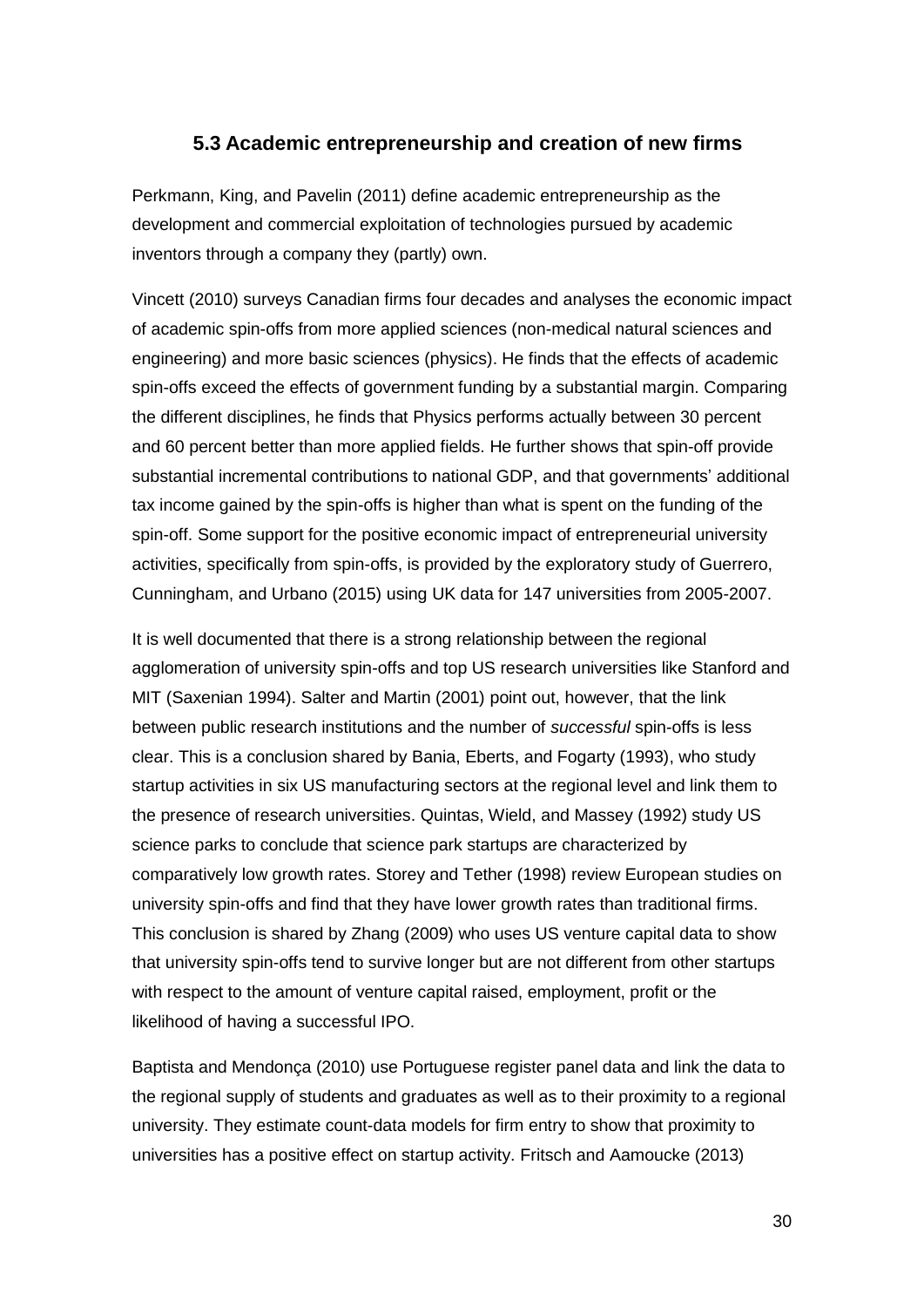demonstrate that such links also exist in Germany. Using a comprehensive data set on startup activity to which they attach the number of local public research institutions, they stress the importance of localized knowledge for innovative startup activity and in particular the contribution of public research institutions for founding activities.

In an attempt to identify why universities differ with respect to the success of their spinoffs, Di Gregorio and Shane (2003) use data made available by the US Association of University Technology Managers (AUTM). Their count-data regressions single out two key drivers of university startup success: faculty research quality and equity investments provided by the university.

From a policy perspective, Fini, Grimaldi, Santoni, and Sobrero (2011) show that the marginal effect on universities' spin-off productivity depends on local and regional support mechanisms in Italy, including legislative support, regional social capital, regional financial development, the presence of regional business incubators and regional public R&D expenses as well as the level of regional innovation performance. They argue that the design of effective universities needs to take into account regional specificities. Colombo, Piva, and Rentocchini (2012) provide additional Italian evidence. They analyse the effects of business incubators on high-tech start-ups on a large sample of firms in Italy. Their findings show that incubated high-tech start-ups perform better than non-incubated control firms.

Nielsen (2015) uses Danish register data to investigate the performance and choice of industry of new ventures by academic entrepreneurs. He shows that technically trained academics perform better in high-profit as well as in uncertain industries, while nontechnical academics only perform better in high-profit industries. The findings indicate that both types of academics have a higher likelihood to enter uncertain industries. The findings suggest that the absorptive capacity of technical academics deems them particularly relevant for the transfer of technological knowledge into new ventures in uncertain and unstable environments.

Many spin-offs commercialize university property rights, the transfer of universitygenerated IP to firms (Perkmann and Walsh, 2007). Roessner, Bond, Okubo, and Planting (2013) estimate the economic impact of licensed commercialized inventions originating in university research on the US economy. Their approach combines IP licensing data from US universities with national input-output model coefficients. Even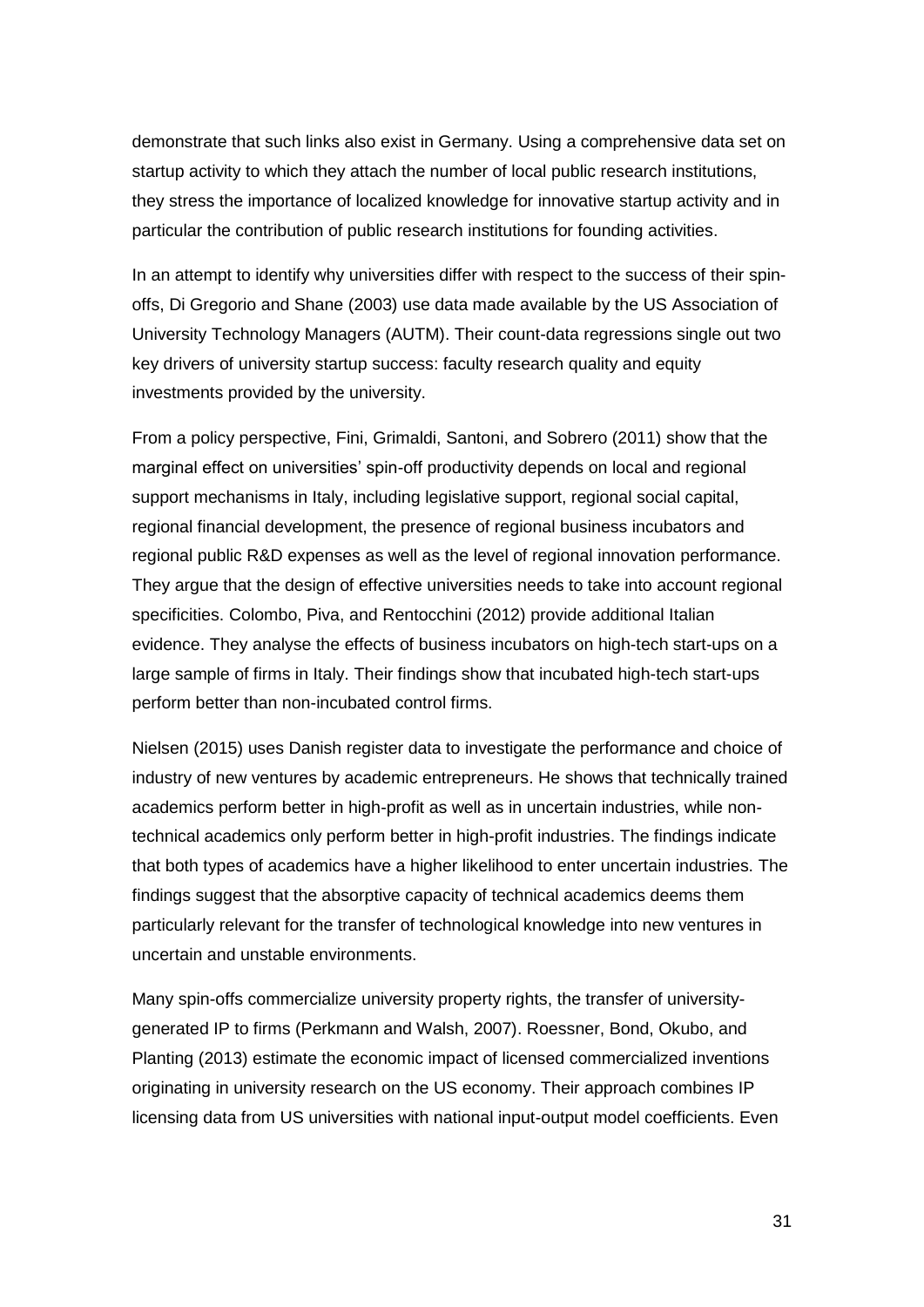their most conservative model indicates that the economic impact on GDP, industry output and employment is economically very substantial.

## **5.4 Entrepreneurship and technology policy**

Policy has promoted science, technology and innovation parks as important parts of its overall innovation policies. Earlier research has shown that being located in a park supports firms to engage in collaboration but does not necessarily lead to improved performance. These studies are, however, likely to suffer from severe self-selection bias. Vásquez-Urriago, Barge-Gil, Rico, and Paraskevopoulou (2014) account for selection bias and confirm that location in a science and technology park positively affects the likelihood to collaborate and increases the likelihood of intangible benefits of collaboration with the main innovation partner which might be due to a more diverse relationship network. The latter finding is supported by Beck and Schenker–Wicki (2014) for Swiss CIS data.

In a study on the performance of Spanish Science and Technology Parks (STP), Perkmann, King, and Pavelin (2014) estimate the average treatment effect for firms located in these STPs. Their analysis shows that location in a STP has a positive impact on the probability and amount of product innovations, even if it is accounted for the endogeneity of STP location choice. Díez-Vial and Fernández-Olmos (2015) analyse the relevance of Spanish STPs as locations fostering local knowledge sharing and stimulating innovation. Their Tobit models indicate that firms with previous experience in collaboration with universities and research institutions benefit most from being located in a STP. They argue that this might be because firms with experience are better able to integrate existing knowledge from the STP. Their findings also suggest that product innovation is more likely to occur if firms with internal R&D reciprocally share the knowledge.

Another focus of policy makers has been on the establishment and promotion of (regional) industrial clusters. The role of local or regional clusters to foster local competitiveness in the private sector is highly controversially discussed in academic research. The difference-in-difference estimation analysis by Falck, Heblich, and Kipar (2010) evaluates the effectiveness of a cluster-oriented policy initiated by the Federal state Bavaria in Germany in 1999. The main policy objective was to stimulate corporate innovation and regional competiveness through collaboration among firms. According to the study, the policy succeeded in increasing the likelihood of firms to become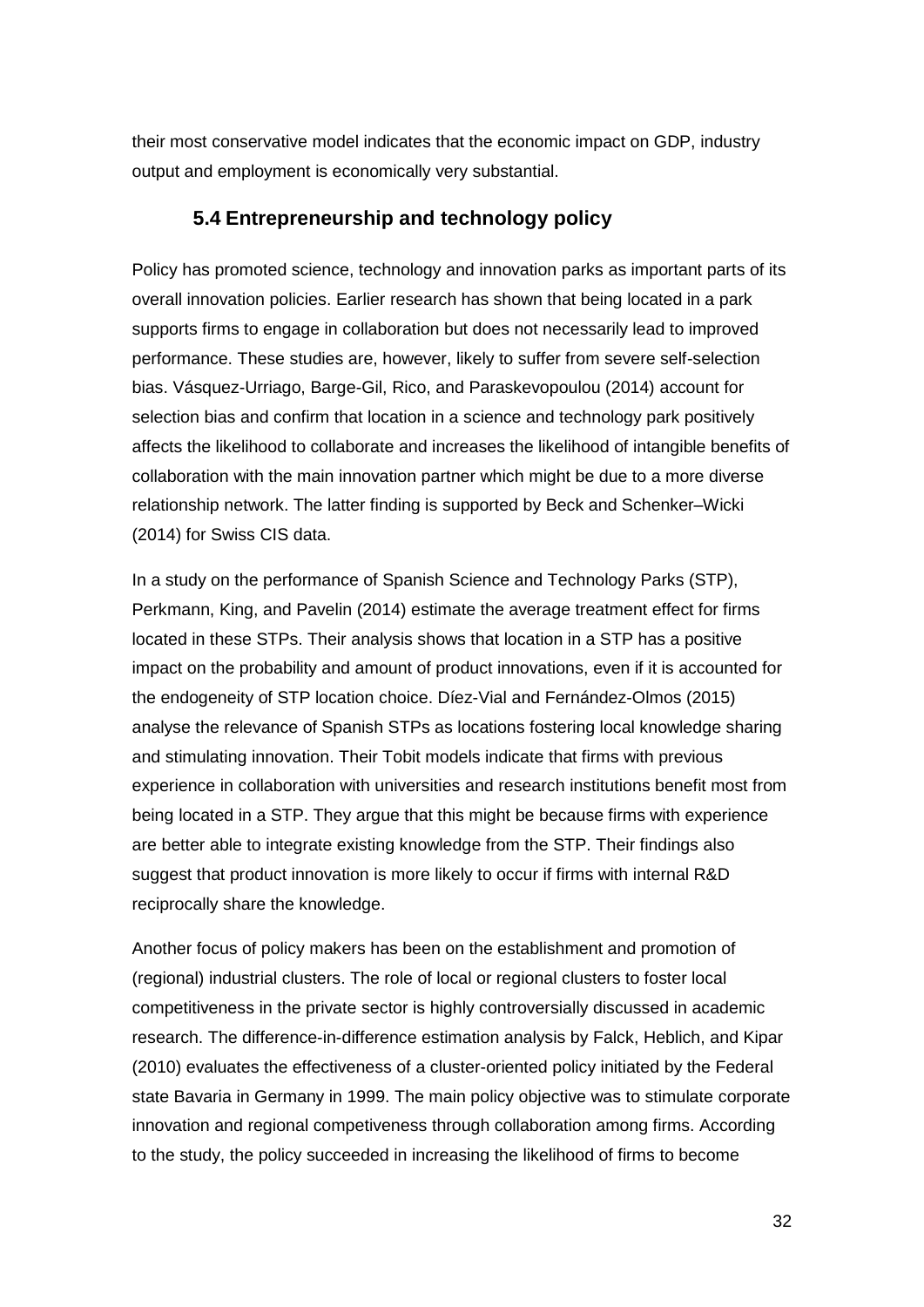innovators in the target industry by 4.6 to 5.7 percentage points. At the same time, R&D expenditures in those industries decreased by 19.4 percentage points on average. Additionally, the policy supported firms to engage in collaboration with public research institutes, and the availability of suitable R&D labor increased.

Positive effects of cluster participation is also found by Maine, Shapiro, and Vining (2010), who investigate the relationship between clustering and growth performance of new technology firms in the US. Their analysis provides empirical evidence for distance from a cluster being negatively correlated with corporate growth. The results further indicate that the impact of being located in a cluster is greater for biotech firms. The authors argue that geographical proximity to a cluster within a diverse metropolitan area is related to higher growth performance only if firms are well integrated "broad, downstream supply chain effects", for example in information and communication technology.

Japanese evidence is provided by Nishimura and Okamuro (2011) who show that participation in a cluster alone does not necessarily affect R&D productivity. They find that collaboration in R&D with a partner in the same cluster region leads to a decrease in the quantity and quality of patents. However, firms participating in a cluster have a larger number of patent applications when they collaborate with national universities located in the same cluster. The authors suggest that in order to create positive effects of a cluster initiative, it is important to establish a network of wide-range collaboration within and beyond the cluster.

## **5.5 Wrap-up**

The existing literature has pointed out that knowledge and technology are important characteristics of innovation and constitute important drivers of economic growth. The policy instruments considered in this section all seek to mitigate market failures in R&D and innovation. It reaches six main policy conclusions: First, research partnerships have a positive effect on innovation. It does, however, exist a great deal of heterogeneity. Second, empirical evidence on academic consulting is missing. Third, many studies discuss how TTOs should ideally work, but there is very little robust evidence on the performance of TTOs. Fourth, there exist large amount of heterogeneity in studies that anayze TTO performance. A common finding is, however, that there are more academic spin-offs than "ordinary" start-ups but these do not necessarily perform better. Fifth, there is not much empirical evidence on the outcome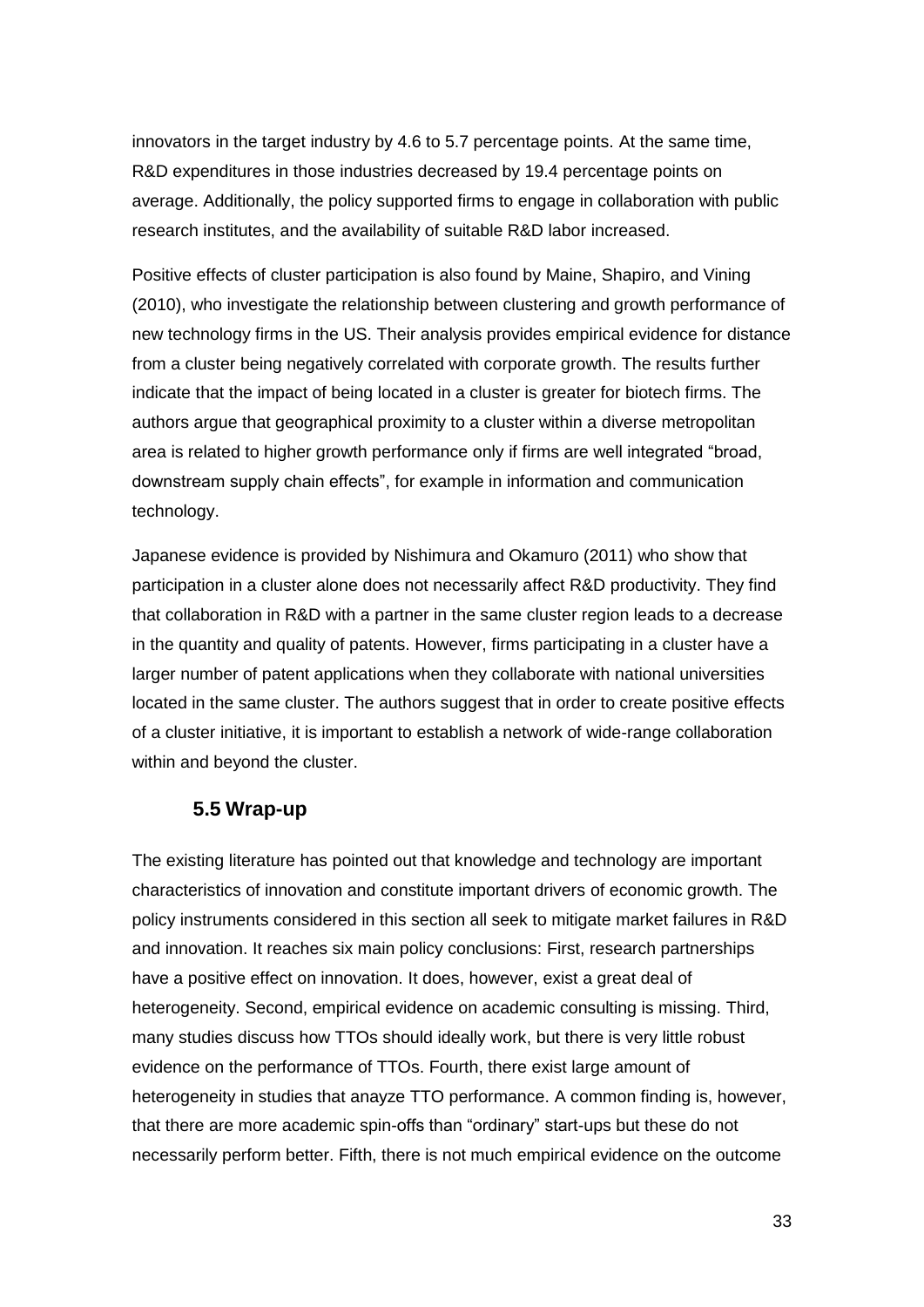effects of intellectual property rights owned by universities. Sixth, the literature emphasizes that university R&D may play an important role as an "entrepreneurial mediator" in a region with high entrepreneurial activity.

> *"There is nothing a government hates more than being well-informed; for it makes the process of arriving at decisions much more complicated and difficult."* – John Maynard Keynes. *The Times* (March 11, 1937)

# **6. Conclusions**

# **6.1 Main findings**

Even though the literature reviewed in this survey is generally based on weak empirical identification, there are some broad findings that have so far been produced. First, private R&D and R&D subsidies – be it in the form of tax deductions or direct subsidies – are positively correlated, and there is no evidence for crowding-out effects. Second, R&D cooperation increases private R&D. Third, there appear to exist complementarities between alternative sources of funding. Fourth, the mobility of R&D workers  $-$  and in particular the movement of university scientists to industry  $-$  is positively related to corporate innovation. Fifth, there are comparatively many university spin-offs, but these are no more successful than non-university spin-offs. Sixth, universities constitute important collaboration partners. Seventh, clusters enhance collaboration, patents and productivity.

A common problem in much of the literature reviewed in this survey is that it measures simple correlations. Few studies use quasi-experiments or sensible instrumental variables estimation. It hence appears difficult to arrive at sharp policy conclusions. By the same token, and given the vast amounts of money spent by governments on R&D all over the world, it seems advisable to allocate some of these funds to policy experiments as is common practice in labor economics. Better data simply leads to better informed and more comprehensive policy advice.

Another problem for economic policy is that little is known about the optimal design of policy measures, since most studies only analyze a single policy initiative. This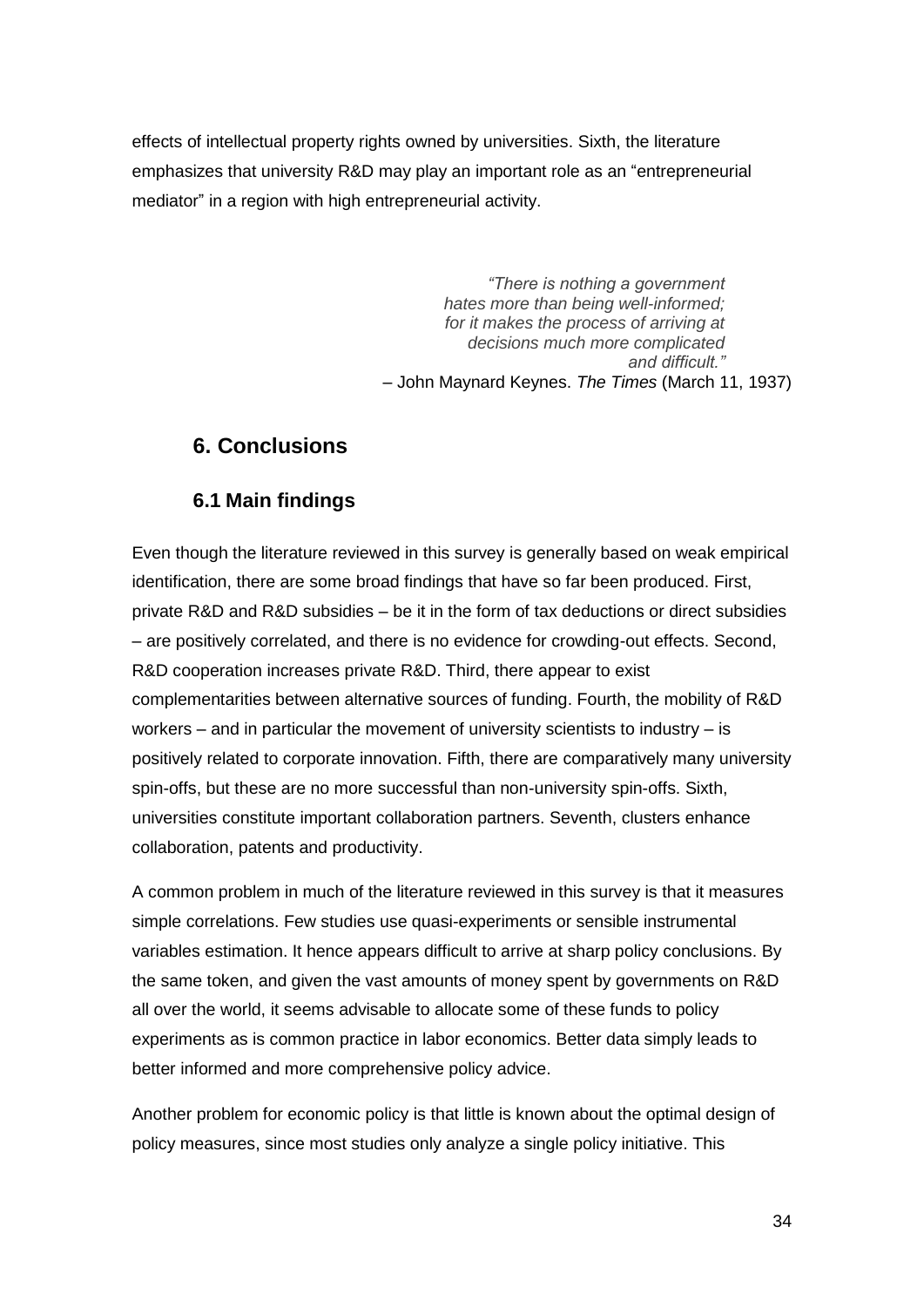prevents an analysis of how different policy measure should optimally be combined and how large each component should be. Similarly, little is known about the long-run effects of government intervention.

With respect to labor mobility, the presumption that mobility of university scientists to industry enhances corporate innovation ignores that such moves entail a loss to academia that has not yet been quantified.

A final problem is the aggregation of the primarily micro-founded results. The analyses covered in this review are all partial and do not consider second-order effects like changes in the competitive environment due to innovation. It seems, however, to be premature to tackle the aggregation problem as long as the micro-foundations remain weak.

# **6.2 Limitations and future research**

Our review covers the most important channels through which public policy affect corporate innovation performace. However, there remain a few channels that we do not review. First, we are not concerned with innovation that is not directly related to R&D efforts, such as organizational and marketing innovations. Second, we do not deal with rent spillovers which occur when firms purchase products with embodied R&D and where the product price may not fully cover the value of the product. This channel seems to be important in the long-run when new technologies are adopted. Comin (2000) as well as Comin and Hobijn (2007) make the point that most of the societal returns to R&D comes through technology adoption.

A limitation of the current literature unfolds in the problem that although empirical studies often come with a high standard of internal validity, they are limited in their external validity. This lack of external validity together with the inherent difficulties to aggregate micro empirical evidence to a macro level hampers the provision of meaningful policy guidance. In order to strengthen the general relevance for society, future avenues in economic research should deal with the problem of how to transfer knowledge derived from empirical studies into relevant and meaningful policy guidance.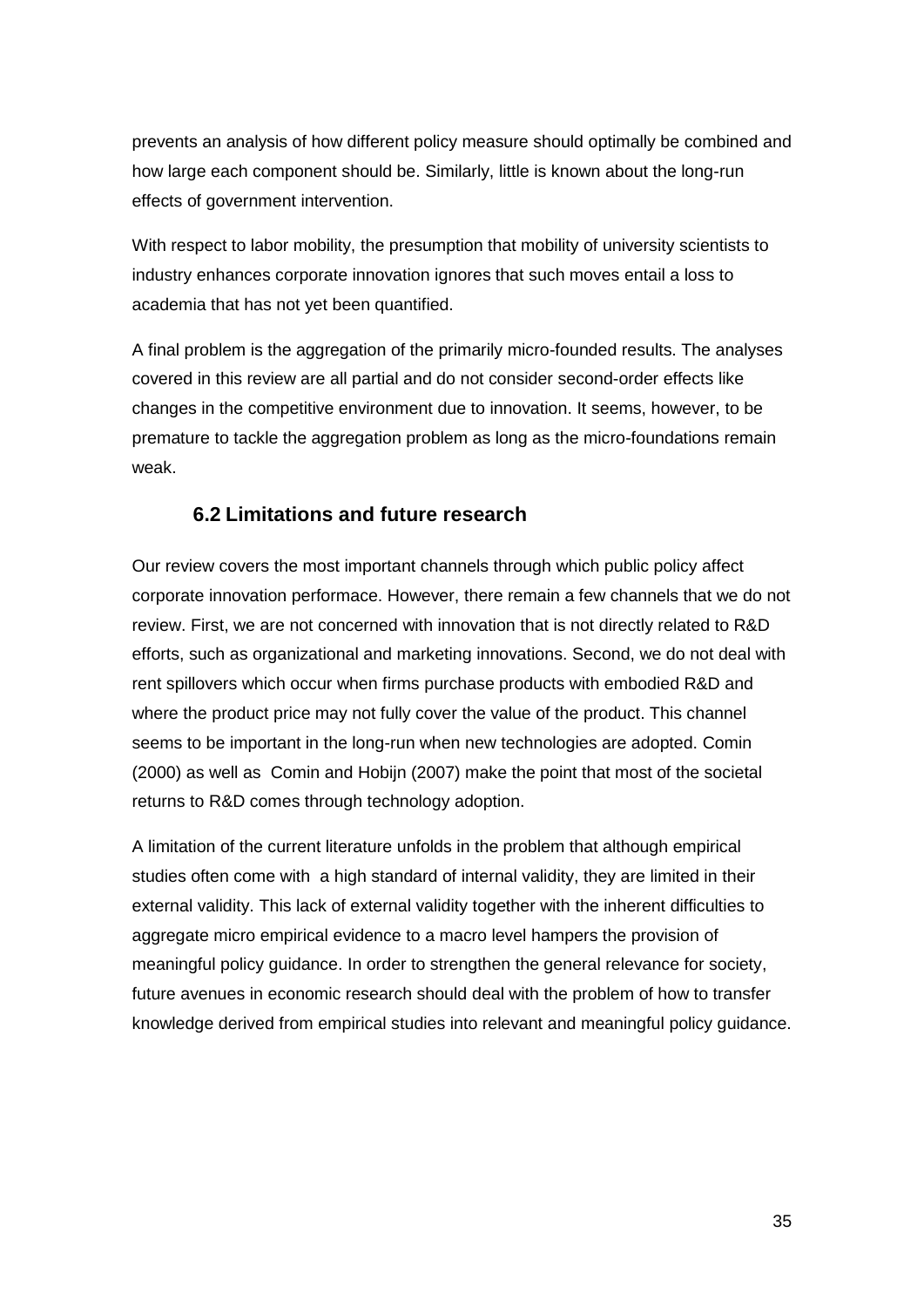# **Appendix**

#### Search results

| <b>Research question</b> | # of hits | #screening on title | #screening<br>on criteria |
|--------------------------|-----------|---------------------|---------------------------|
| (a)                      | 1115      | 460                 | 48                        |
| (b)                      | 396       | 48                  | 36                        |
| (1)                      | 229       | 17                  | 54                        |
| (2)                      | 139       | 31                  | 27                        |
| (3)                      | 57        | 21                  | 24                        |
| (4)                      | 37        | 15                  | 14                        |
| (5)                      | 303       | 84                  | 46                        |
| <b>TOTAL AMOUNT</b>      | 2276      | 592                 | 204                       |

Note: (a) (b).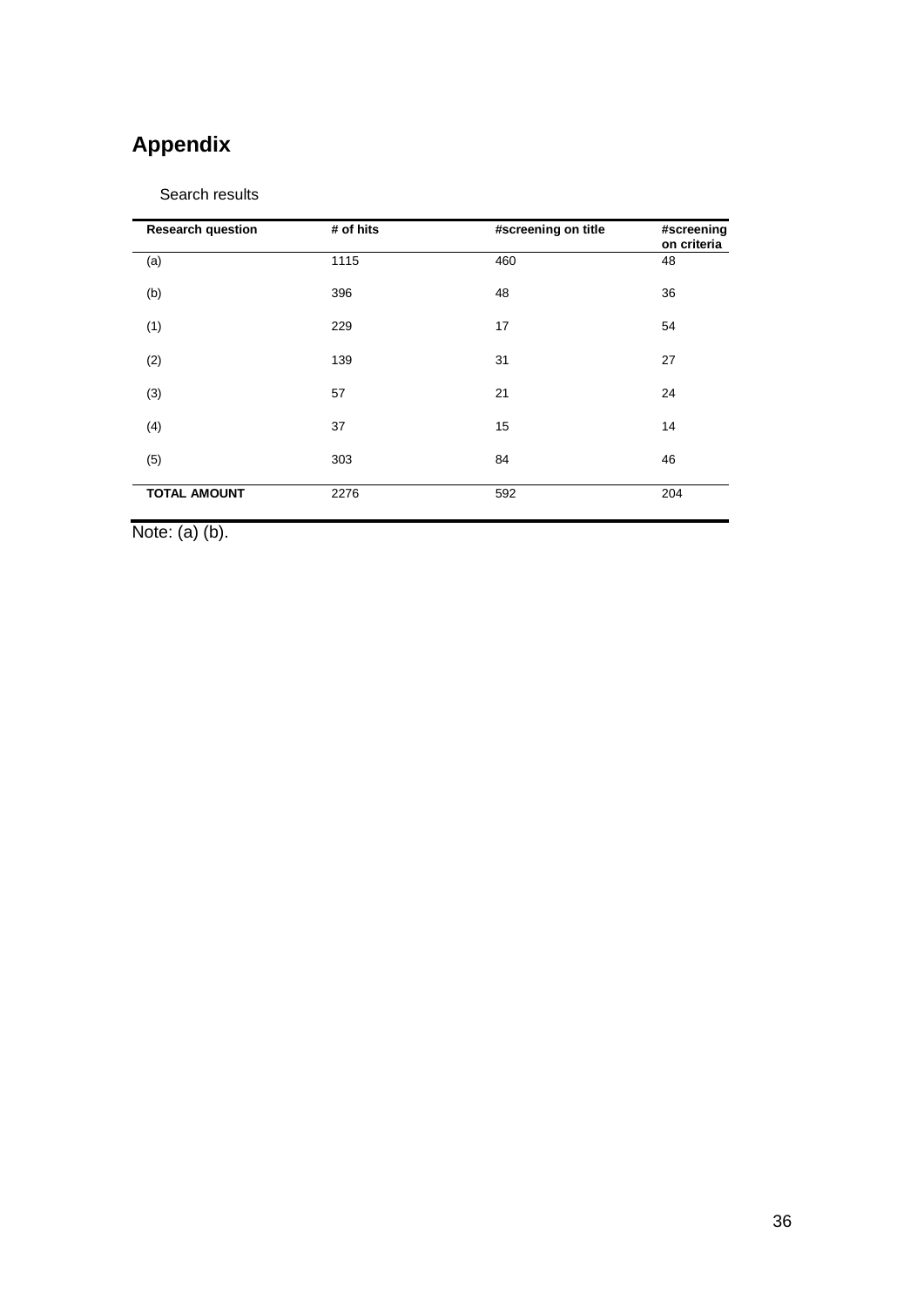# **References**

- Abramovsky, L. and Simpson, H. 2011. Geographic proximity and firm–university innovation linkages: evidence from Great Britain. *Journal of economic geography*, 11(6): 949-977.
- Adams, J. D. 1990. Fundamental stocks of knowledge and productivity growth. *Journal of Political Economy*, 98(4): 673-702.
- Aerts, K. and Schmidt, T. 2008. Two for the price of one? *Research Policy*, 37(5): 806-822.
- Arora, A. and Cohen, W. M. 2015. Public support for technical advance: the role of firm size. *Industrial and Corporate Change*, 24(4): 791-802.
- Arrow, K. J. 1962. Economic welfare and the allocation of resources for invention. In R. Nelson (Ed.), *The Rate and Direction of Inventive Activity*: 609-626: Princeton Univ. Press, Princeton, NJ.
- Arundel, A., Van de Paal, G., and Soete, L. 1995. Innovation strategies of Europe's largest firms: Results of the PACE survey for information sources, public research, protection of innovations and government programmes, *Final Report, MERIT, University of Limburg, Maastricht*.
- Arundel, A. and Geuna, A. 2004. Proximity and the use of public science by innovative European firms. *Economics of Innovation and new Technology*, 13(6): 559- 580.
- Arvanitis, S., Sydow, N., and Woerter, M. 2008a. Do specific forms of universityindustry knowledge transfer have different impacts on the performance of private enterprises? An empirical analysis based on Swiss firm data. *The Journal of Technology Transfer*, 33(5): 504-533.
- Arvanitis, S., Sydow, N., and Woerter, M. 2008b. Is there any impact of university– industry knowledge transfer on innovation and productivity? An empirical analysis based on Swiss firm data. *Review of Industrial Organization*, 32(2): 77-94.
- Arvanitis, S., Donze, L., and Sydow, N. 2010. Impact of Swiss technology policy on firm innovation performance: an evaluation based on a matching approach. *Science and Public Policy*, 37(1): 63-78.
- Arvanitis, S. 2013. Micro-econometric approaches to the evaluation of technologyoriented public programmes: a non-technical review of the state of the art. *Handbook on the Theory and Practice of Program Evaluation*: 56-88.
- Arvanitis, S. and Woerter, M. 2015. Exploration or exploitation of knowledge from universities: does it make a difference? *Economics of Innovation and New Technology*, 24(6): 596-623.
- Aschhoff, B. 2009. The effect of subsidies on R&D investment and success–Do subsidy history and size matter? *ZEW-Centre for European Economic Research Discussion Paper*(09-032).
- Bacchiocchi, E. and Montobbio, F. 2010. International Knowledge Diffusion and Home‐ bias Effect: Do USPTO and EPO Patent Citations Tell the Same Story? *The Scandinavian Journal of Economics*, 112(3): 441-470.
- Baghana, R. and Mohnen, P. 2009. Effectiveness of R&D tax incentives in small and large enterprises in Qu,bec. *Small Business Economics*, 33(1): 91-107.
- Bania, N., Eberts, R. W., and Fogarty, M. S. 1993. Universities and the startup of new companies: can we generalize from route 128 and Silicon valley? *The review of economics and statistics*: 761-766.
- Baptista, R. and Mendonça, J. 2010. Proximity to knowledge sources and the location of knowledge-based start-ups. *The Annals of Regional Science*, 45(1): 5-29.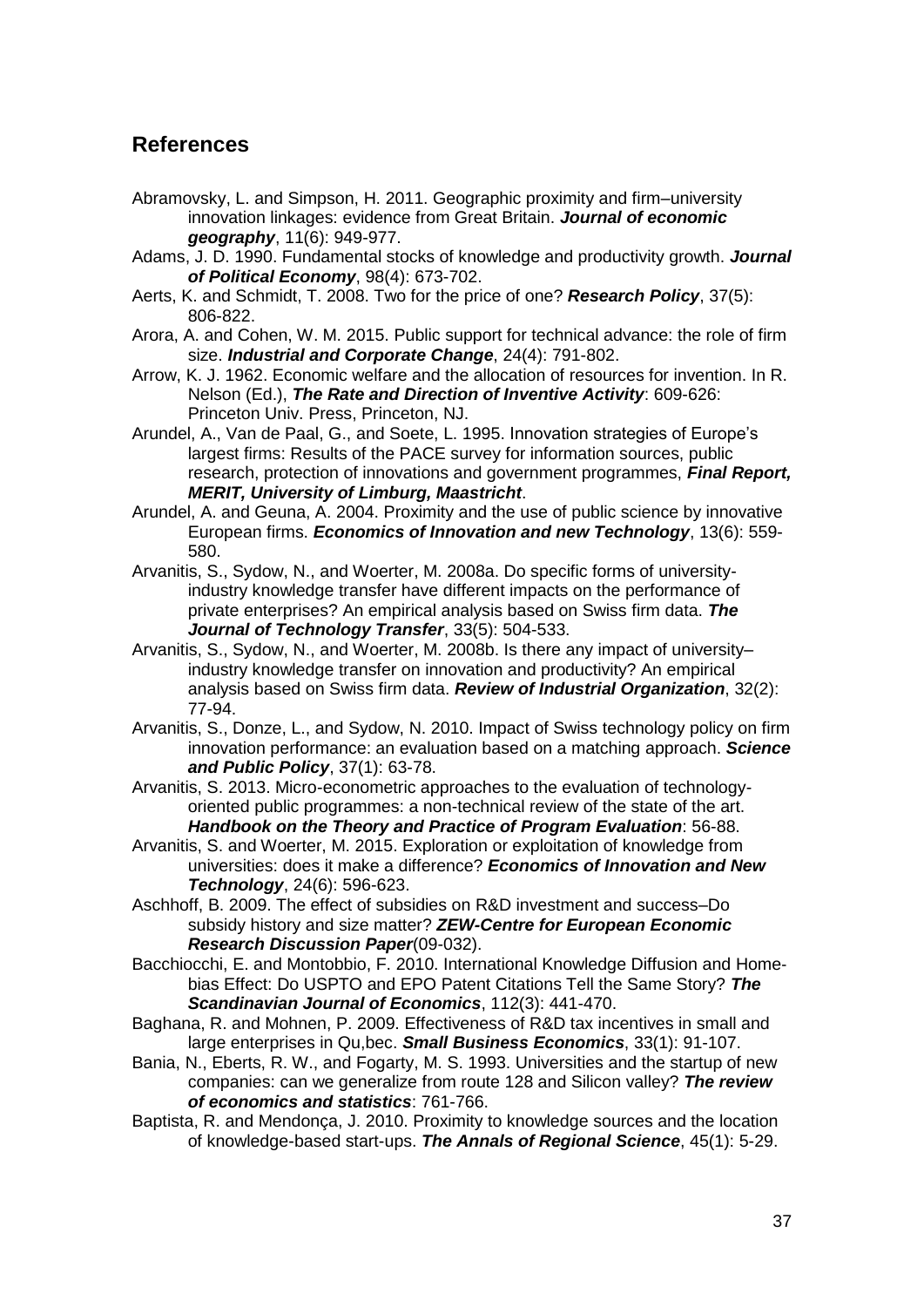- Barge-Gil, A. and Lopez, A. 2015. R versus D: estimating the differentiated effect of research and development on innovation results. *Industrial and Corporate Change*, 24(1): 93-129.
- Beck, M. and Schenker–Wicki, A. 2014. Cooperating with external partners: the importance of diversity for innovation performance. *European Journal of International Management*, 8(5): 548-569.
- Beck, M. and Lopes Bento, C. 2016. Innovation Outcomes and Partner-Type Selection in R&D Alliances: The Role of Simultaneous Diversification and Sequential Adaptation. *Available at SSRN 2823572*, UZH Business Working Paper Series.
- Beck, M., Lopes-Bento, C., and Schenker-Wicki, A. 2016. Radical or incremental: Where does R&D policy hit? *Research Policy*, 45(4): 869-883.
- Becker, B. 2015. Public R&D Policies and Private R&D Investment: A Survey of the Empirical Evidence. *Journal of Economic Surveys*, 29(5): 917-942.
- Beise, M. and Stahl, H. 1999. Public research and industrial innovations in Germany. *Research Policy*, 28(4): 397-422.
- Belenzon, S. and Schankerman, M. 2013. Spreading the Word: Geography, Policy, and Knowledge Spillovers. *Review of Economics and Statistics*, 95(3): 884-903.
- Berstein, J. I. and Mamuneas, T. P. 2005. Depreciation estimation, R&D capital stock, and North American manufacturing productivity growth. *Annales d'Économie et de Statistique*: 383-404.
- Bishop, K., D'Este, P., and Neely, A. 2011. Gaining from interactions with universities: Multiple methods for nurturing absorptive capacity. *Research Policy*, 40(1): 30- 40.
- Bloch, C. and Graversen, E. K. 2008. Additionality of public R&D funding in business R&D. *Danish Centre for Studies in Research and Research Policy, University of Aarhus*.
- Bloom, N., Griffith, R. and van Reenen, J. (2002). Do R&D tax credits work? Evidence from a panel of countries 1979-1997. *Journal of Public Economics*, 85: 1-31.
- Branstetter, L. G. and Sakakibara, M. 2002. When Do Research Consortia Work Well and Why? Evidence from Japanese Panel Data. *The American Economic Review*, 92(1): 143-159.
- Busom, I. and Fernandez-Ribas, A. 2008. The impact of firm participation in R&D programmes on R&D partnerships. *Research Policy*, 37(2): 240-257.
- Caballero, R. J. and Jaffe, A. B. 1993. How high are the giants' shoulders: An empirical assessment of knowledge spillovers and creative destruction in a model of economic growth. *NBER macroeconomics annual*, 8: 15-74.
- Callon, M. 1994. Is science a public good? fifth mullins lecture, virginia polytechnic institute, 23 march 1993. *Science, Technology, and Human Values*, 19(4): 395-424.
- Cappelen, A., Raknerud, A., and Rybalka, M. 2012. The effects of R&D tax credits on patenting and innovations. *Research Policy*, 41(2): 334-345.
- Carboni, M. and Regazzi, D. 2011. Effect of the experimental technique onto R dependence of Delta Kth. *11th International Conference on the Mechanical Behavior of Materials (Icm11)*, 10(4): 419-439.
- Cassiman, B. and Veugelers, R. 2002. R&D cooperation and spillovers: Some empirical evidence from Belgium. *American Economic Review*, 92(4): 1169- 1184.
- Cassiman, B., Veugelers, R., and Zuniga, P. 2008. In search of performance effects of (in)direct industry science links. *Industrial and Corporate Change*, 17(4): 611- 646.
- Castellacci, F. and Lie, C. M. 2015. Do the effects of R&D tax credits vary across industries? A meta-regression analysis. *Research Policy*, 44(4): 819-832.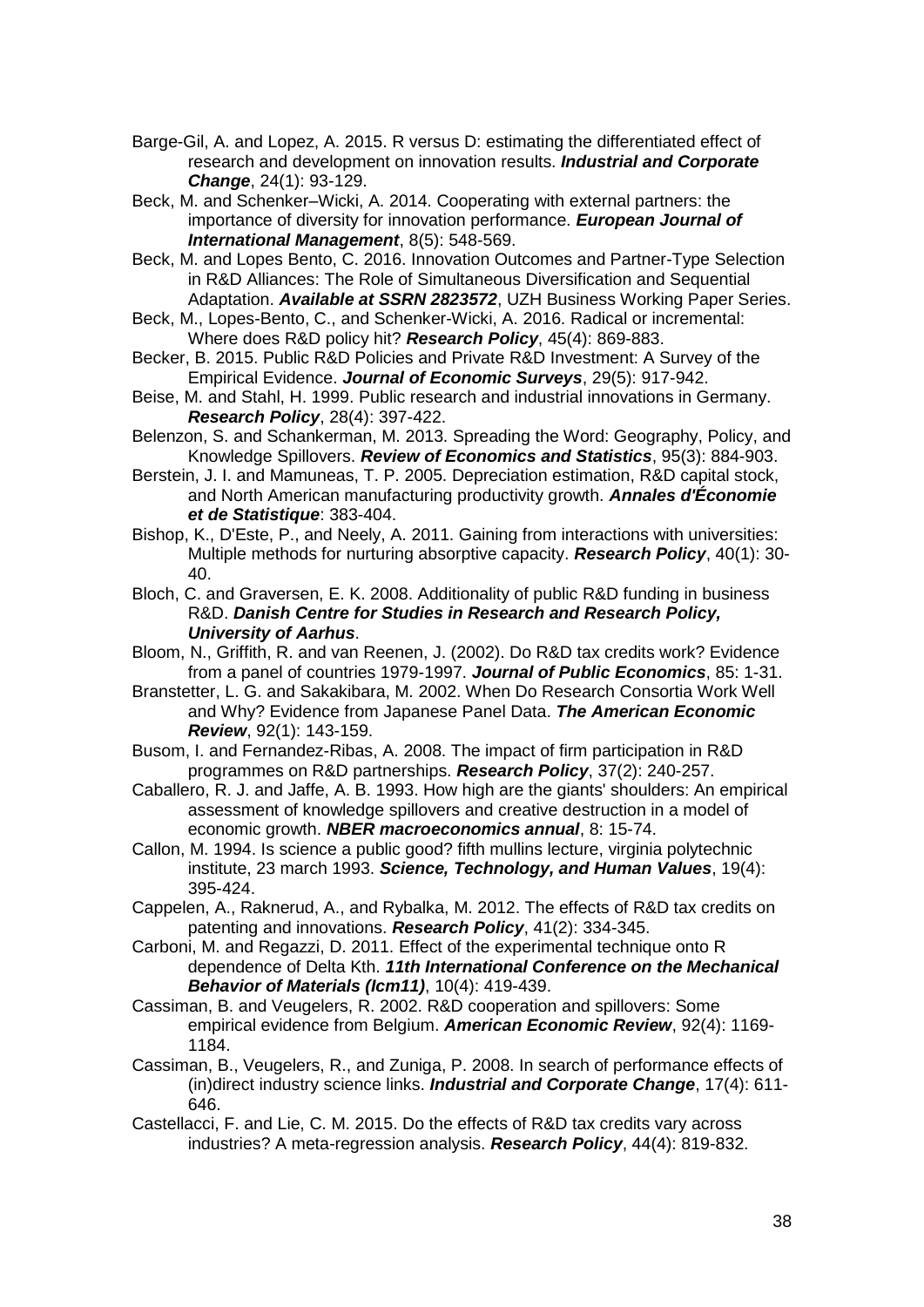- Cerulli, G. and Poti, B. 2012. Evaluating the Robustness of the Effect of Public Subsidies on Firms' R&D: An Application to Italy. *Journal of Applied Economics*, 15(2): 287-320.
- Christensen, T., Kuhn, J., Schneider, C., and Sørensen, A. 2015. Science and Productivity–Evidence from a randomized natural experiment, *SIMPATIC final conference, Brussels, February*.
- Clausen, T. H. 2009. Do subsidies have positive impacts on R&D and innovation activities at the firm level? *Structural Change and Economic Dynamics*, 20(4): 239-253.
- Cockburn, I. M. and Henderson, R. M. 1998. Absorptive capacity, coauthoring behavior, and the organization of research in drug discovery. *The Journal of Industrial Economics*, 46(2): 157-182.
- Cohen, W. M. and Levinthal, D. A. 1989. Innovation and Learning the 2 Faces of Rand-D. *Economic Journal*, 99(397): 569-596.
- Cohen, W. M. and Levinthal, D. A. 1990. Absorptive-Capacity a New Perspective on Learning and Innovation. *Administrative Science Quarterly*, 35(1): 128-152.
- Cohen, W. M., Nelson, R. R., and Walsh, J. P. 2002. Links and impacts: the influence of public research on industrial R&D. *Management science*, 48(1): 1-23.
- Colombo, M. G., Piva, E., and Rentocchini, F. 2012. The effects of incubation on academic and non-academic high-tech start-ups: evidence from Italy. *Economics of Innovation and New Technology*, 21(5-6): 505-527.
- Comin, D. 2000. An uncertainty-driven theory of the productivity slowdown: Manufacturing.
- Comin, D. and Hobijn, B. 2007. Implementing technology: National Bureau of Economic Research.
- Cowan, R. and Zinovyeva, N. 2013. University effects on regional innovation. *Research Policy*, 42(3): 788-800.
- Czarnitzki, D. and Hussinger, K. 2004. The link between R&D subsidies, R&D spending and technological performance: ZEW Discussion Papers.
- Czarnitzki, D. and Licht, G. 2006. Additionality of public R&D grants in a transition economy. *Economics of Transition*, 14(1): 101-131.
- Czarnitzki, D., Kraft, K., and Thorwarth, S. 2009. The knowledge production of 'R' and 'D'. *Economics Letters*, 105(1): 141-143.
- Czarnitzki, D., Hanel, P., and Rosa, J. M. 2011. Evaluating the impact of R&D tax credits on innovation: A microeconometric study on Canadian firms. *Research Policy*, 40(2): 217-229.
- Czarnitzki, D., Hussinger, K., and Schneider, C. 2011. Commercializing academic research: the quality of faculty patenting. *Industrial and Corporate Change*, 20(5): 1403-1437.
- Czarnitzki, D. and Lopes-Bento, C. 2012. Evaluation of public R&D policies: a cross– country comparison. *World Review of Science, Technology and Sustainable Development*, 9(2-4): 254-282.
- Czarnitzki, D. and Thorwarth, S. 2012. Productivity effects of basic research in low-tech and high-tech industries. *Research Policy*, 41(9): 1555-1564.
- Czarnitzki, D. and Lopes-Bento, C. 2014. Innovation subsidies: Does the funding source matter for innovation intensity and performance? Empirical evidence from Germany. *Industry and Innovation*, 21(5): 380-409.
- Czarnitzki, D. and Delanote, J. 2015. R&D policies for young SMEs: input and output effects. *Small Business Economics*, 45(3): 465-485.
- Czarnitzki, D., Huergo, E., Köhler, M., Mohnen, P., Pacher, T., T., , and Toivanen, O. 2015. Welfare effects of European R&D support policies. , vol. working paper no. 34.: SIMPATIC.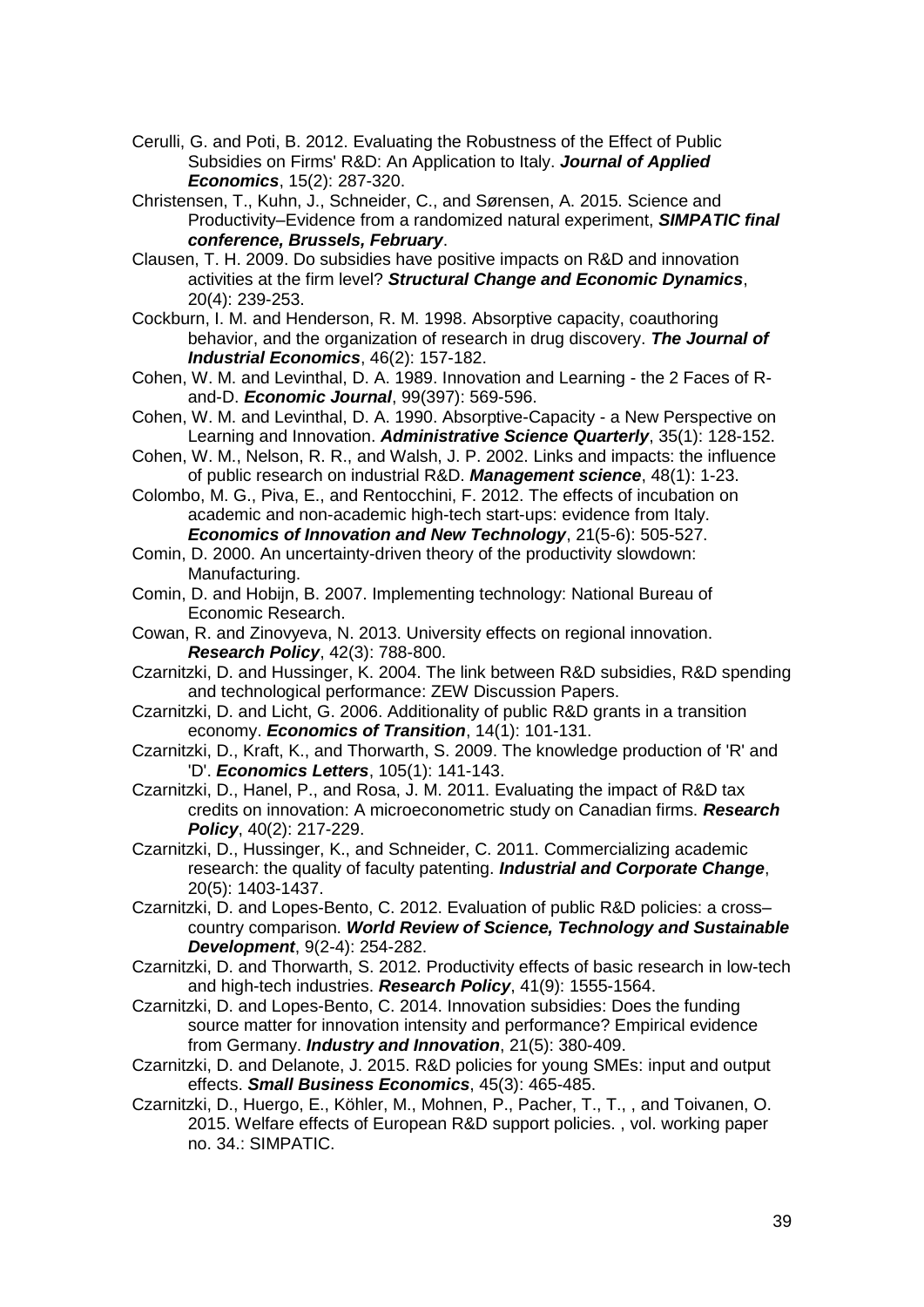- D'Aspremont, C. and Jacquemin, A. 1988. Cooperative and Noncooperative R&D in Duopoly with Spillovers. *American Economic Review*, 78(5): 1133-1137.
- D'este, P. and Perkmann, M. 2011. Why do academics engage with industry? The entrepreneurial university and individual motivations. *The Journal of Technology Transfer*, 36(3): 316-339.
- Dasgupta, P. and David, P. A. 1994. Toward a New Economics of Science. *Research Policy*, 23(5): 487-521.
- David, P. A., Hall, B. H., and Toole, A. A. 2000. Is public R&D a complement or substitute for private R&D? A review of the econometric evidence. *Research Policy*, 29(4-5): 497-529.
- Debackere, K. and Veugelers, R. 2005. The role of academic technology transfer organizations in improving industry science links. *Research policy*, 34(3): 321- 342.
- DeBondt, R. 1997. Spillovers and innovative activities. *International Journal of Industrial Organization*, 15(1): 1-28.
- Di Gregorio, D. and Shane, S. 2003. Why do some universities generate more startups than others? *Research policy*, 32(2): 209-227.
- Díez-Vial, I. and Fernández-Olmos, M. 2015. Knowledge spillovers in science and technology parks: how can firms benefit most? *The Journal of Technology Transfer*, 40(1): 70-84.
- Dimos, C. and Pugh, G. 2016. The effectiveness of R&D subsidies: A meta-regression analysis of the evaluation literature. *Research Policy*, 45(4): 797-815.
- Dorfman, N. S. 1983. Route-128 the Development of a Regional High Technology Economy. *Research Policy*, 12(6): 299-316.
- Duguet, E. 2004. Are R&D subsidies a substitute or a complement to privately funded R&D? Evidence from France using propensity score methods for nonexperimental data. *Revue d'économie politique*, 114(2): 245-274.
- Ejsing, A.-K., Kaiser, U., Kongsted, H. C., and Laursen, K. 2013. The Role of University Scientist Mobility for Industrial Innovation. *University of Zurich, Institute of Business Administration, UZH Business Working Paper*(332).
- Elschner, C., Ernst, C., Licht, G., and Spengel, C. 2011. What the design of an R&D tax incentive tells about its effectiveness: a simulation of R&D tax incentives in the European Union. *Journal of Technology Transfer*, 36(3): 233-256.
- Fahrenkrog, G. 2002. *RTD evaluation toolbox: assessing the socio-economic impact of RTD-policies: European Commission, Joint Research Centre.*
- Falck, O., Heblich, S., and Kipar, S. 2010. Industrial innovation: Direct evidence from a cluster-oriented policy. *Regional Science and Urban Economics*, 40(6): 574- 582.
- Falk, M. 2006. What drives business Research and Development (R&D) intensity across Organisation for Economic Co-operation and Development (OECD) countries? *Applied Economics*, 38(5): 533-547.
- Faulkner, W. and Senker, J. 1994. Making sense of diversity: public-private sector research linkage in three technologies. *Research Policy*, 23(6): 673-695.
- Faulkner, W., Senker, J., and Velho, L. 1995. *Knowledge frontiers*: Clarendon Press.
- Fini, R., Grimaldi, R., Santoni, S., and Sobrero, M. 2011. Complements or substitutes? The role of universities and local context in supporting the creation of academic spin-offs. *Research Policy*, 40(8): 1113-1127.
- Foray, D. and Lissoni, F. 2010. University research and public–private interaction. *Handbook of the Economics of Innovation*, 1: 275-314.
- Fosse, H. B., Jacobsen, J., and Jacobsen, R. H. 2014. The Short-run Impact on Total Factor Productivity Growth: Of the Danish Innovation and Research Support System.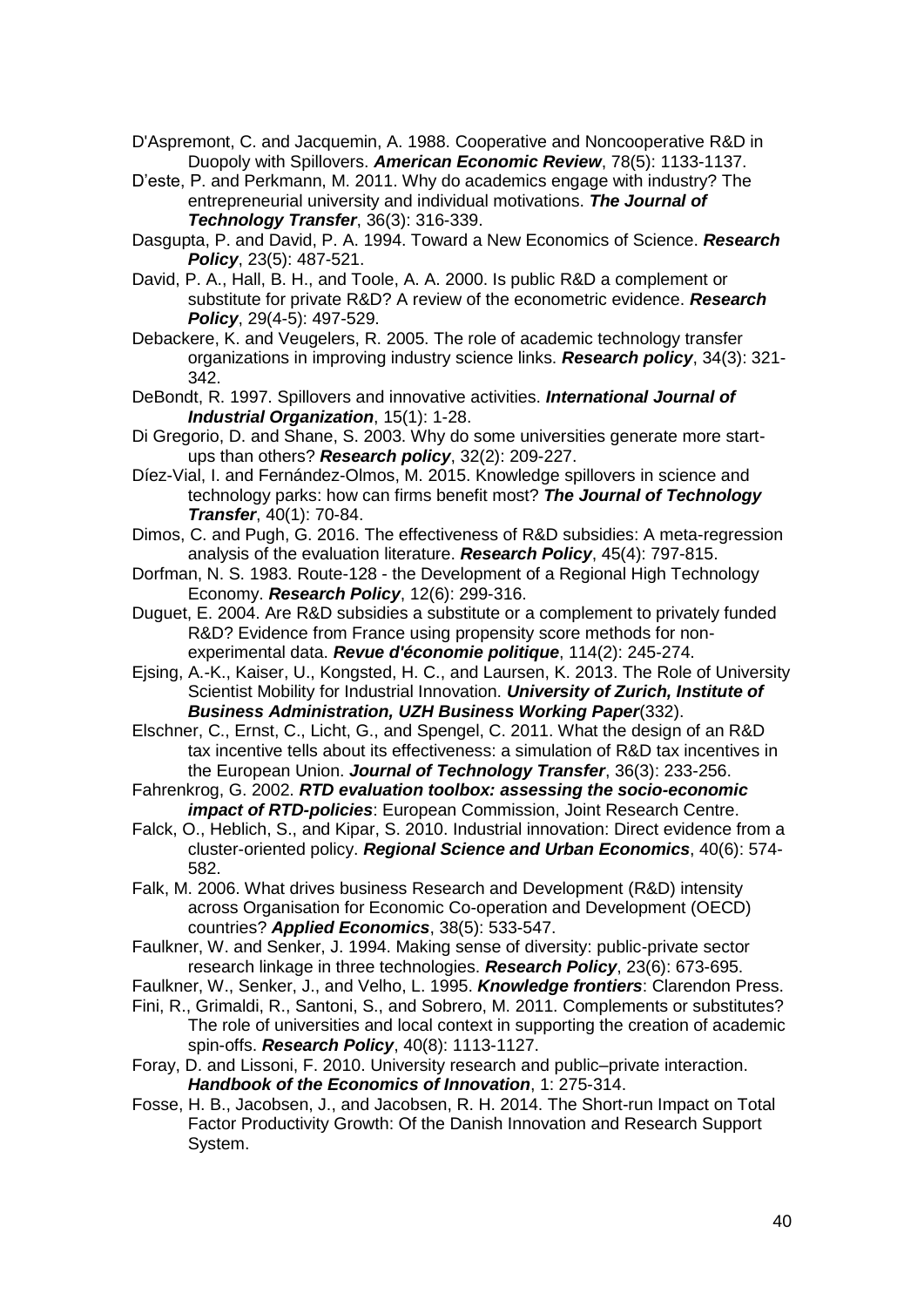- Fritsch, M. and Aamoucke, R. 2013. Regional public research, higher education, and innovative start-ups: An empirical investigation. *Small Business Economics*, 41(4): 865-885.
- Frontier Economics. 2014. Rates of return to investment in science and innovation. *A report prepared for the UK Department for Business, Innovation and Skills (BIS)*.
- Gibbons, M. and Johnston, R. 1974. The roles of science in technological innovation. *Research Policy*, 3(3): 220-242.
- Gittelman, M. and Kogut, B. 2003. Does good science lead to valuable knowledge? Biotechnology firms and the evolutionary logic of citation patterns. *Management Science*, 49(4): 366-382.
- González, X. and Pazó, C. 2008. Do public subsidies stimulate private R&D spending? *Research Policy*, 37(3): 371-389.
- Görg, H. and Strobl, E. 2007. The effect of R&D subsidies on private R&D. *Economica*, 74(294): 215-234.
- Griliches, Z. 1979. Issues in Assessing the Contribution of Research and Development to Productivity Growth. *Bell Journal of Economics*, 10(1): 92-116.
- Griliches, Z., Hall, B. H., and Pakes, A. 1991. R&D, patents, and market value revisited: Is there a second (technological opportunity) factor? *Economics of Innovation and new technology*, 1(3): 183-201.
- Guellec, D. and Van Pottelsberghe De La Potterie, B. 2003. The impact of public R&D expenditure on business R&D\*. *Economics of innovation and new technology*, 12(3): 225-243.
- Guerrero, M., Cunningham, J. A., and Urbano, D. 2015. Economic impact of entrepreneurial universities' activities: An exploratory study of the United Kingdom. *Research Policy*, 44(3): 748-764.
- Hall, B. and Van Reenen, J. 2000. How effective are fiscal incentives for R&D? A review of the evidence. *Research Policy*, 29(4-5): 449-469.
- Hall, B. H., Link, A. N., and Scott, J. T. 2003. Universities as research partners. *Review of Economics and Statistics*, 85(2): 485-491.
- Hall, B. H. 2004. University-industry research partnerships in the United States: European University Institute Badia Fiesolana,, San Domenico, Italy.
- Hall, B. H., Lotti, F., and Mairesse, J. 2009. Innovation and productivity in SMEs: empirical evidence for Italy. *Small Business Economics*, 33(1): 13-33.
- Harris, R., Li, Q. C., and Trainor, M. 2009. Is a higher rate of R&D tax credit a panacea for low levels of R&D in disadvantaged regions? *Research Policy*, 38(1): 192- 205.
- Henderson, R., Jaffe, A. B., and Trajtenberg, M. 1998. Universities as a source of commercial technology: A detailed analysis of university patenting, 1965-1988. *Review of Economics and Statistics*, 80(1): 119-127.
- Hottenrott, H. and Lopes-Bento, C. 2014. (International) R&D collaboration and SMEs: The effectiveness of targeted public R&D support schemes. *Research Policy*, 43(6): 1055-1066.
- Hottenrott, H., Lopes Bento, C., and Veugelers, R. 2015. Direct and cross-scheme effects in a research and development subsidy program. *ZEW-Centre for European Economic Research Discussion Paper*(14-107).
- Howells, J., Ramlogan, R., and Cheng, S. L. 2012. Innovation and university collaboration: paradox and complexity within the knowledge economy. *Cambridge Journal of Economics*, 36(3): 703-721.
- Hussinger, K. 2008. R&D and Subsidies at the Firm Level: An Application of Parametric and Semiparametric Two-Step Selection Models. *Journal of Applied Econometrics*, 23(6): 729-747.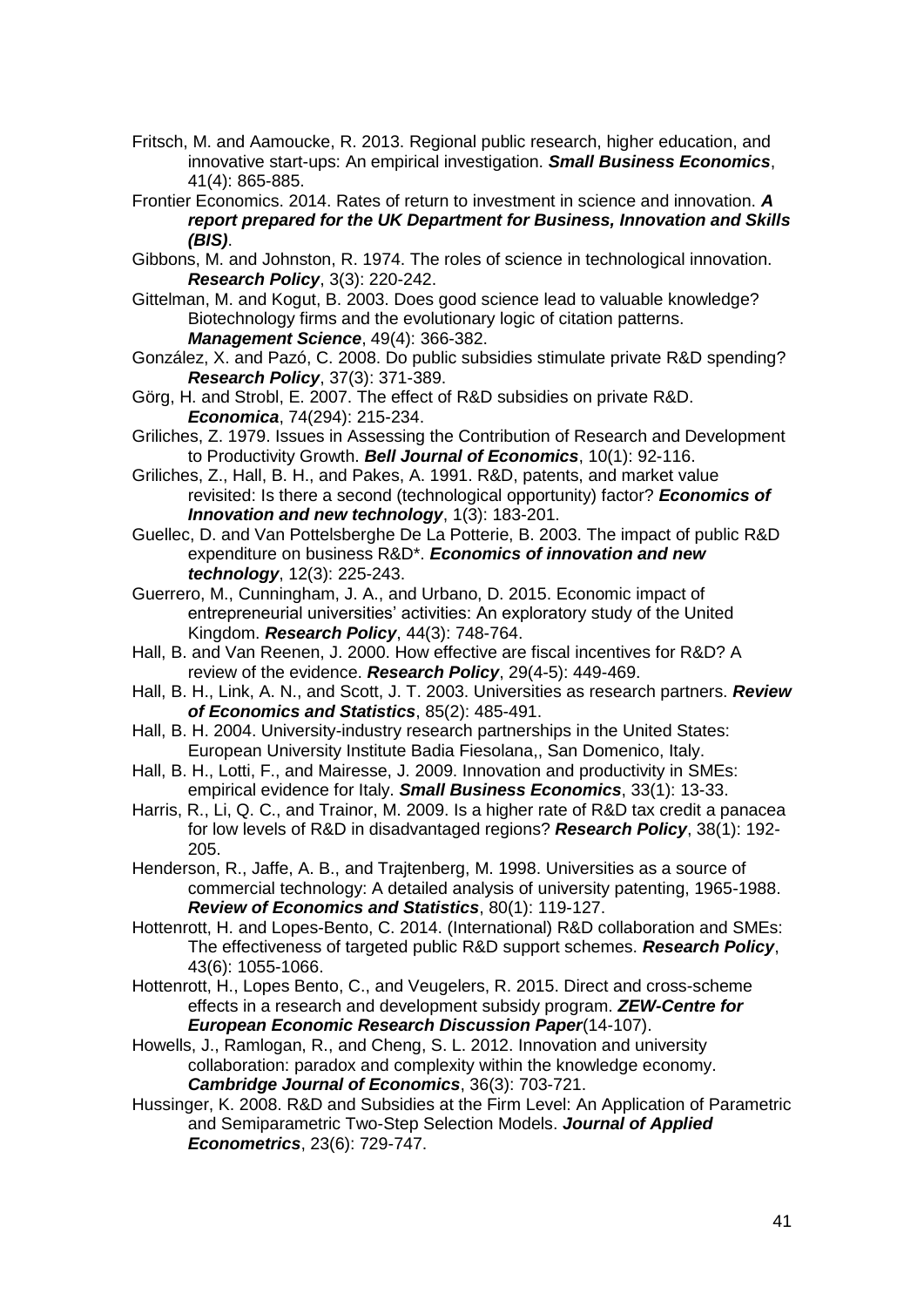- Jaffe, A. B. 1988. Demand and Supply Influences in R-and-D Intensity and Productivity Growth. *Review of Economics and Statistics*, 70(3): 431-437.
- Jaffe, A. B. 1989. Real Effects of Academic Research. *American Economic Review*, 79(5): 957-970.
- Jaffe, A. B. and Trajtenberg, M. 2002. *Patents, citations, and innovations: A window on the knowledge economy*: MIT press.

Jaumotte, F. and Pain, N. 2005. An overview of public policies to support innovation.

- Jones, C. I. and Williams, J. C. 1998. Measuring the social return to R and D. *Quarterly Journal of Economics*: 1119-1135.
- Junge, M., Severgnini, B., and Sørensen, A. 2016. Product‐Marketing Innovation, Skills, and Firm Productivity Growth. *Review of Income and Wealth*, 62(4): 724-757.
- Kaiser, U. 2002. An empirical test of models explaining research expenditures and research cooperation: evidence for the German service sector. *International Journal of Industrial Organization*, 20(6): 747-774.
- Kaiser, U. 2006. Private R&D and Public R&D subsidies: Microeconometric Evidence for Denmark. *Nationaløkonomisk Tidsskrift*, 144: 1-17.
- Kaiser, U. and Kuhn, J. M. 2012. Long-run effects of public-private research joint ventures: The case of the Danish Innovation Consortia support scheme. *Research Policy*, 41(5): 913-927.
- Kaiser, U., Kongsted, H. C., and Rønde, T. 2015. Does the mobility of R&D labor increase innovation? *Journal of Economic Behavior and Organization*, 110: 91-105.
- Kamien, M. I., Muller, E., and Zang, I. 1992. Research Joint Ventures and Researchand-Development Cartels. *American Economic Review*, 82(5): 1293-1306.
- Katz, M. L. 1986. An Analysis of Cooperative Research-and-Development. *Rand Journal of Economics*, 17(4): 527-543.
- Klette, T. J., Moen, J., and Griliches, Z. 2000. Do subsidies to commercial R&D reduce market failures? Microeconometric evaluation studies. *Research Policy*, 29(4- 5): 471-495.
- Klette, T. J. and Møen, J. 2012. R&D investment responses to R&D subsidies: A theoretical analysis and a microeconometric study. *World Review of Science, Technology and Sustainable Development*, 9(2-4): 169-203.
- Klevorick, A. K., Levin, R. C., Nelson, R. R., and Winter, S. G. 1995. On the Sources and Significance of Interindustry Differences in Technological Opportunities. *Research Policy*, 24(2): 185-205.
- Lach, S. 2002. Do R&D subsidies stimulate or displace private R&D? Evidence from Israel. *Journal of Industrial Economics*, 50(4): 369-390.
- Laursen, K., Reichstein, T., and Salter, A. 2011. Exploring the effect of geographical proximity and university quality on university–industry collaboration in the United Kingdom. *Regional studies*, 45(4): 507-523.
- Leten, B., Landoni, P., and Van Looy, B. 2014. Science or graduates: How do firms benefit from the proximity of universities? *Research Policy*, 43(8): 1398-1412.
- Levin, R. C., Klevorick, A. K., Nelson, R. R., Winter, S. G., Gilbert, R., and Griliches, Z. 1987. Appropriating the returns from industrial research and development. *Brookings papers on economic activity*, 1987(3): 783-831.
- List, J. A. and Rasul, I. 2011. Field Experiments in Labor Economics. *Handbook of Labor Economics, Vol 4a*, 4: 103-228.
- Lokshin, B. and Mohnen, P. 2012. How effective are level-based R&D tax credits? Evidence from the Netherlands. *Applied Economics*, 44(12): 1527-1538.
- Maietta, O. W. 2015. Determinants of university-firm R&D collaboration and its impact on innovation: A perspective from a low-tech industry. *Research Policy*, 44(7): 1341-1359.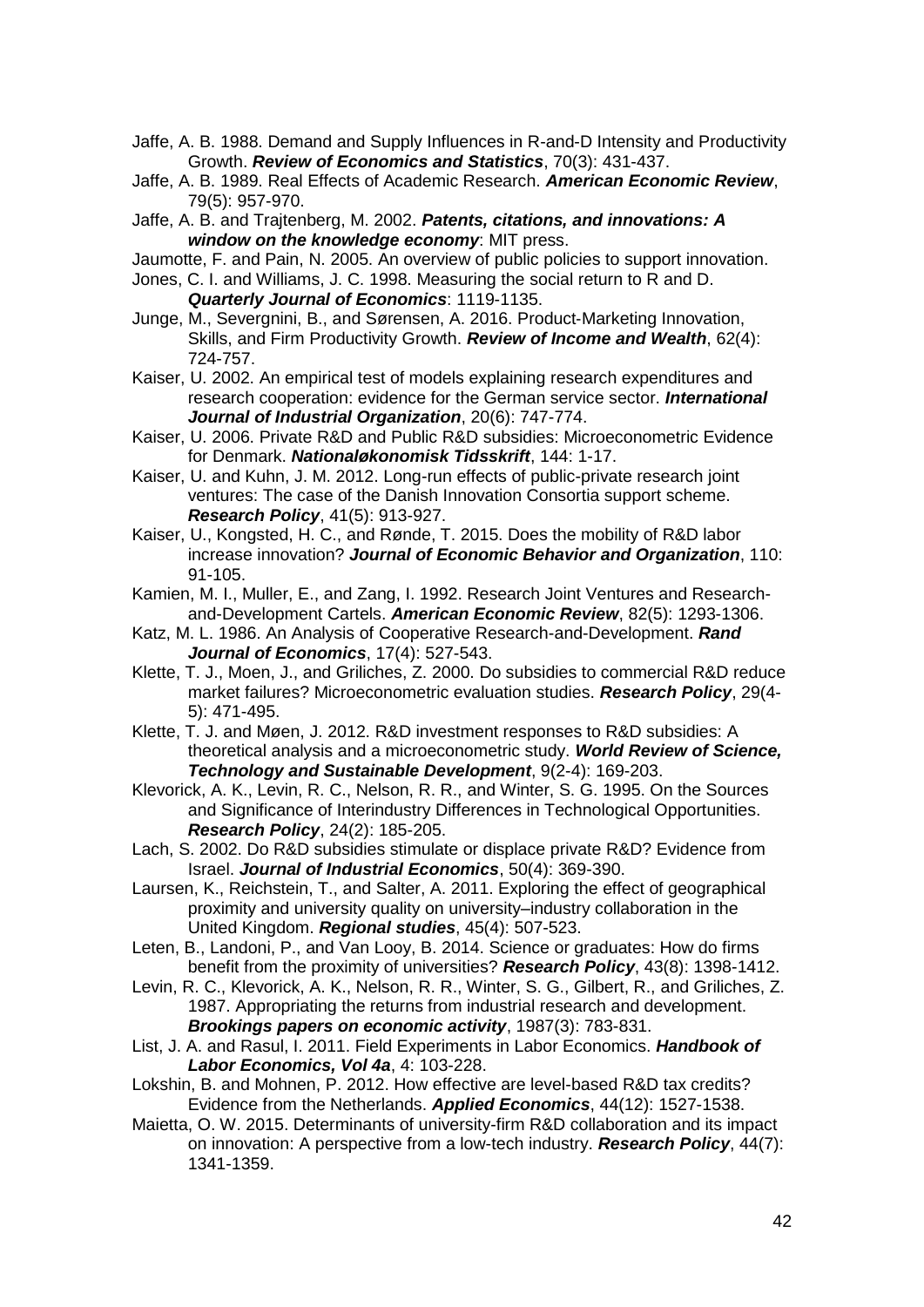- Maine, E. M., Shapiro, D. M., and Vining, A. R. 2010. The role of clustering in the growth of new technology-based firms. *Small Business Economics*, 34(2): 127-146.
- Mansfield, E. 1991. Social returns from R&D: findings, methods and limitations. *Research Technology Management*, 34(6): 24.
- Mansfield, E. 1995. Academic Research Underlying Industrial Innovations Sources, Characteristics and Financing. *Review of Economics and Statistics*, 77(1): 55-62.
- Martin, B. and Irvine, J. 1981. Spin-off from basic science: the case of radioastronomy. *Physics in Technology*, 12(5): 204.
- Martin, B. R., Hicks, D., and Salter, A. 1996. *The relationship between publicly funded basic research and economic performance: A SPRU review*: Science Policy Research Unit, University of Sussex.
- Martin, S. and Scott, J. T. 2000. The nature of innovation market failure and the design of public support for private innovation. *Research Policy*, 29(4-5): 437-447.
- McMillan, G. S., Narin, F., and Deeds, D. L. 2000. An analysis of the critical role of public science in innovation: the case of biotechnology. *Research Policy*, 29(1): 1-8.
- Meyer, M. 2000. Does science push technology? Patents citing scientific literature. *Research policy*, 29(3): 409-434.
- Meyer-Krahmer, F. and Schmoch, U.. 1998. Science-based technologies: universityindustry interactions in four fields. *Research Policy*, 27(8): 835-851.
- Mowery, D. 1995. The practice of technology policy. *Handbook of the economics of innovation and technological change*: 513-557.
- Mowery, D. C., Nelson, R. R., Sampat, B. N., and Ziedonis, A. A. 2001. The growth of patenting and licensing by US universities: an assessment of the effects of the Bayh-Dole act of 1980. *Research Policy*, 30(1): 99-119.
- Mowery, D. C. and Sampat, B. N. 2004. The Bayh-Dole Act of 1980 and university– industry technology transfer: a model for other OECD governments? *The Journal of Technology Transfer*, 30(1-2): 115-127.
- Mowery, D. C. and Ziedonis, A. A. 2015. Markets versus spillovers in outflows of university research. *Research Policy*, 44(1): 50-66.
- Mulkay, B. and Mairesse, J. 2013. The R&D tax credit in France: assessment and ex ante evaluation of the 2008 reform. *Oxford Economic Papers-New Series*, 65(3): 746-766.
- Muscio, A., Quaglione, D., and Vallanti, G. 2013. Does government funding complement or substitute private research funding to universities? *Research Policy*, 42(1): 63-75.
- Narin, F. and Olivastro, D. 1992. Status-Report Linkage between Technology and Science. *Research Policy*, 21(3): 237-249.
- Narin, F., Hamilton, K. S., and Olivastro, D. 1997. The increasing linkage between US technology and public science. *Research policy*, 26(3): 317-330.
- Nelson, R. R. 1959. The Simple Economics of Basic Scientific-Research. *Journal of Political Economy*, 67(3): 297-306.
- Nelson, R. R. 1986. Institutions Supporting Technical Advance in Industry. *American Economic Review*, 76(2): 186-189.
- Nelson, R. R. 2006. Reflections on "The simple economics of basic scientific research": Looking back and looking forward. *Industrial and Corporate Change*, 15(6): 903-917.
- Nielsen, K. 2015. Human capital and new venture performance: the industry choice and performance of academic entrepreneurs. *The Journal of Technology Transfer*, 40(3): 453-474.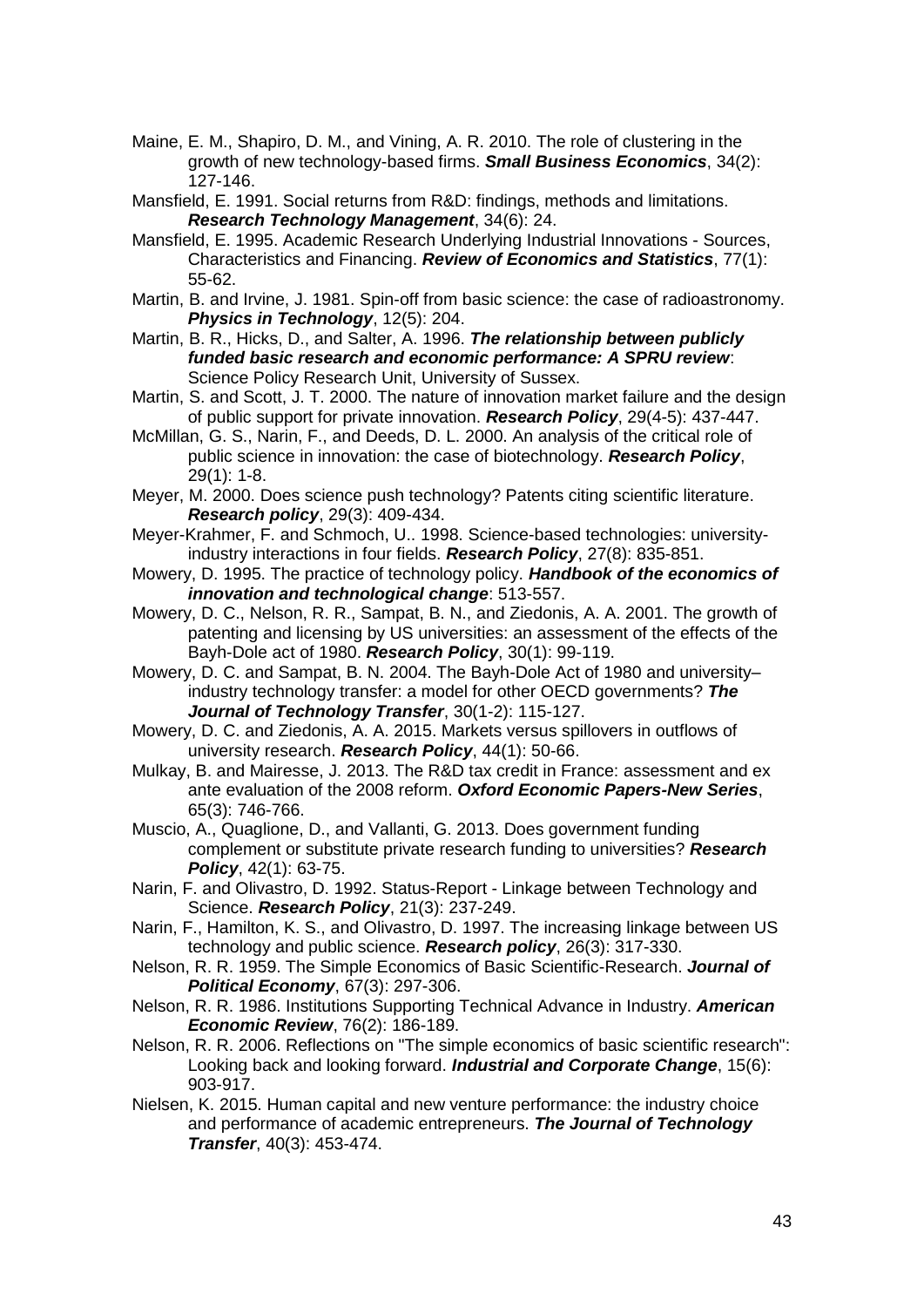- Nightingale, P. 1997. *Knowledge and technical change: computer simulations and the changing innovation process*. University of Sussex.
- Nishimura, J. and Okamuro, H. 2011. R&D productivity and the organization of cluster policy: An empirical evaluation of the Industrial Cluster Project in Japan. *The Journal of Technology Transfer*, 36(2): 117-144.
- Østergaard, C. R. 2007. Knowledge flows through social networks in a cluster: interfirm versus university-industry Contacts. *Structural Change and Economic Dynamics*.
- Pavitt, K. 1991. What makes basic research economically useful? *Research Policy*, 20(2): 109-119.
- Pavitt, K. 1998. The social shaping of the national science base. *Research Policy*, 27(8): 793-805.

Perkmann, M. and Walsh, K. 2007. University–industry relationships and open innovation: Towards a research agenda. *International Journal of Management Reviews*, 9(4): 259-280.

- Perkmann, M., King, Z. , and Pavelin, S. 2011. Engaging excellence? Effects of faculty quality on university engagement with industry. *Research Policy*, 40: 539-552.
- Quaglione, D., Muscio, A., and Vallanti, G. 2015. The two sides of academic research: do basic and applied activities complement each other? *Economics of Innovation and New Technology*, 24(7): 660-681.
- Quintas, P., Wield, D., and Massey, D. 1992. Academic-industry links and innovation: questioning the science park model. *Technovation*, 12(3): 161-175.
- Rappa, M. A. and Debackere, K. 1992. Technological communities and the diffusion of knowledge. *R&D Management*, 22(3): 209-220.
- Robin, S. and Schubert, T. 2013. Cooperation with public research institutions and success in innovation: Evidence from France and Germany. *Research Policy*, 42(1): 149-166.
- Roessner, D., Bond, J., Okubo, S., and Planting, M. 2013. The economic impact of licensed commercialized inventions originating in university research. *Research Policy*, 42(1): 23-34.
- Romer, P. M. 1990. Endogenous Technological-Change. *Journal of Political Economy*, 98(5): S71-S102.
- Rosenberg, N. 1990. Why Do Firms Do Basic Research with Their Own Money. *Research Policy*, 19(2): 165-174.
- Rosenberg, N. 1992. Scientific Instrumentation and University-Research. *Research Policy*, 21(4): 381-390.
- Rosenberg, N. and Nelson, R. R. 1994. American Universities and Technical Advance in Industry. *Research Policy*, 23(3): 323-348.
- Rothaermel, F. T. and Hess, A. M. 2007. Building dynamic capabilities: Innovation driven by individual-, firm-, and network-level effects. *Organization science*, 18(6): 898-921.
- Rothaermel, F. T. and Ku, D. N. 2008. Intercluster innovation differentials: the role of research universities. *IEEE Transactions on Engineering Management*, 55(1): 9-22.
- Sakakibara, M. 2001. The diversity of R&D consortia and firm behavior: Evidence from Japanese data. *Journal of Industrial Economics*, 49(2): 181-196.
- Salter, A. J. and Martin, B. R. 2001. The economic benefits of publicly funded basic research: a critical review. *Research Policy*, 30(3): 509-532.
- Santamaría, L., Barge-Gil, A., and Modrego, A. 2010. Public selection and financing of R&D cooperative projects: Credit versus subsidy funding. *Research Policy*, 39(4): 549-563.
- Saxenian, A. 1994. Regional networks: industrial adaptation in Silicon Valley and route 128.